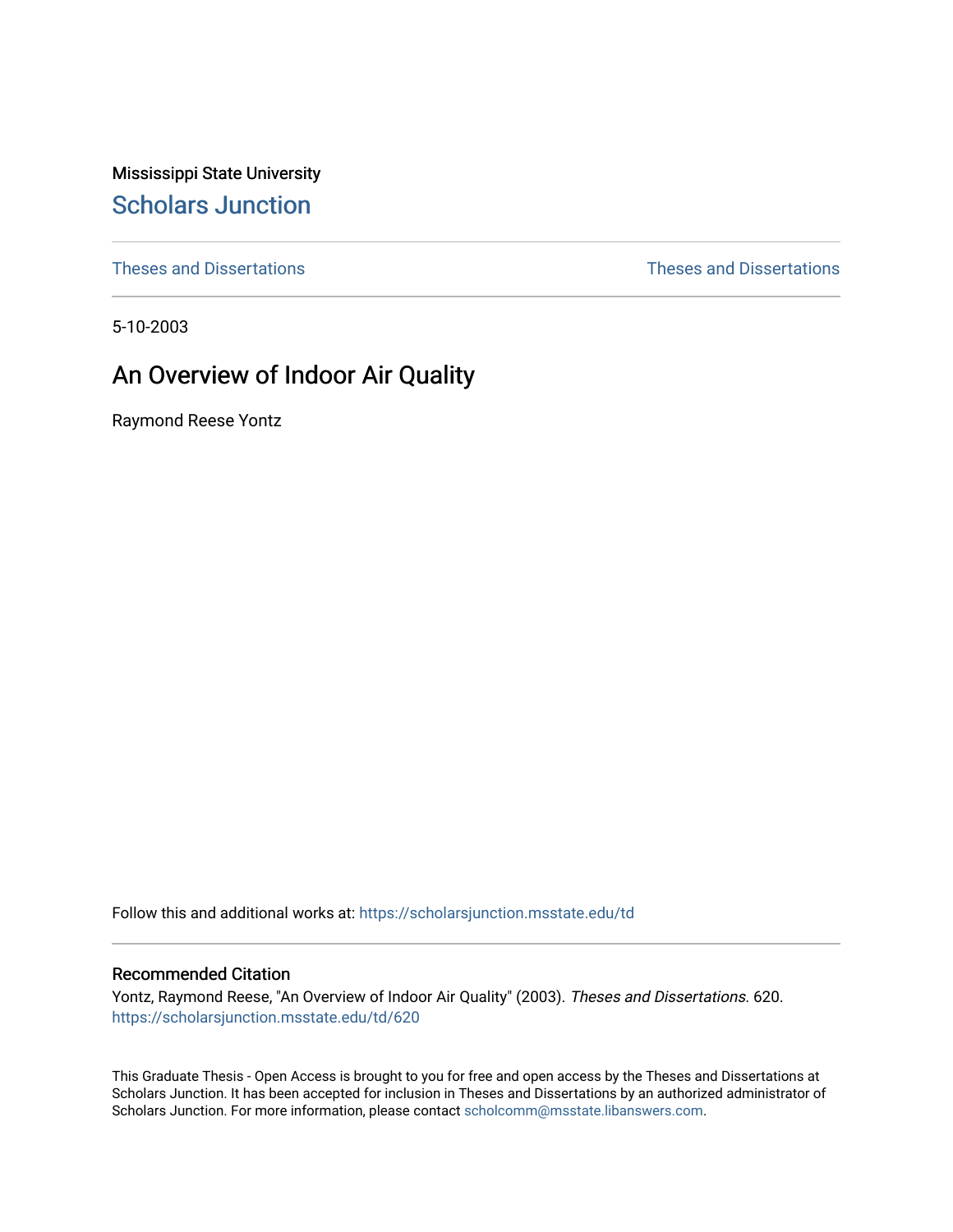## AN OVERVIEW OF INDOOR AIR QUALITY

By:

Raymond Reese Yontz

A Thesis Submitted to the Faculty of Mississippi State University in Partial Fulfillment of the Requirements for the Degree of Master of Science in Mechanical Engineering in the Department of Mechanical Engineering

Mississippi State, Mississippi

May 2003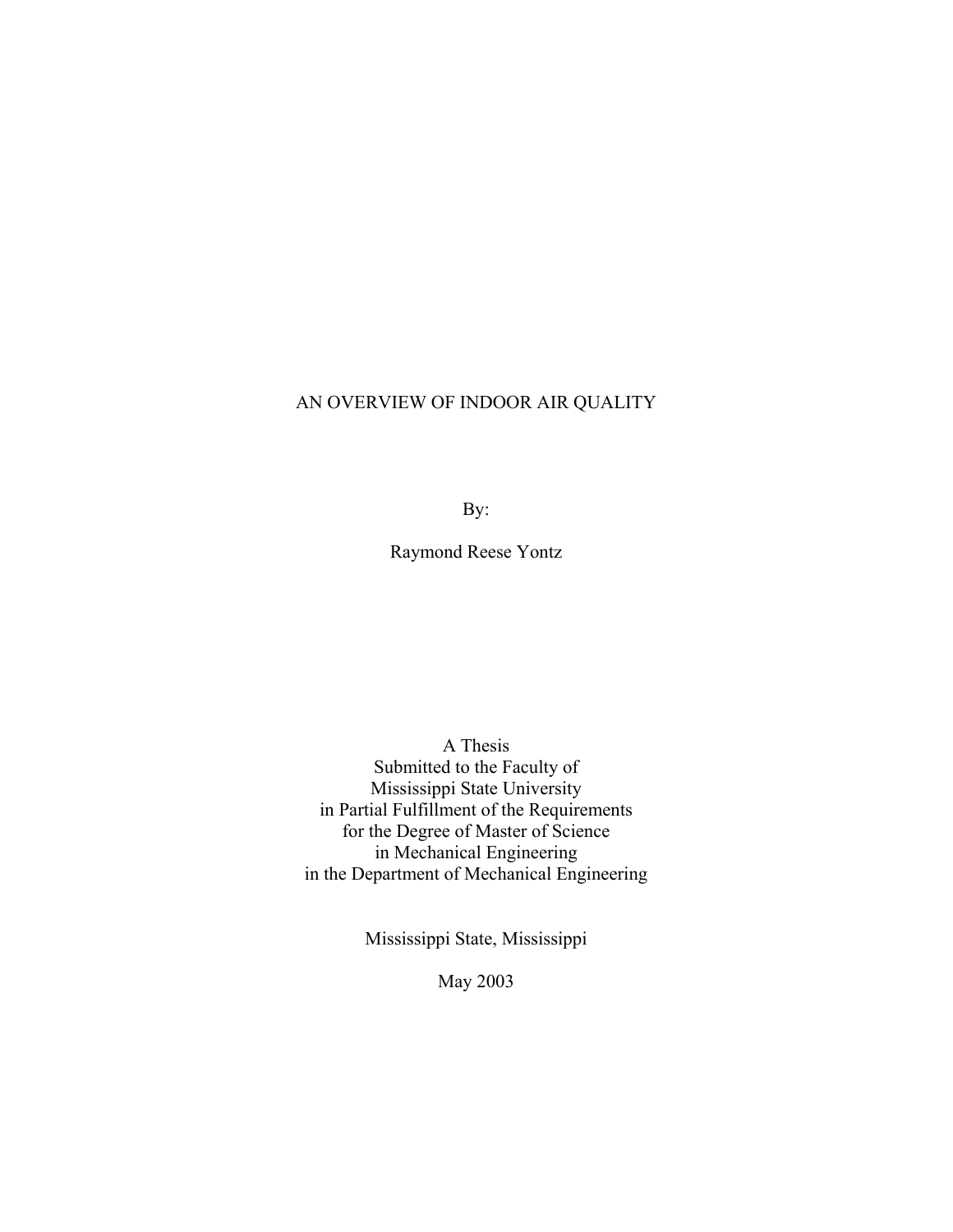### AN OVERVIEW OF INDOOR AIR QUALITY

By:

Raymond Reese Yontz

Approved:

Louay M. Chamra<br>
Associate Professor of Associate Prof

Associate Professor and Graduate Mechanical Engineering Coordinator of the Department (Director of Thesis) of Mechanical Engineering

Seth F. Oppenheimer B. Keith Hodge (Committee Member) (Committee Member)

Associate Professor of Mathematics Professor of Mechanical Engineering

Carl A. James A. Wayne Bennett Mechanical Engineering (Committee Member)

Assistant Research Professor of Dean of the College of Engineering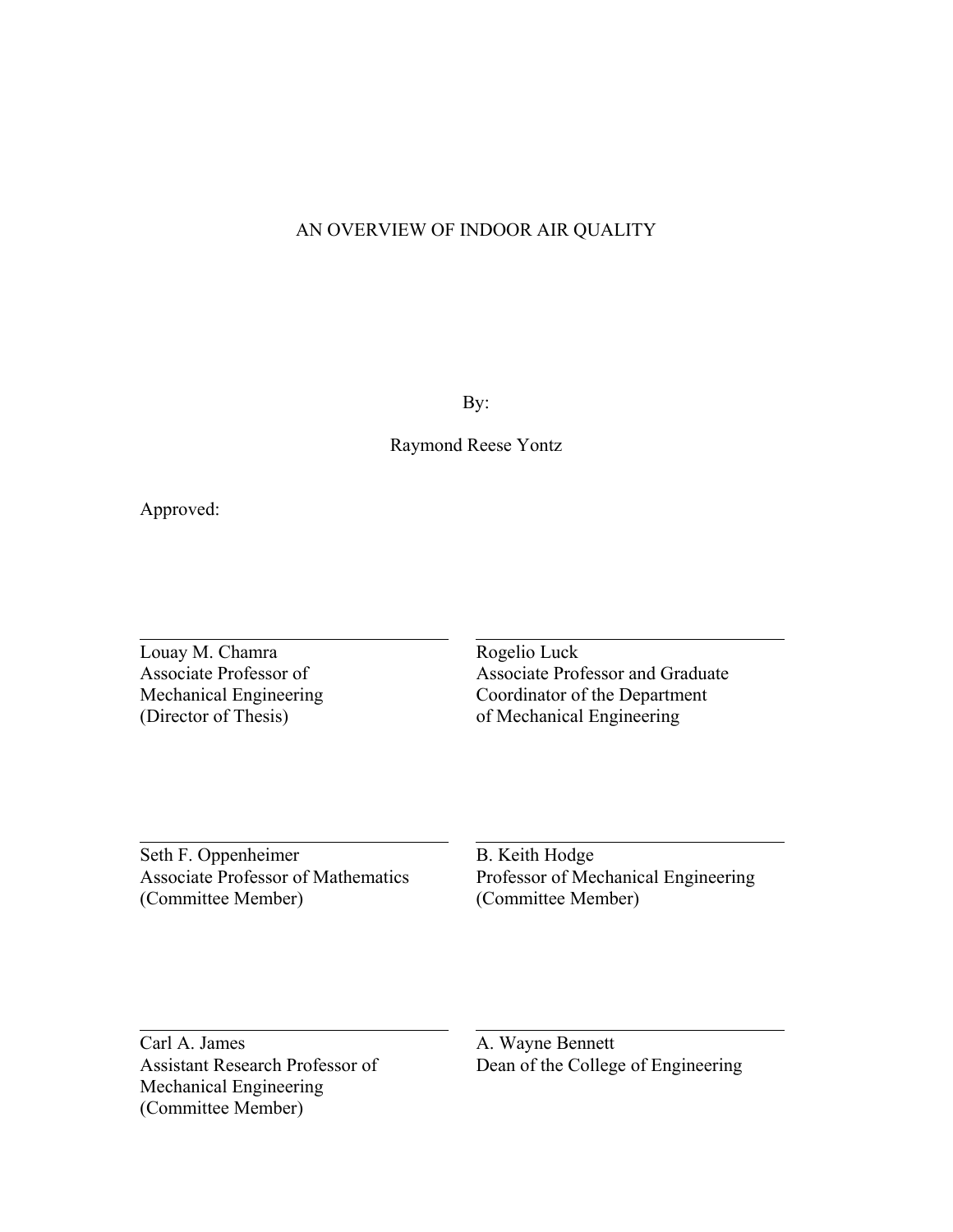Name: Raymond Reese Yontz Date of Degree: May 10, 2003 Institution: Mississippi State University Major Field: Mechanical Engineering Major Professor: Dr. Louay M. Chamra Title of Study: AN OVERVIEW OF INDOOR AIR QUALITY Pages in Study: 64 Candidate for Degree of Master of Science

This thesis is designed to introduce beginning and experienced heating, ventilation and air conditioning (HVAC) engineers to common indoor air quality (IAQ) problems and solutions. The bulk of the work is a literature review of common pollutants, pollutant sources, HVAC equipment and systems, and remediation techniques. Pollutants covered include fungi, bacteria, dust mites, viruses, biofilms, microbiological volatile organic compounds (MVOC's), volatile organic compounds (VOC's), carbon dioxide, ozone, and radon. The HVAC systems covered are ventilation, direct expansion (DX), desiccant dehumidification, and system filters. The remediation techniques discussed are proper hygiene and maintenance, increased ventilation, humidity control, and proper selection of building materials.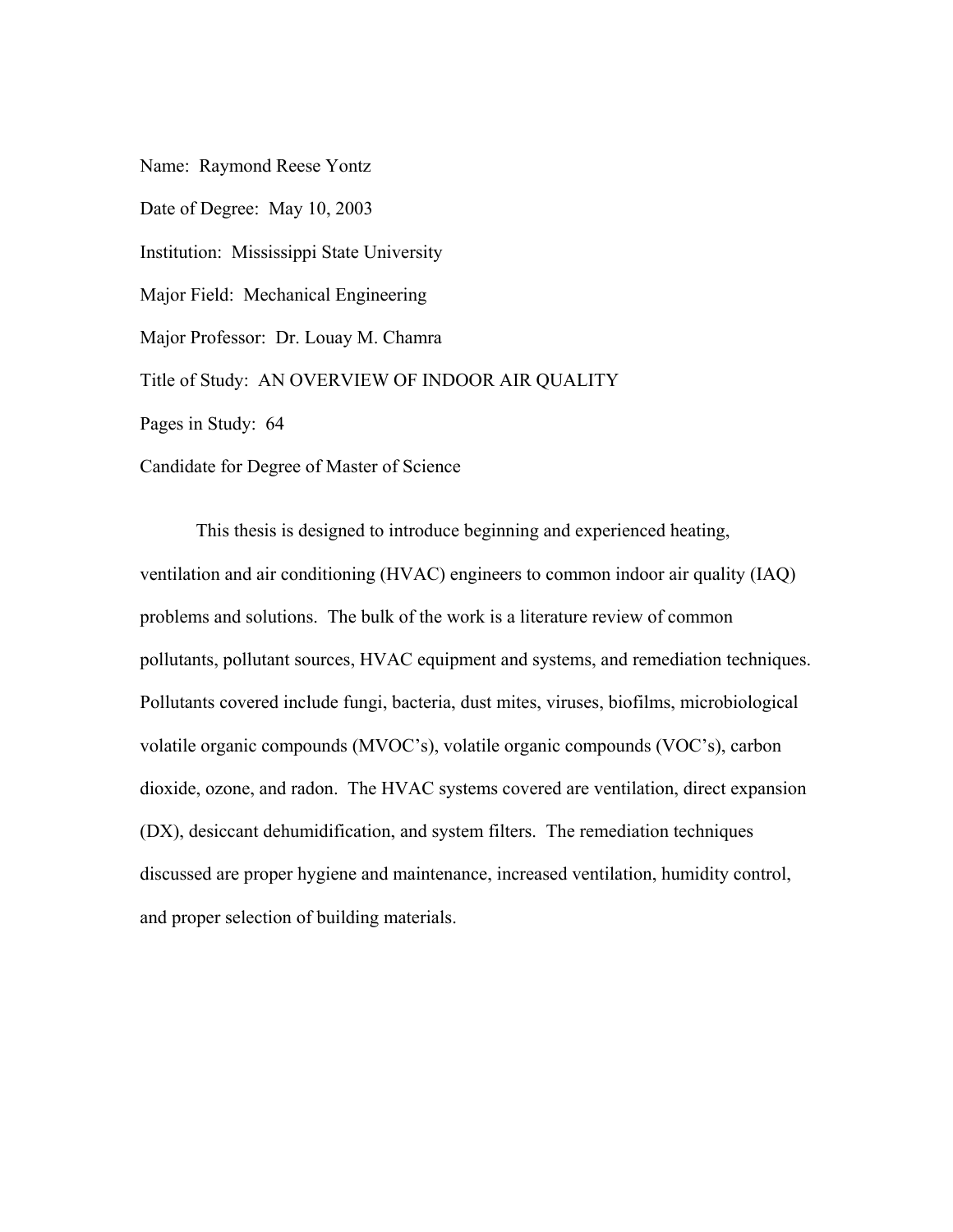## DEDICATION

I would like to dedicate this research to the memory of my mother, Betty Marlene Wall Yontz (October 23, 1947 – July 6, 2000), and to my father, Raymond Lee Yontz for the support they have given while I have been in college.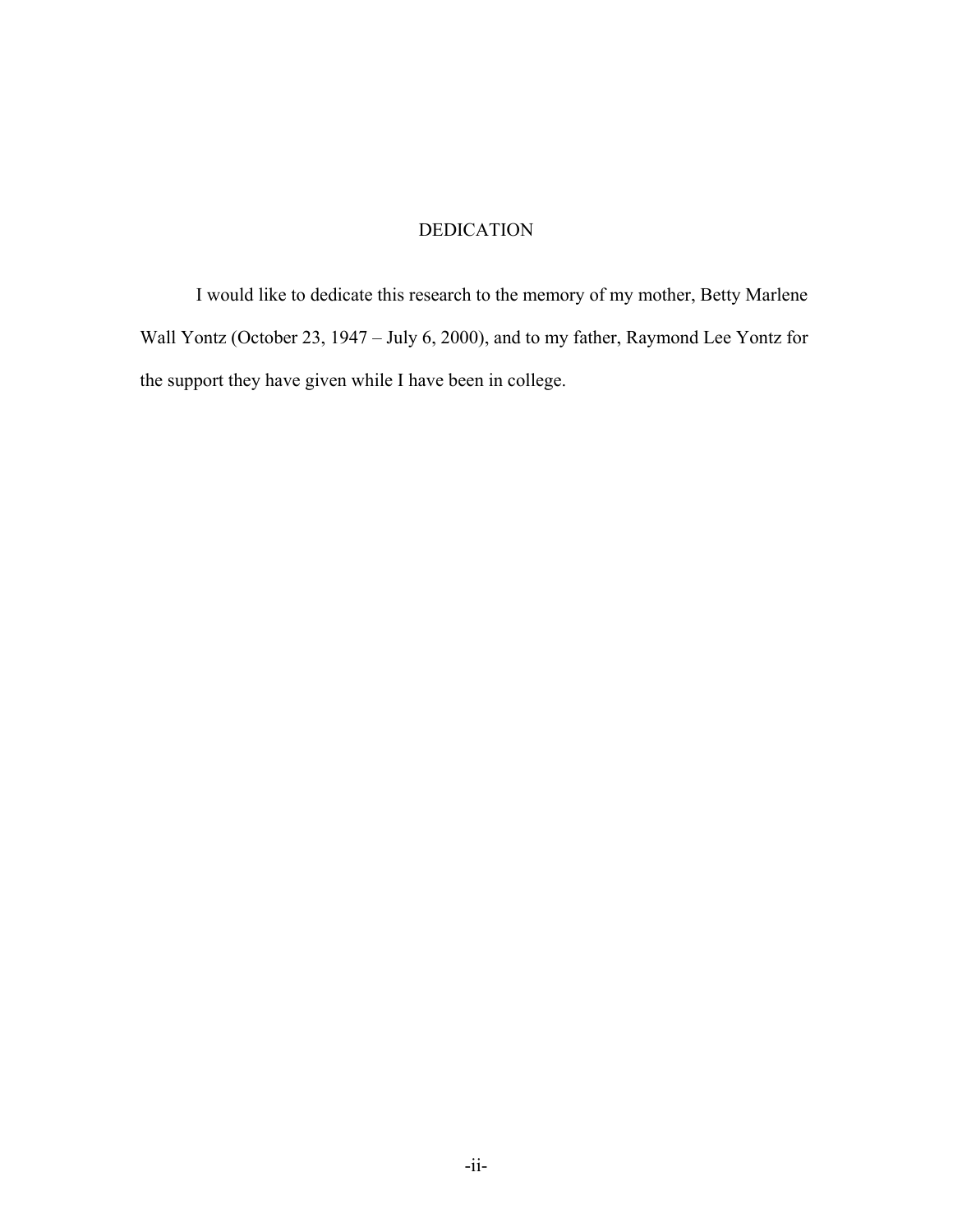#### ACKNOWLEDGEMENTS

I would like to thank the many people that have worked with me on this research. Sincere thanks go to my major professor, Dr. Louay M. Chamra, who from day one has supported every decision that I have made and has given me great freedom in conducting this research. I would like to thank Seth F. Oppenheimer, my minor professor, for the advice and guidance he has given to me over the years. Words cannot express my gratitude to Drs. B. Keith Hodge and Carl A. James for their efforts in proofreading and helping me edit this document. Finally, I would like to thank Dr. W. Todd French of the Department of Chemical Engineering for his help and advice while I was completing the research on microorganisms.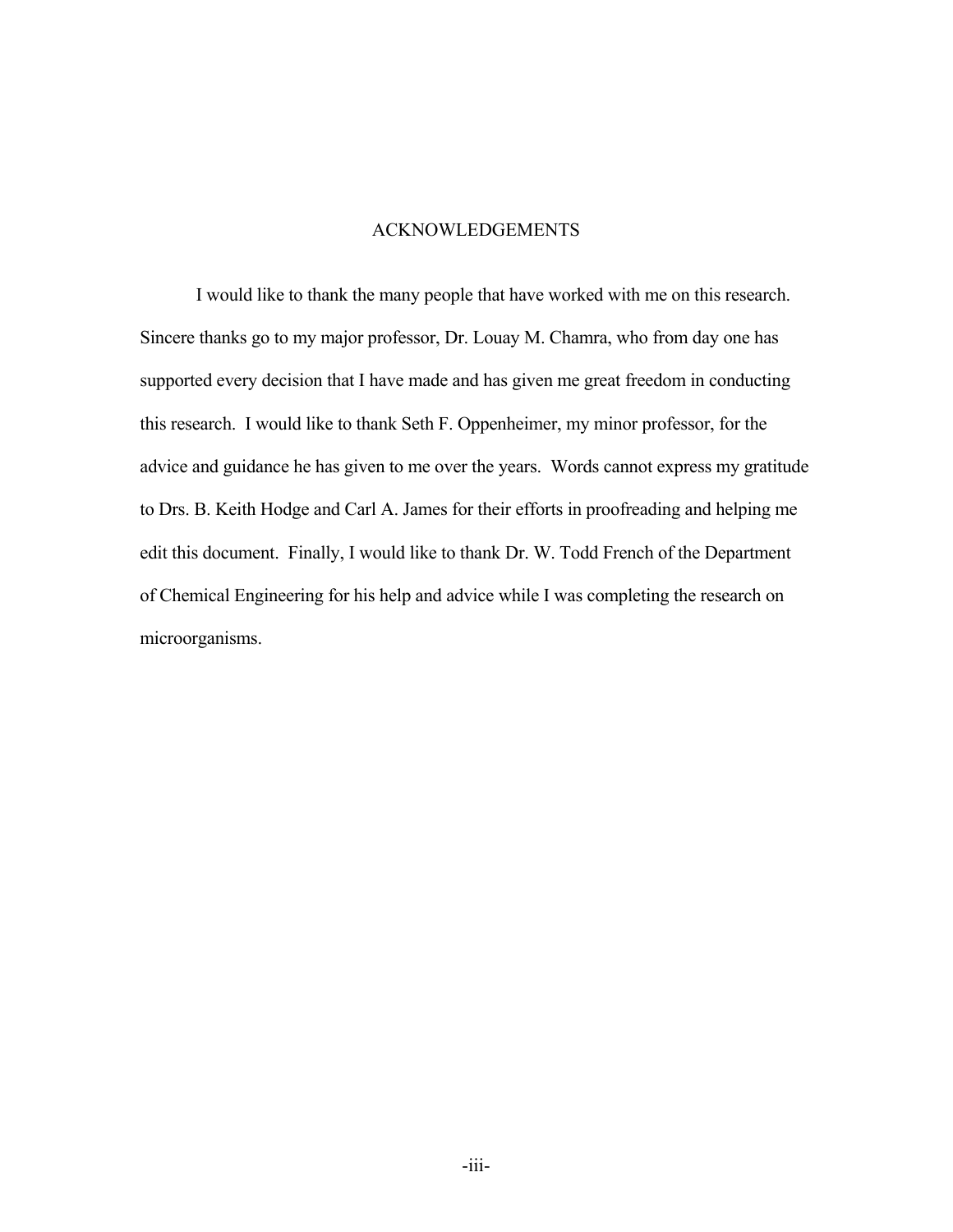# TABLE OF CONTENTS

| Page                                                                   |  |  |  |
|------------------------------------------------------------------------|--|--|--|
|                                                                        |  |  |  |
| <b>V1</b>                                                              |  |  |  |
| <b>V11</b>                                                             |  |  |  |
|                                                                        |  |  |  |
| <b>CHAPTER</b>                                                         |  |  |  |
| 1.3 A Brief History of Indoor Air Quality and Ventilation Standards  3 |  |  |  |
| II.<br>2.1.6 Microbial Volatile Organic Compounds (MVOC's)  11         |  |  |  |
| III. HEATING VENTILATION AND AIR CONDITIONING SYSTEMS  18              |  |  |  |
|                                                                        |  |  |  |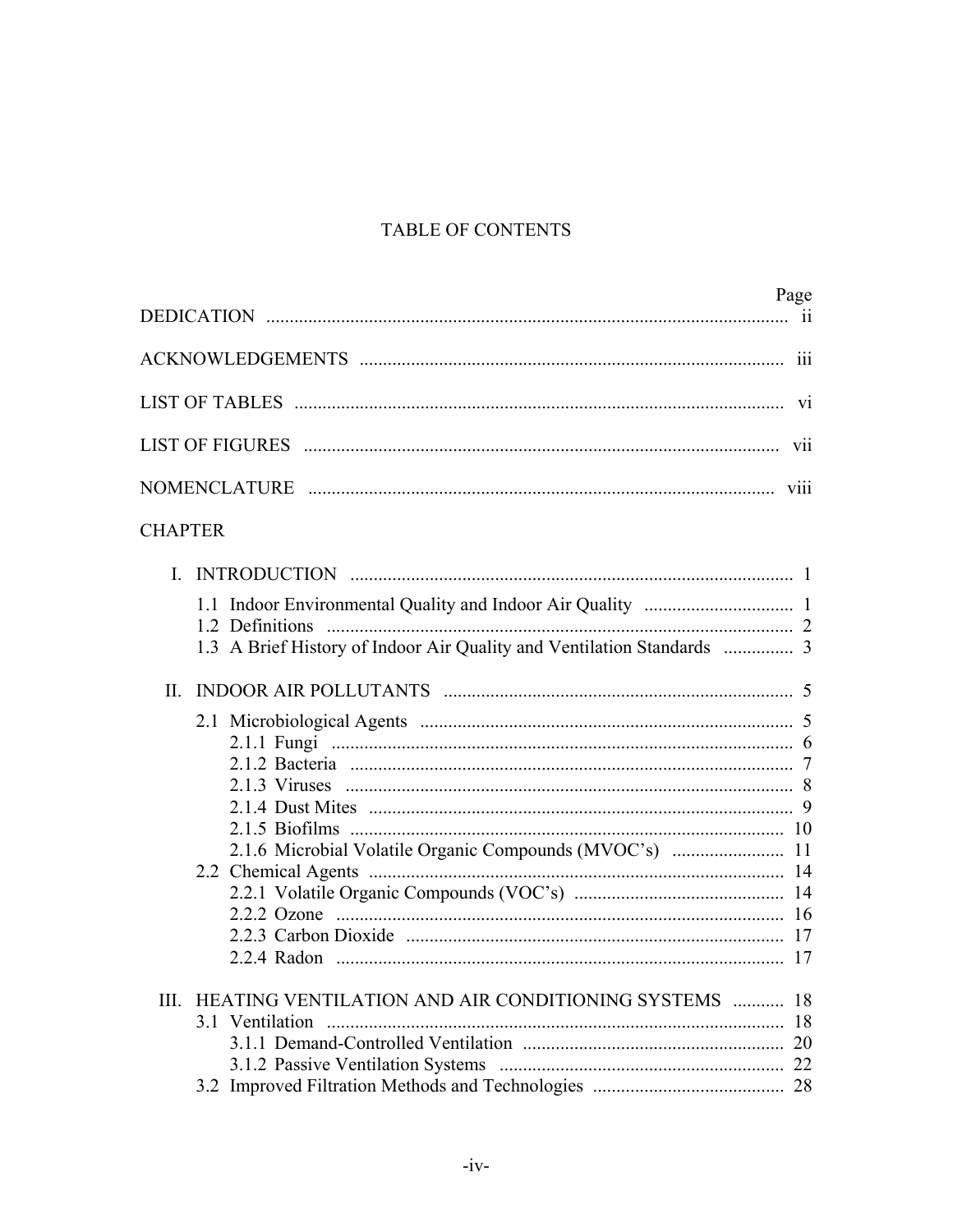#### **CHAPTER**

# 3.5 Desiccant Dehumidification Versus Cooling Coil Dehumidification ........ 35

Page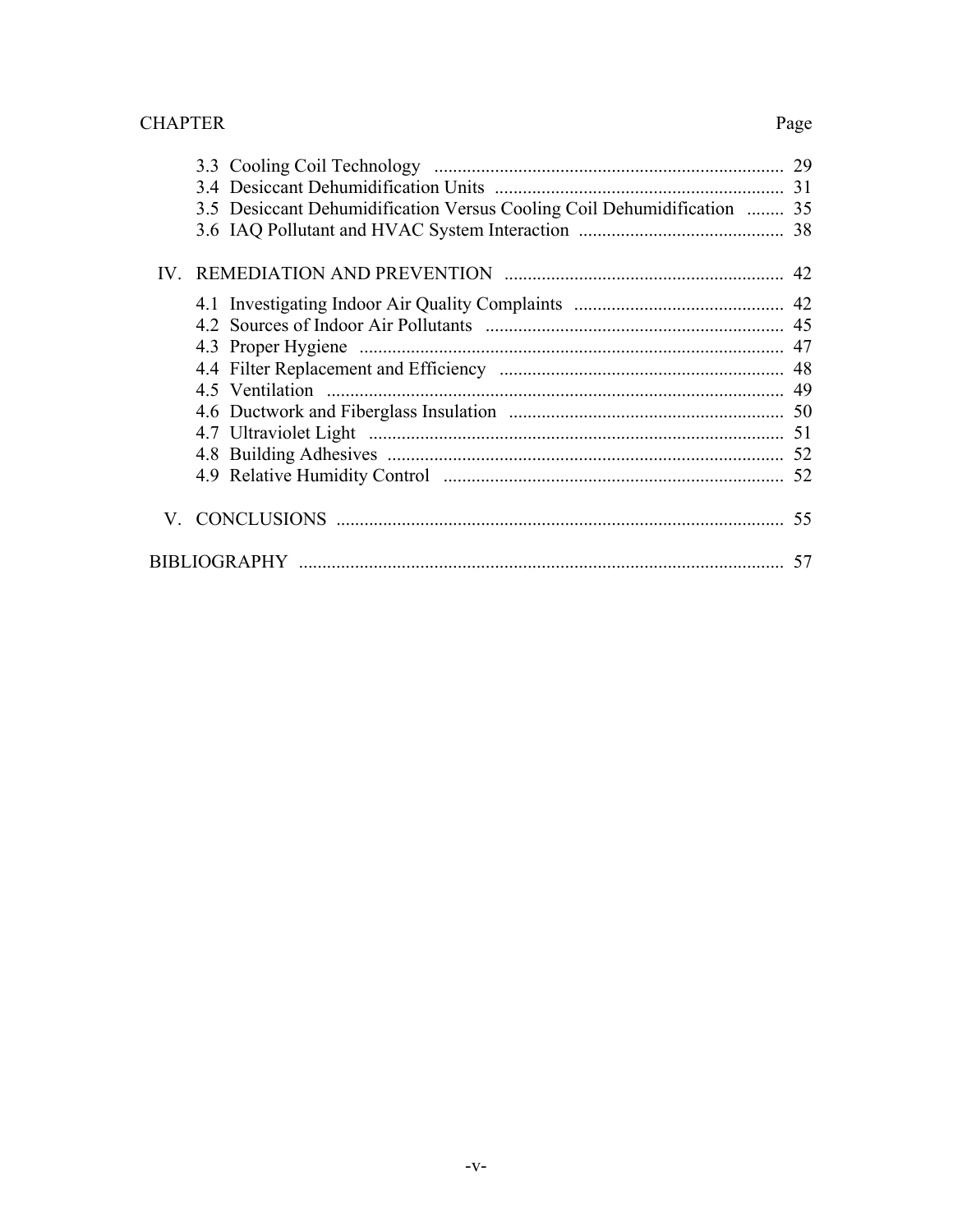# LIST OF TABLES

| <b>TABLE</b> |                                                                                    | Page |
|--------------|------------------------------------------------------------------------------------|------|
|              | 2.1 Selected Fungi Species and their Characteristic Volatile Organic Compounds  13 |      |
|              | 2.2 MVOC'S Produced by Acremonium obclavatum and Aspergillus versicolor  13        |      |
|              |                                                                                    |      |
|              | 4.1 Common Microbiological Pollutants, Health Effects, and Remediation  46         |      |
|              |                                                                                    |      |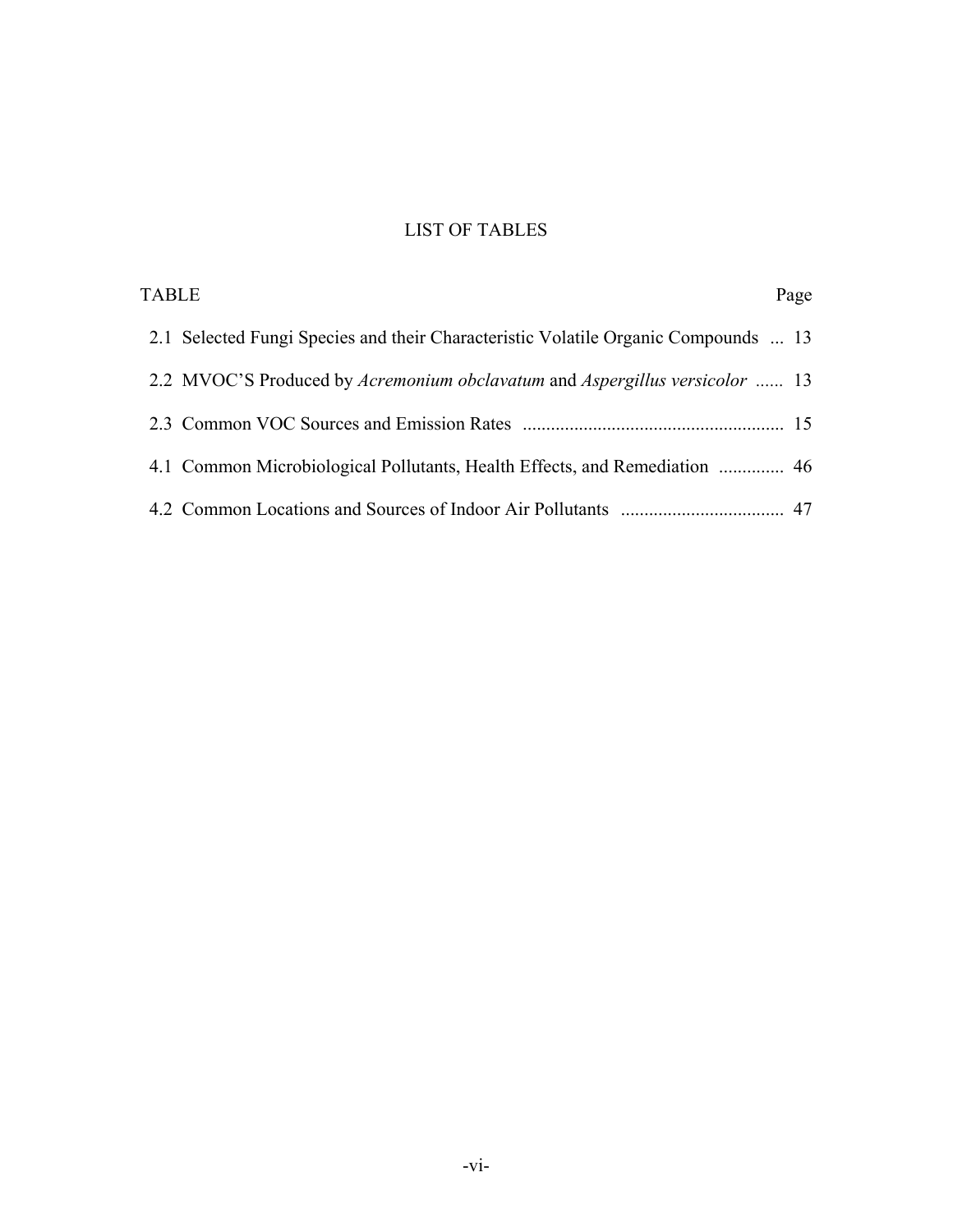# LIST OF FIGURES

| FIGURE<br>Page |                                                                            |  |
|----------------|----------------------------------------------------------------------------|--|
| 3.1            |                                                                            |  |
| 3.2            |                                                                            |  |
| 3.3            |                                                                            |  |
| 3.4            |                                                                            |  |
| 3.5            |                                                                            |  |
| 3.6            |                                                                            |  |
| 3.7            |                                                                            |  |
| 3.8            |                                                                            |  |
| 3.9            |                                                                            |  |
|                |                                                                            |  |
| 4.1            | Relative Humidity Effects on Indoor Air Pollutants and Human Illnesses  53 |  |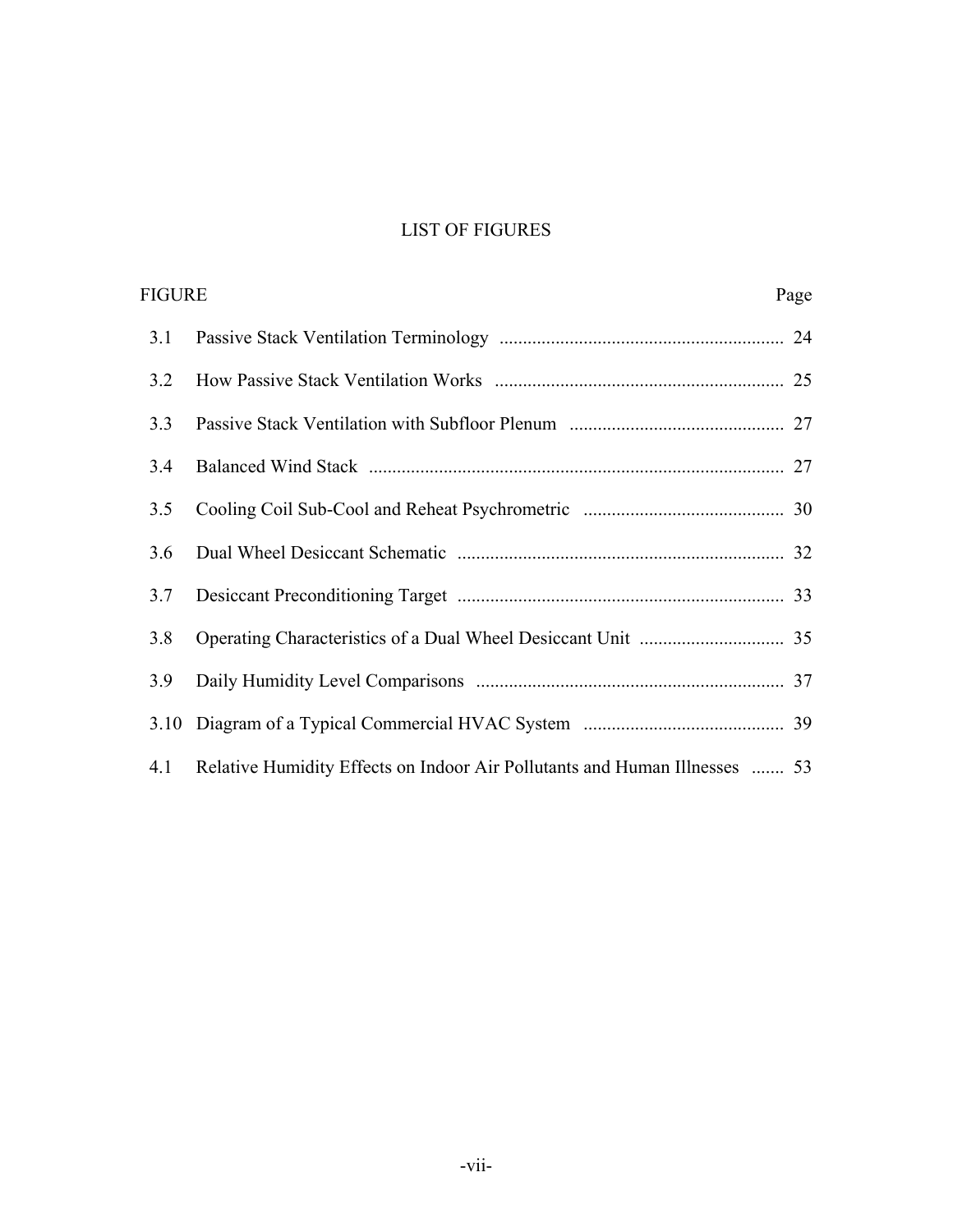# NOMENCLATURE

Symbol Definition

 $\operatorname{Q}_{\!c_a}$  $C_{max}$ 

Q volumetric flow rate per person  $C_a$  ambient (outdoor) carbon dioxide concentration  $C_{\text{max}}$  maximum allowable carbon dioxide concentration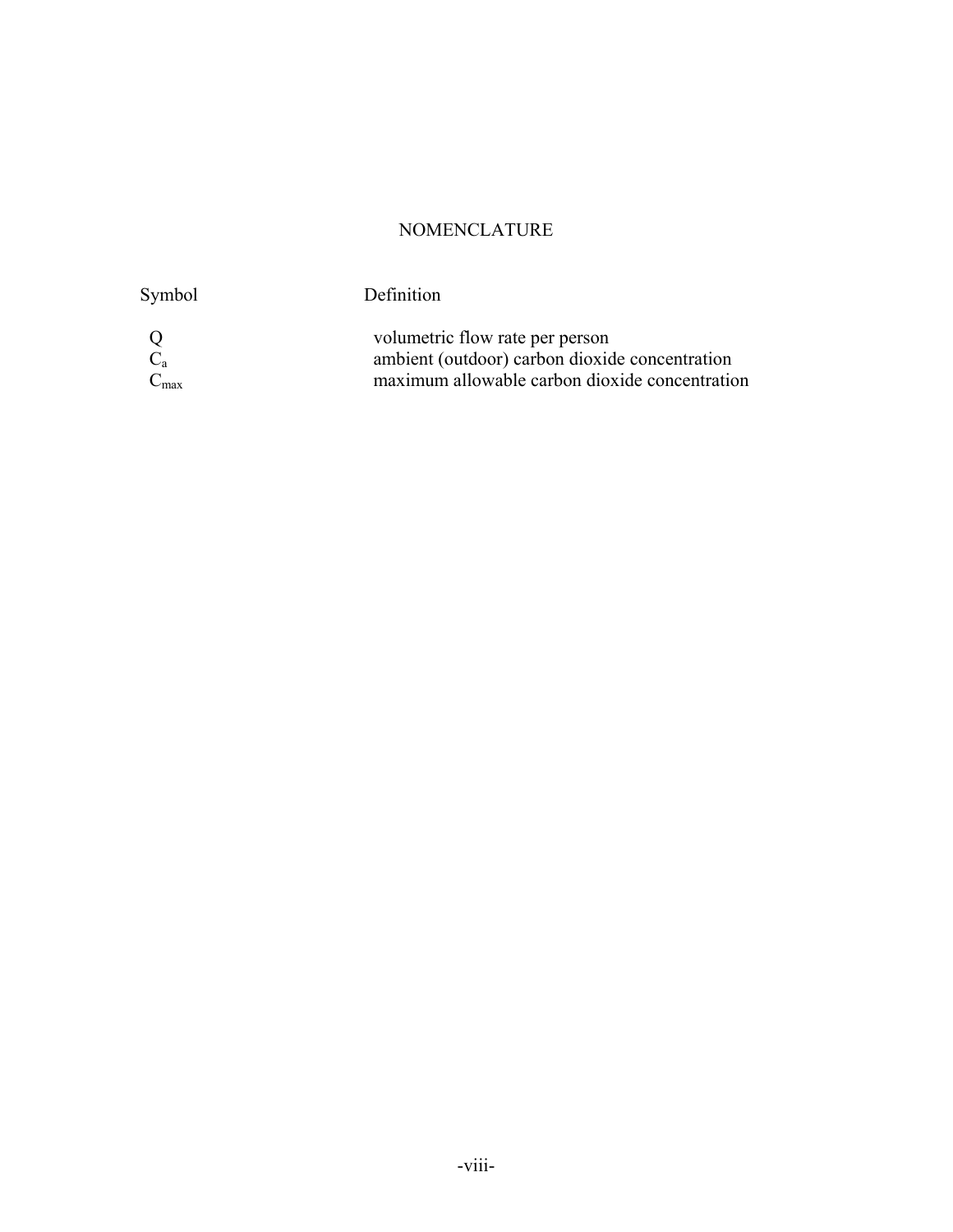# CHAPTER I

# INTRODUCTION

This chapter serves as an introduction to indoor air quality, its history, and its terminology. A general discussion of the distinctions between indoor environmental quality and indoor air quality is meant to help the newcomer determine which factors need to be addressed in each case. Continuing in this trend, several definitions not defined elsewhere are addressed. Succeeding the definitions is a brief overview of the history from the early 1800's until the present of indoor air quality understanding and ventilation standards.

#### *1.1 Indoor Environmental Quality and Indoor Air Quality*

 several different variables that may affect a person's perception of the indoor environment. Indoor environmental quality (IEQ) is best defined as the quantification of the indoor environment and is defined subjectively by most people. IEQ studies focus on These variables include temperature, humidity, lighting, interior design, and layout (Berlin, 2001). Indoor air quality (IAQ), on the other hand, is a quantification of the variables that affect the air supply only. These variables are most often the temperature, humidity, ventilation rate, material emissions, and biological emissions (Berlin, 2001). While good IAQ is often hard to define, poor IAQ is readily defined. Poor IAQ describes commercial and residential indoor spaces where occupants complain of health problems that diminish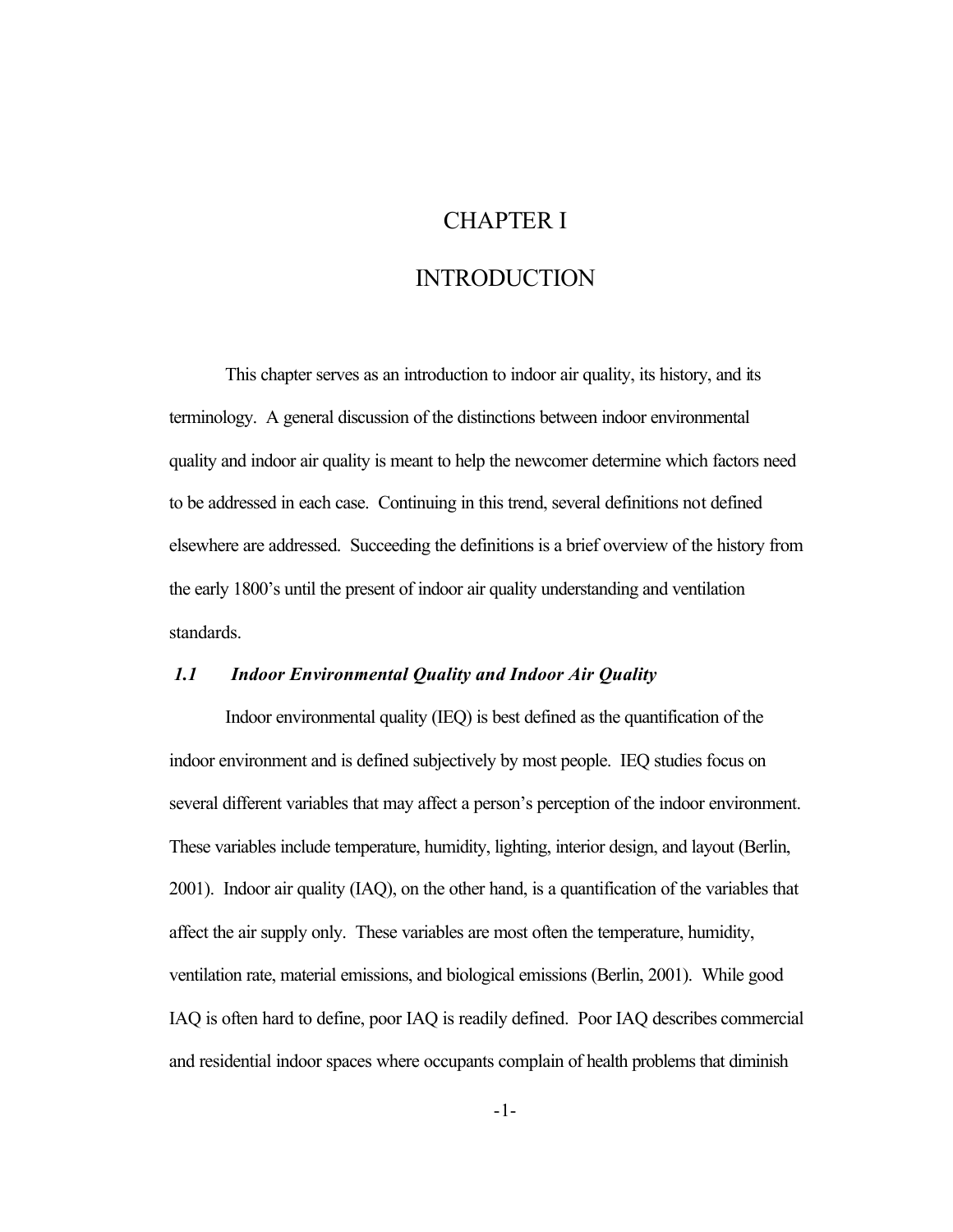upon leaving the building (Bright et al., 1992). A building with a high frequency of IAQ complaints is said to have sick building syndrome (SBS). IAQ can be considered a subsection of IEQ; however, IAQ should be considered the most substantial determinant of IEQ. Many people claim that temperature and humidity should be considered IAQ variables. However, if the temperature and humidity ranges are such that material and biological emissions are unchanged, they are variables of IEQ only.

problems for the occupants. Which one is an IAQ variable? Which is and IEQ variable? To illustrate the author's view on IAQ and IEQ, consider two molds growing on the ceiling of a room. Both molds grow at an equal rate and neither has been deterred after being washed by cleaning agents and repainting. One mold, call it Mold 1, releases no gases and its spores have no adverse affect on the occupants; it is just an eyesore. The other, Mold 2, produces obnoxious odors and its spores have caused several health While each person may classify these molds differently, this author contends that Mold 1 is considered only during IEQ investigations since it has no adverse affect on the air quality. Mold 2 is considered an IAQ variable since it produces chemical and biological pollutants that become part the air supply; furthermore, since IAQ is a subset of IEQ Mold 2 is also considered a factor in determining the IEQ of the space as well, not to mention, it is still an eyesore.

#### *1.2 Definitions*

While most of the terminology is defined as needed within the text, several key heating, ventilation, and air conditioning (HVAC) terms need to be defined beforehand. Ventilation rate refers to the volumetric measure of outside air being introduced to an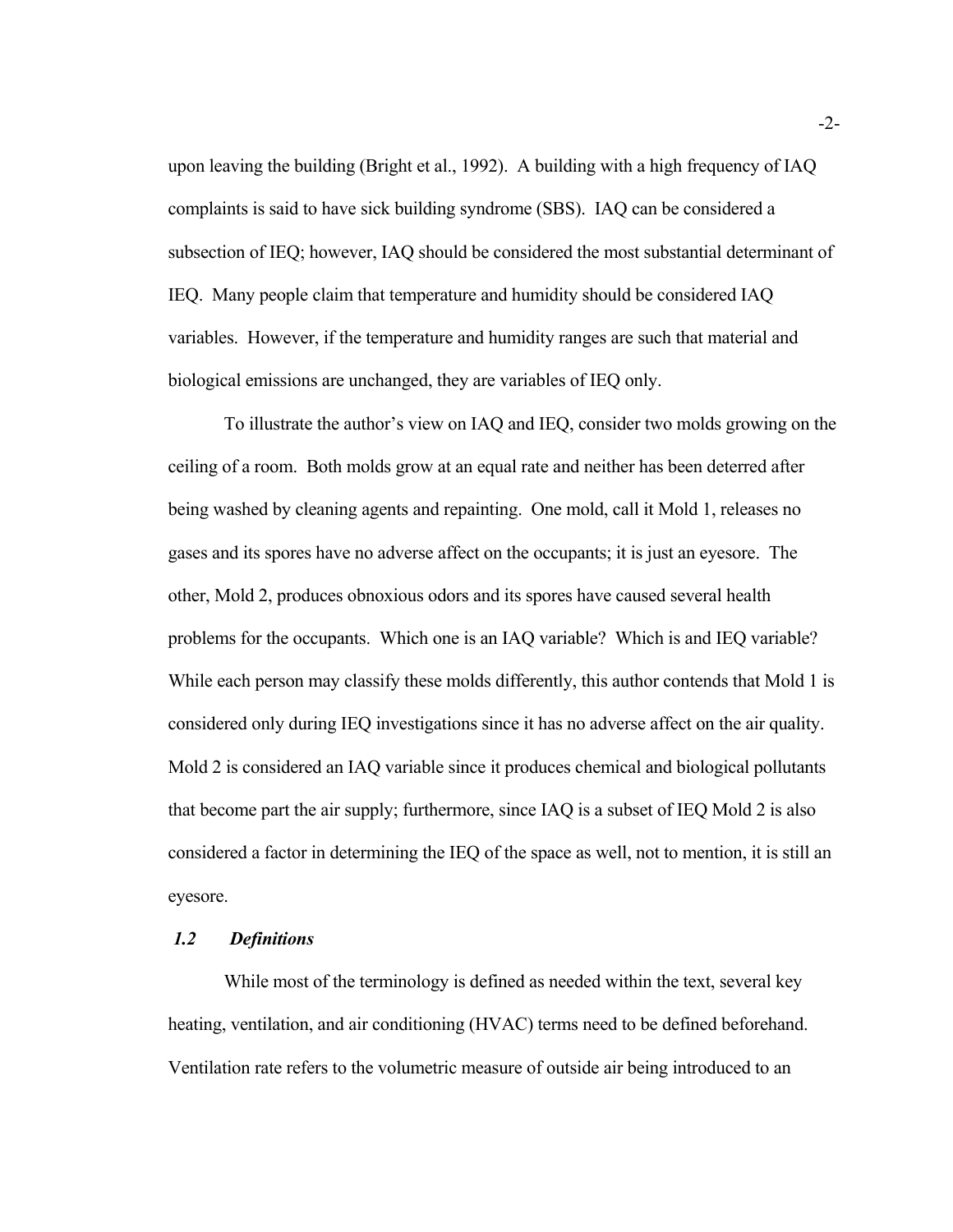indoor space and is usually given in units of cubic feet per minute (CFM) or cubic meters per minute  $(m^3/min)$ . Air exchange (or change) rate, which has units of air changes per hour (ACH), is defined as the ventilation rate per indoor volume. Air exchange rates are usually less than 0.5 ACH with 0.35 ACH being the most common. Remediation and mitigation are defined as the cleaning, removal, or repair of damage caused by indoor pollutants and are most often associated with, but not limited to, microbial growth.

#### *1.3 A Brief History of Indoor Air Quality and Ventilation Standards*

One of the oldest *clichés*, "History repeats itself," is true in both ventilation standards and ventilation systems. In ventilation systems, some of the more interesting schemes making a comeback are passive ventilation systems (most notable are the passive stack ventilation systems, see Section 3.2.2). A brief overview of IAQ and ventilation standards, condensed from Addington (2000), follows.

Throughout history, man has had some concept of "good" air and "bad" air. In the ancient world, marshlands were known to have "bad" air and were unsuited for cities. In the mid-17<sup>th</sup> Century, the definition of "bad" air was extended to include air polluted by early industrial processes. Furthermore, most wealthy people completely sealed their dwellings, which led many to die of carbon monoxide poisoning (asphyxiation). During this time, the poor burned dirty fuels (such as dung, sawdust, and softwood) for cooking and heat, this practice is still common in poorer countries today.

Perhaps the first real innovations in IAQ and ventilation were developed during the  $19<sup>th</sup>$  Century when both the British Parliament and the U. S. Congress were trying to improve the air quality in their respective buildings. Both British and American "experts"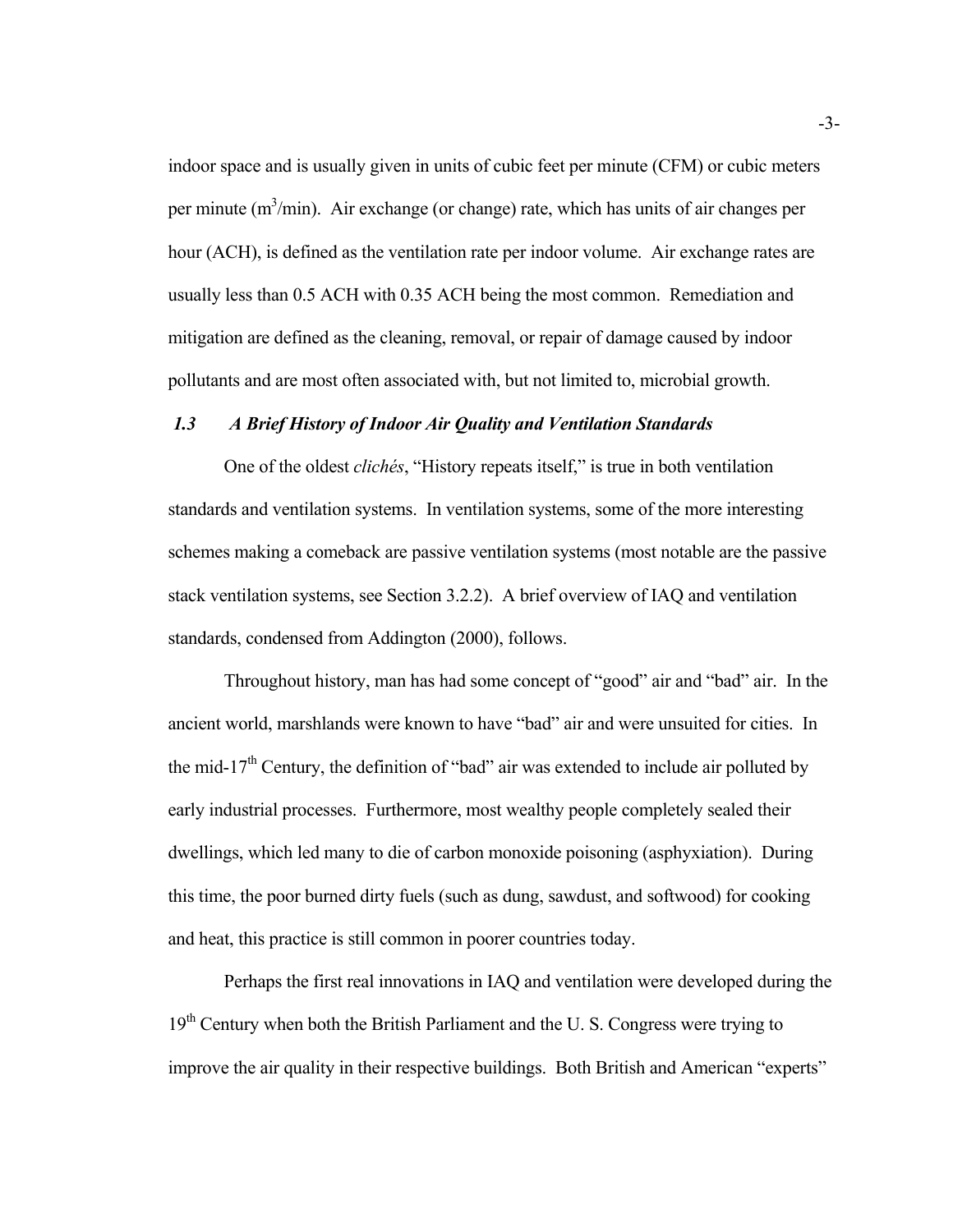specified ventilation rates that equipment of that day could not provide. In 1824, Thomas Tredgold recommended a ventilation rate of 4 CFM per person. Early ventilation systems, which met Tredgold's recommendation, were based on the then understanding of convective currents. These early systems relied on using heat sources, either candles or oilburning lamps, placed within the ducts and indoor space to drive the air out of buildings. An innovation brought about by John Shaw Billings, during his tenure as Deputy Surgeon General of the Army, was the combination of the heating and ventilation systems. Instead of using a combustion source for heating the convective ventilation system, he used steam coils in ventilation shafts while heating the occupied spaces with steam radiators. In 1893, Billings recommended of 30 CFM per person. At the time, mechanical ventilation was the only system capable of handling such large amounts of fresh air. Early mechanical ventilation systems required steam engines to drive the ventilation fans. Since a system of this nature was quite massive and expensive, it was only economical for use in large, public buildings, although many mechanical ventilation systems were found in the homes of the wealthy.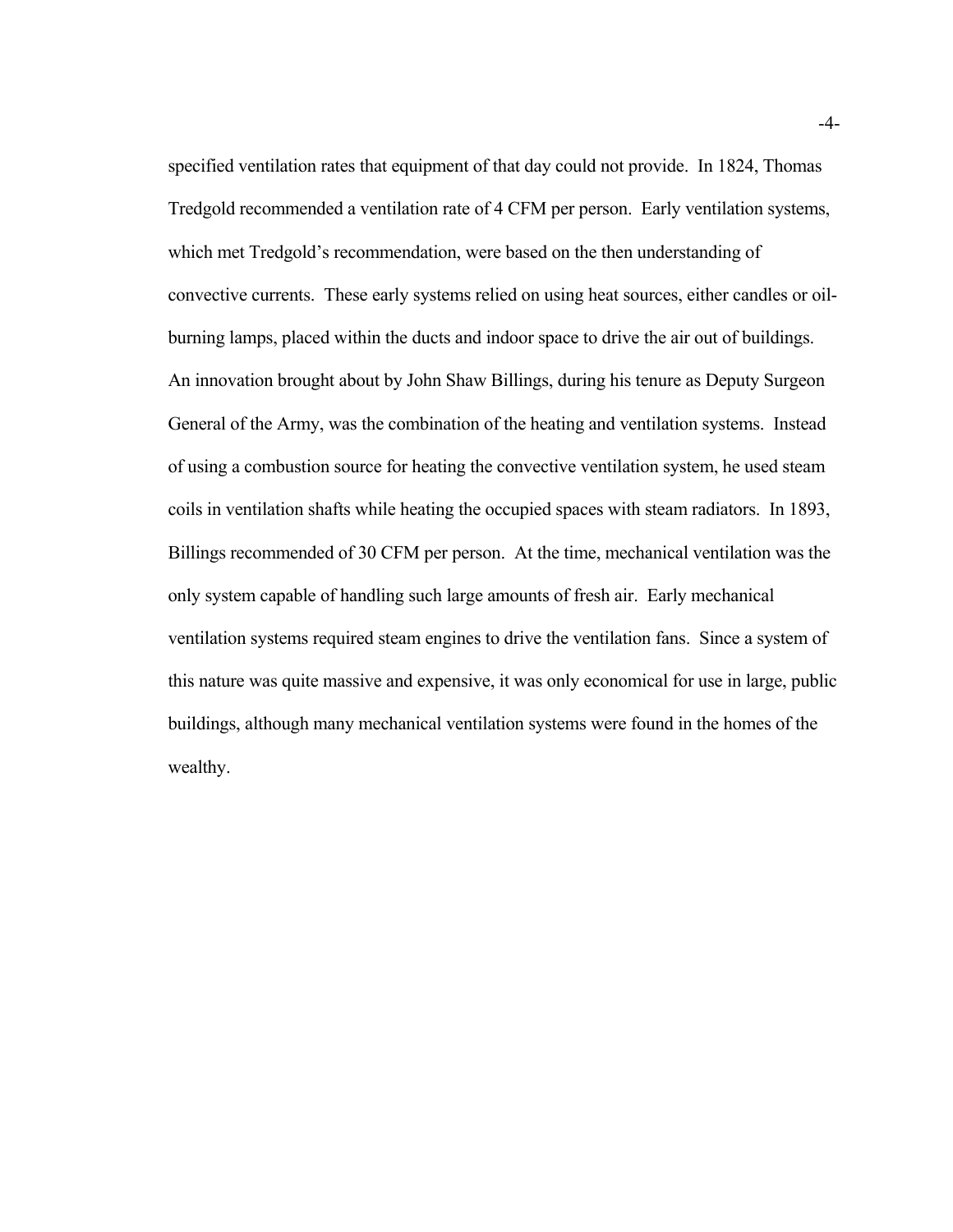# CHAPTER II

# INDOOR AIR POLLUTANTS

The most logical beginning for a discussion on indoor air quality is with the pollutants. Indoor air pollutants fall into two categories – microbiological agents and chemical agents. Microbiological agents include bacteria, fungi, viruses, dust mites, and their metabolic by-products. While other biological sources, such as pets and household plants, may contribute to poor indoor air quality, their effects are not a part of this study. Chemical agents consist of anything that is not generated by a biological source.

#### *2.1 Microbiological Agents*

There are two different classes of microorganisms – aerobic and anaerobic. Aerobic microorganisms are those that, like humans and animals, require oxygen. Aerobic microorganisms are found in both indoor and outdoor environments. Anaerobic microorganisms do not require oxygen and could die if left in an oxygen-rich environment. Anaerobic microorganisms are commonly found in petroleum and natural gas deposits. In general, all microorganisms have two basic requirements, a source of nutrients and an environment favorable for growth. There are five main categories of microorganisms: fungi, bacteria, viruses, mites, and biofilms (which can be a collection of the first four).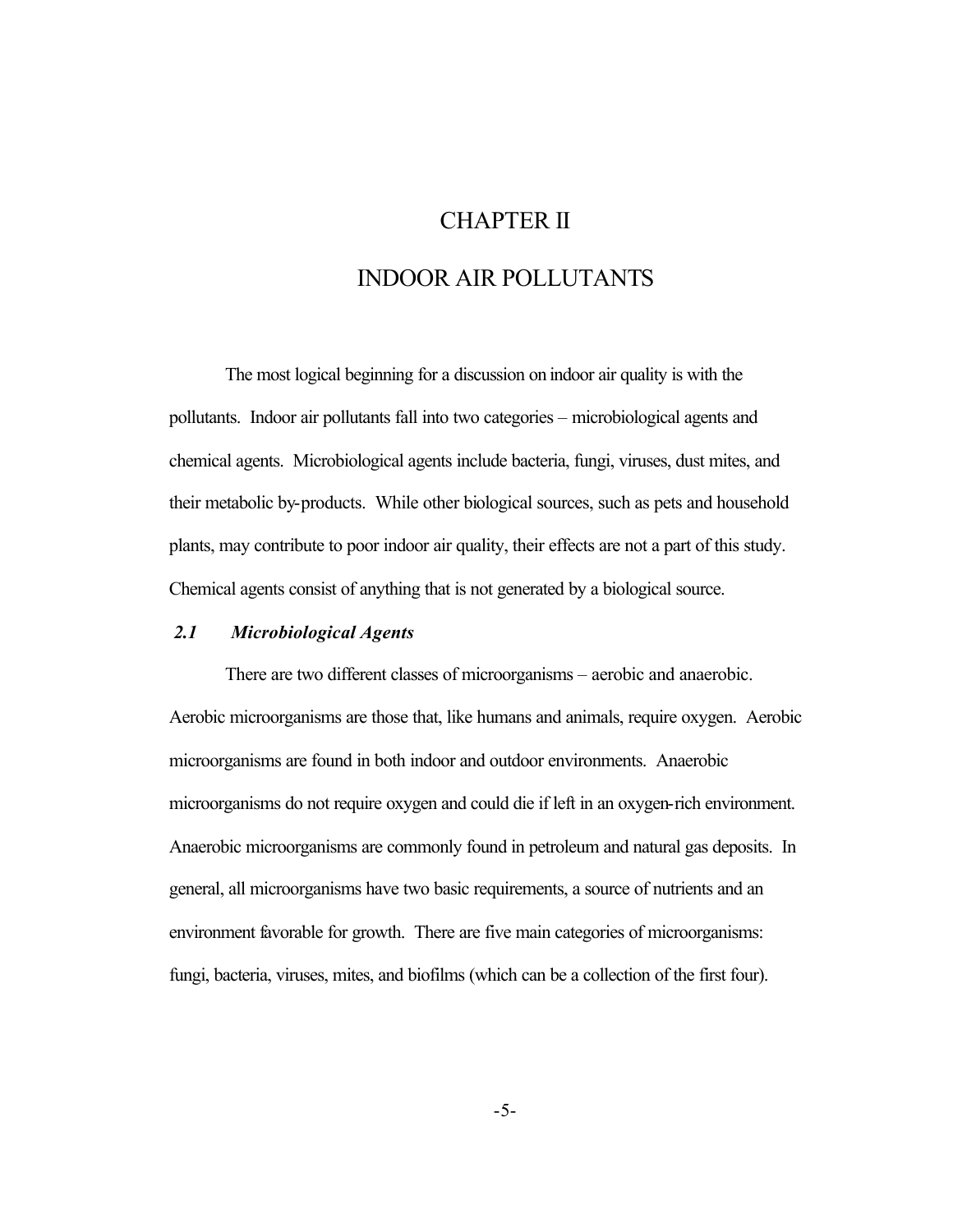#### **2.1.1 Fungi**

A commonly found microorganism, known to exist in damp areas both indoors and out, fungi reduce IAQ by the emission of fungal spores, fungal colony fragmentation, and metabolic byproducts (microbial volatile organic compounds or MVOC's). *Aspergillus, Cladosporium,* and *Penicillium*, which are responsible for a variety of symptoms ranging from ear and eye infections to more serious effects such as asthma (Seltzer, 1995), are representative of the fungal species found indoors. Respiratory ailments have been attributed to the mycotoxins contained within fungal spores. Fungal spore diameter can ranges from 3 to 30 microns (Baughman and Arens, 1996).

Fungi require water, carbon, and nitrogen. The amount of nitrogen to which fungi are exposed cannot be limited since air is about 70% nitrogen. Water and carbon sources, however, can be minimized. A source of carbon is an important factor related to fungal growth and spore emissions. If carbon is plentiful, a fungi colony will grow at a significant rate and spore emissions will increase. Common carbon sources within buildings include dust buildup, soap scum, dead skin, textiles, wood, and adhesives (such as those found on wallpaper and other laminated surfaces). Since fungi acquire most nutrients in the form of solution, the availability of water on the surface is necessary for fungal growth.

Fungi by nature are very hardy microorganisms. The temperature range in which they can grow is fairly large, and the range in which they can survive is even larger. The preferred temperature range for fungal growth is  $32 - 104 \text{ }^{\circ}\text{F}$  (0 – 50 °C) according to Baughman and Arens (1996). When the temperature is above this range, fungi will eventually die; however, the time required depends on the species and the temperature.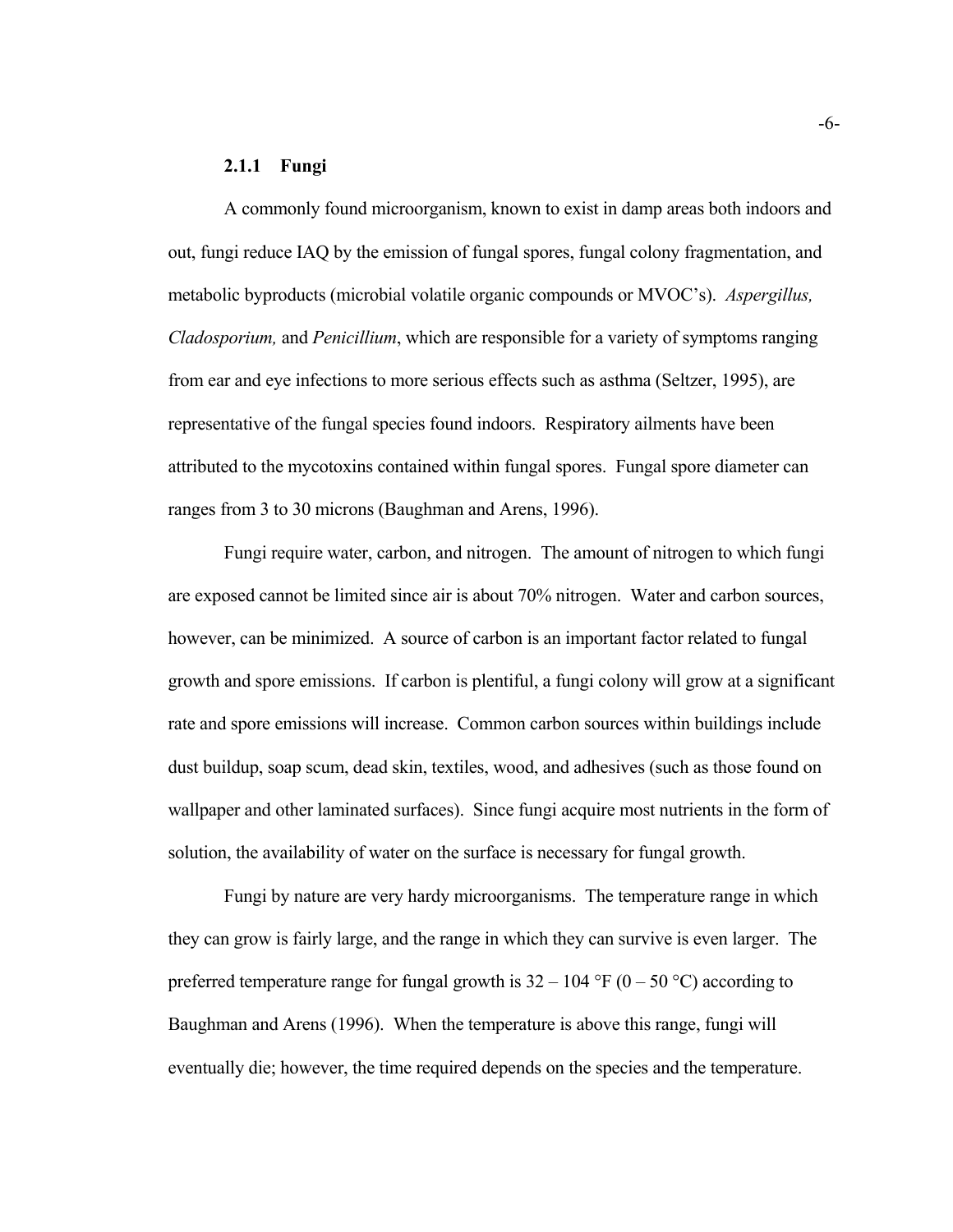Below this range, fungi have the tendency to go into stasis, a state in which they neither grow nor emit spores. Since the temperature in most buildings is maintained between 65 and 75 °F (18 and 24 °C), building interiors are an ideal environment for fungal growth.

 condensate drain pans, which are located under the cooling coils, were about 200,000/mL (Morey et al., 1986). Since fungi require liquid water, relative humidity is not a significant factor. For instance, fungi have been known to grow with relative humidity as low as 15 %. In nature, fungi are found growing on decaying plant and animal material, which trap large amounts of moisture. Fungi can also grow in water; however, their growth rates are usually greatly reduced. In buildings and building systems, fungi are typically found in bathrooms, kitchens, near cooling coils, and in the cooling water. One study found that fungi counts in

#### **2.1.2 Bacteria**

Bacteria, like fungi, prefer moist environments; however, bacteria prefer warmer environments. Unlike fungi, bacteria live within human and animal hosts as well as outside the hosts. When found outside of a host, bacteria are strongly affected by relative humidity. Common locations for bacteria within buildings include kitchens, bathrooms, HVAC equipment (especially cooling coils), sewage and drainage pipes, and certain types of humidifiers. Bacteria, in the form of biofilms (see below), are believed to be the leading causes of many recurring illnesses. *Legionella pneumophila*, the cause of Legionnaire's disease, and *Escherichia coli* (*E. coli*) are well known of bacteria.

The effects of temperature and relative humidity on general bacteria growth vary with the strain of bacteria. According to Seltzer (1995), the temperature range for many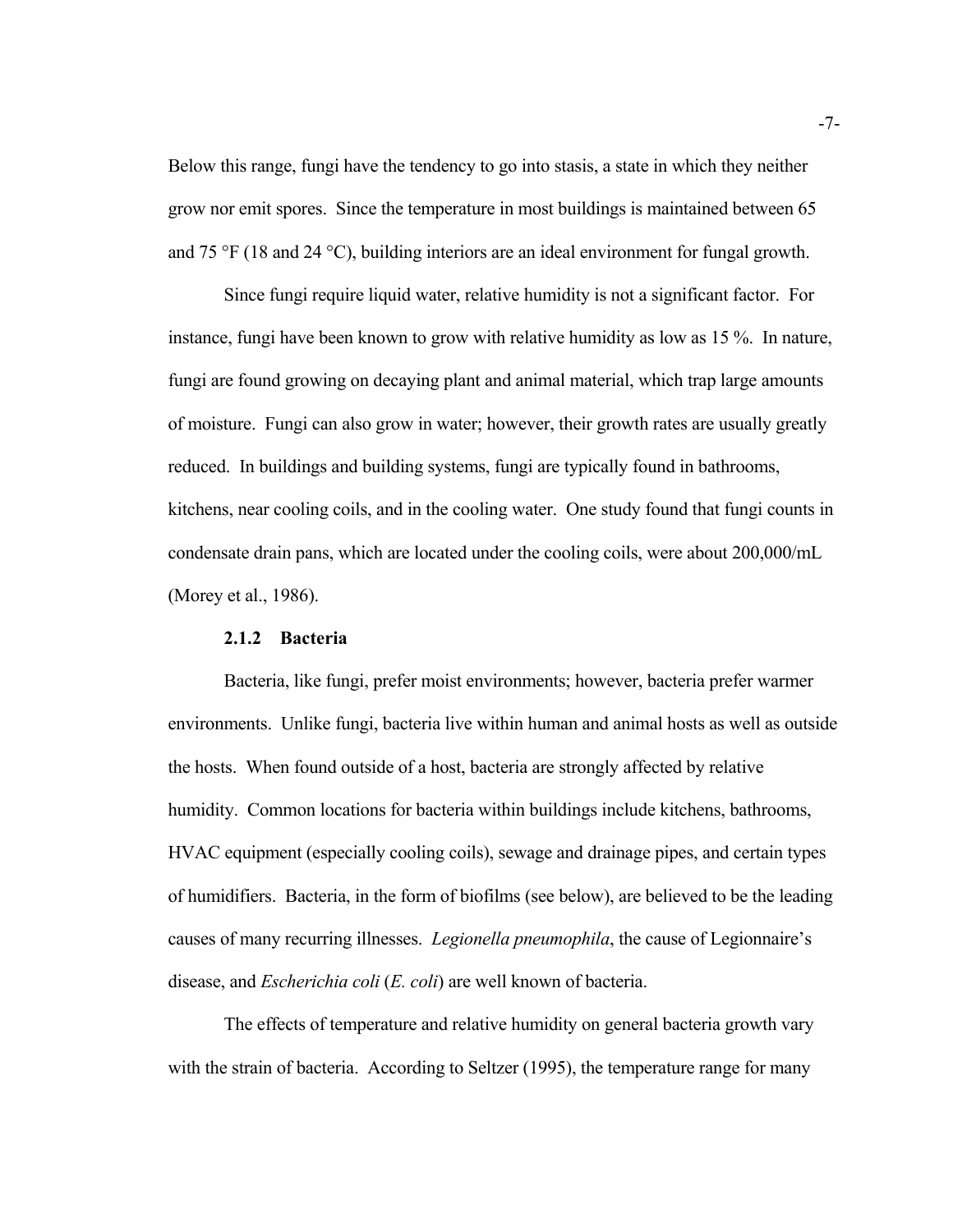kinds of bacteria is  $77 - 122 + \text{°F}$  ( $25 - 50 + \text{°C}$ ). A study done by Donathan and Osborne (1994) reported that general bacterial growth rates in evaporative cooling water increased as the temperature was increased from 65 °F to 95 °F (18 °C to 35 °C). Seltzer (1995) found an indoor relative humidity range of  $35 - 50$  % generally minimized bacteria growth. For example, *Klebsiella pneumoniae* has minimal growth between 35 % and 85 % relative humidity.

#### **2.1.3 Viruses**

Viruses are usually found within human and animal hosts and are responsible for a wide range of diseases and other health detriments. Unlike bacteria and fungi, viruses travel only as bodies and do not emit any kind of spores or chemicals into the air. Baughman and Arens (1996) state that aerosol movement of viruses occurs through humanejected droplets ( $0.5$  to  $5 \mu m$  in diameter), which either other human or animal hosts ingest or make contact with surfaces.

Because of their nature, viral growth outside a human or animal host is extremely limited; however, the survival of viruses does occur given the right ambient environment. A study done by Mbithi et al. (1991) showed that Hepatitis A has an affinity for both low temperature and low relative humidity and has a low survival rate in "normal" ambient air. Cox (1989) reviewed the effect of relative humidity on several viruses including the polio virus and the foot-and-mouth-disease virus. Cox showed that below 70% RH, these viruses could not generate a protective coating to handle the low relative humidity values and became too unstable to survive. Cox also showed that the opposite was true for viruses such as the influenza virus, which was unstable for high relative humidity values. While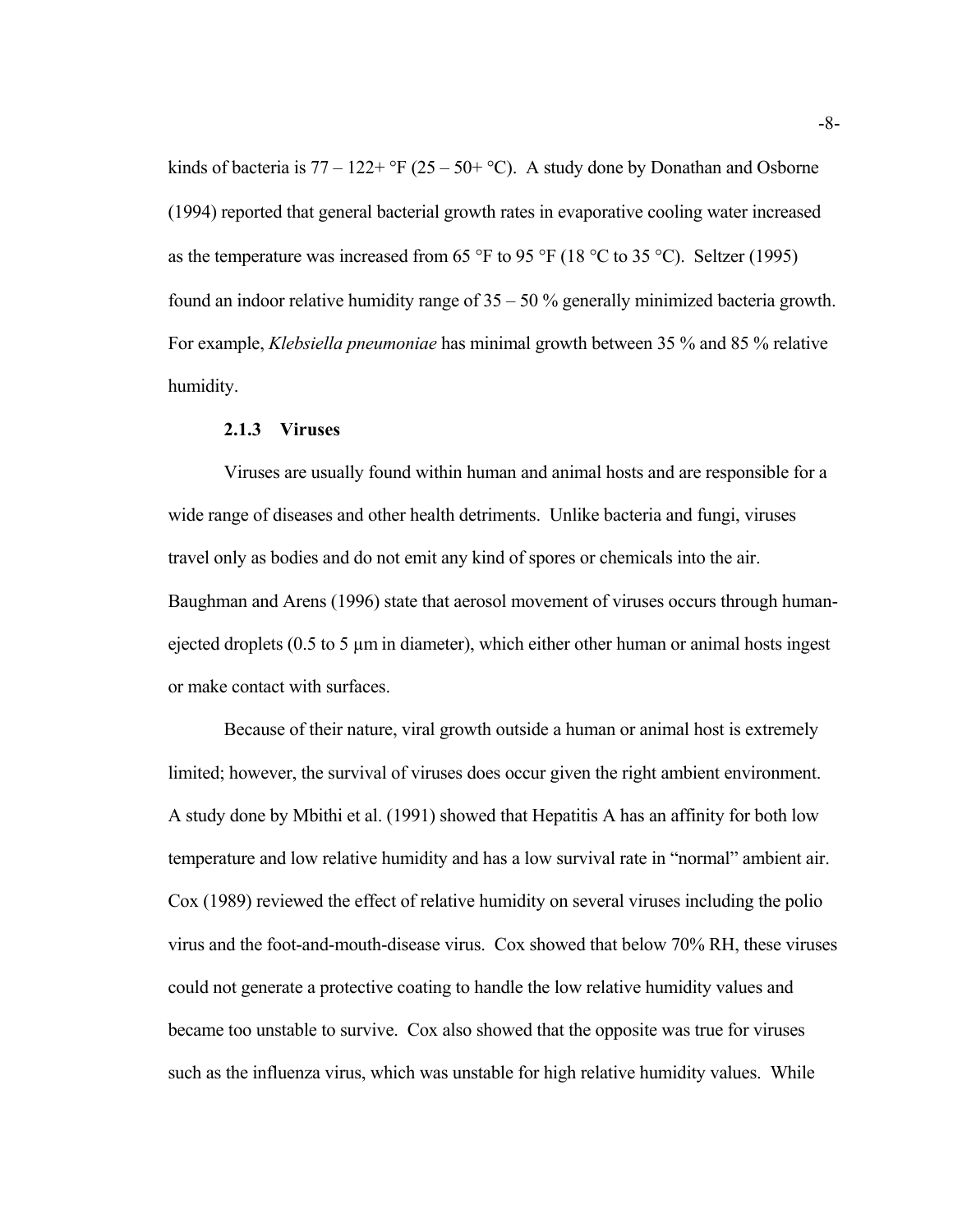the exact nature of the difference in viral relative humidity preference is not known, Cox suggests that the structural components of the lipid layers (protective coatings) differ from one viral strain to the next with the relative humidity preference changing for different strains. Temperature, however, does not significantly affect the development of the lipid layer. For more information, see Cox (1989).

Sale (1972) discussed the physics involved in the emissions of virus and bacteria in droplets. For example, a person sneezes and emits viruses in droplets. If the air is dry, the air quickly absorbs the water in the droplet and the virus is suspended in the air. Since the virus is not very massive, convective air currents can carry it effortlessly. If the air is relatively moist, the droplet will retain most of its moisture. Since the droplet is significantly more massive than the virus, it will fall farther and be more likely to land on a surface.

#### **2.1.4 Dust Mites**

A common problem in many homes, the dust mite contributes to the aerobiology of the ambient air by emission of eggs, gland secretions, and fecal products. Platts-Mills (1989) stated that the major human side effect from dust mites is asthma due to an abundance of mite fecal matter in the ambient air. The other two mite products, eggs and gland secretions, are considered negligible in terms of allergen effects. Growth areas for mites consist of dust clouds and dusty areas within buildings, but furniture and carpeting are potential areas for mite growth as well. For temperature effects, Platts-Mills (1989) state that the common dust mite grows best in the temperature range of  $60 - 80$  °F ( $15 - 27$ )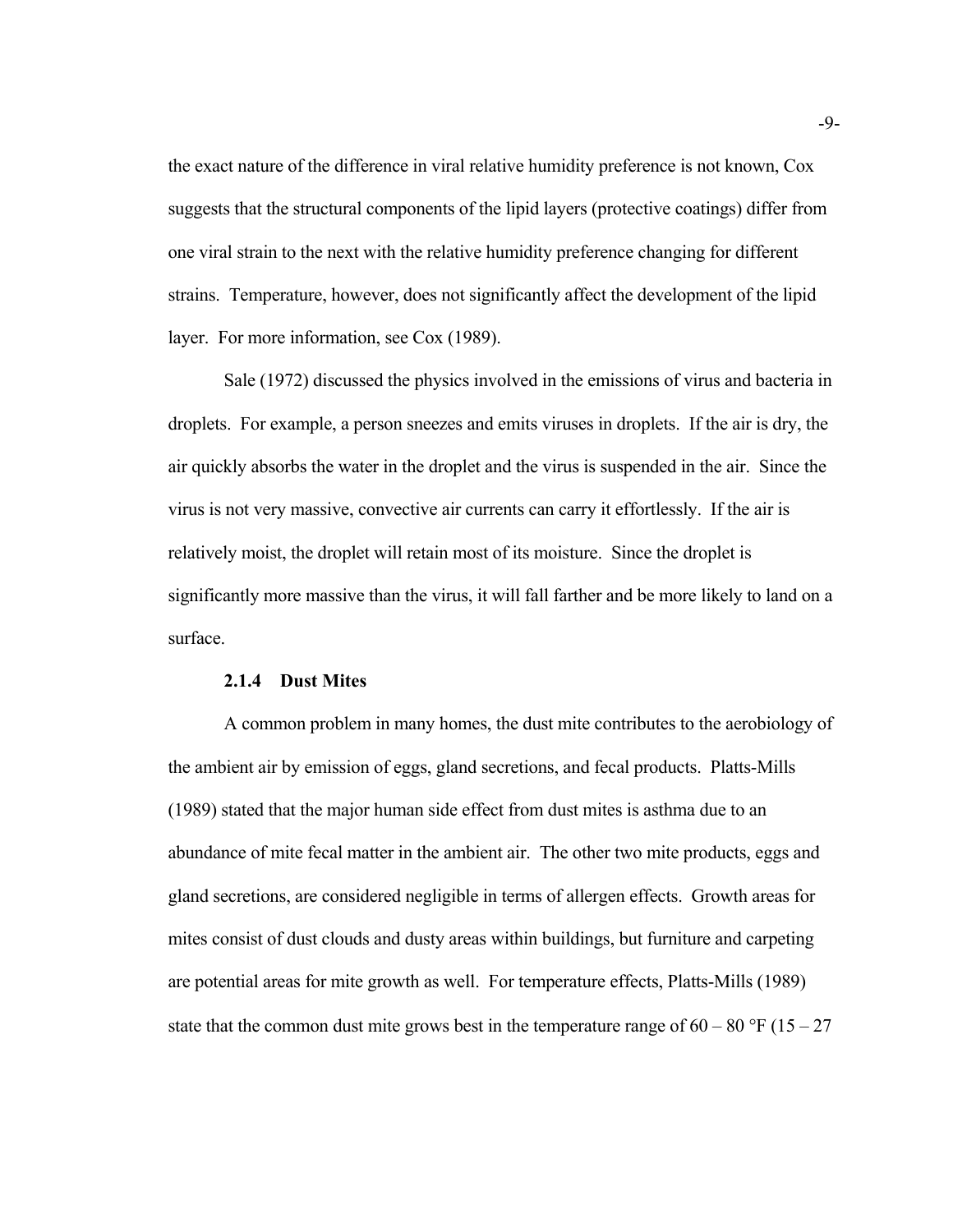°C). For relative humidity effects, Seltzer (1995) contends that most dust mite species grow best when relative humidity is above 70%.

#### **2.1.5 Biofilms**

Biofilms are a complex community of microorganisms that have an increased immunity to antimicrobial agents. Biofilms may be one or several different species, and most biofilms are nonhomogeneous in both time and space. Since the vast majority (90- 98%, depending on the source) of microorganisms in the world live in a biofilm, a significant portion of microbiology research is being directed towards understanding biofilms. In general, microorganisms in a biofilm state will have reduced metabolism and will excrete a polymer gel that helps to adhere the microorganisms. Due to the complex structure of biofilms, the microorganisms within biofilms often mutate to fit the changing surroundings. For example, if a biofilm consists of strictly aerobic microbes, the microorganisms farthest from the surface of the biofilm will live in an anaerobic environment; however, these microbes will not die out due to the lack of oxygen, but will adapt to the anaerobic environment. (Donlan and Consterton, 2002; Flemming, 1993).

The increased resistance of biofilms to antimicrobial agents has been the center of a lot of research in the microbiology field. Some have theorized that the reduced metabolism of biofilm microbes explains the increased immunity of the biofilm; however, De Lancey Pulcini (2001) states that the metabolism reduction is not enough to warrant the observed immunity. Others have speculated that another possibility of the increased biofilm resistance is due to a reduction in the penetration of antibodies into the biofilm. This is refuted by Stone et al. (2002), which showed that, while the antibodies penetrate biofilm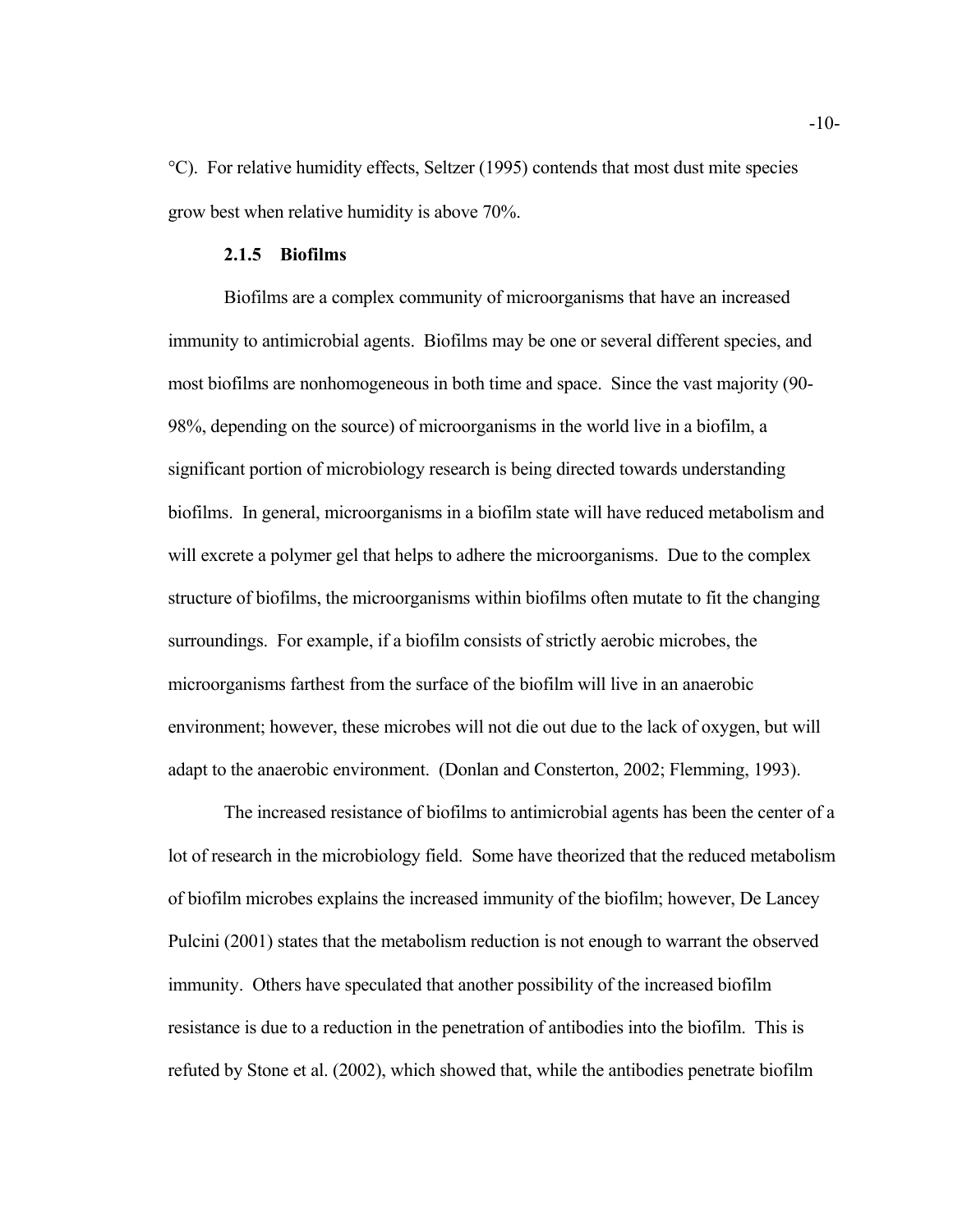colonies slower than the nonbiofilm colonies, antibodies did penetrate the biofilm completely. Anderl et al. (2000) has theorized that the polymer gel within the biofilm may change the structure of the antibodies as they flow through the biofilm; however, this has not been verified.

Some properties of the individual microorganism are retained within the biofilm. For example, bacteria that are extremely sensitive to desiccation (i.e., those that die when dehydrated) will, in a biofilm, still have the tendency to die out if desiccated; however, the desiccation rate and stresses may need to be significantly greater to ensure killing the biofilm. The antibiotics that work against the individual microorganisms will still affect the same microorganisms in biofilms, but at a reduced rate.

#### **2.1.6 Microbial Volatile Organic Compounds (MVOC's)**

Microbial volatile organic compounds, or MVOC's, are defined to be the volatile organic compounds (VOC's), usually hydrocarbons, generated by the microorganisms. Fischer et al. (1999) tested 13 fungi taken from a compost facility in Germany and determined the VOC's produced by each species. A total of 109 different VOC's were generated by the species sampled; however, several of these MVOC's were only produced by certain species. Table 2.1 contains a list of the fungi for whom characteristic MVOC's could be determined. Several of the MVOC's produced by the fungi species tested could not be clearly identified and are noted by appending "like" at the end of the VOC it closely resembled. Others could not be identified at all; however, the family of the VOC could be determined. A study conducted by Ezeonu et al. (1994) investigated the MVOC's produced by *Acremonium obclavatum* and *Aspergillus versicolor*. One of the more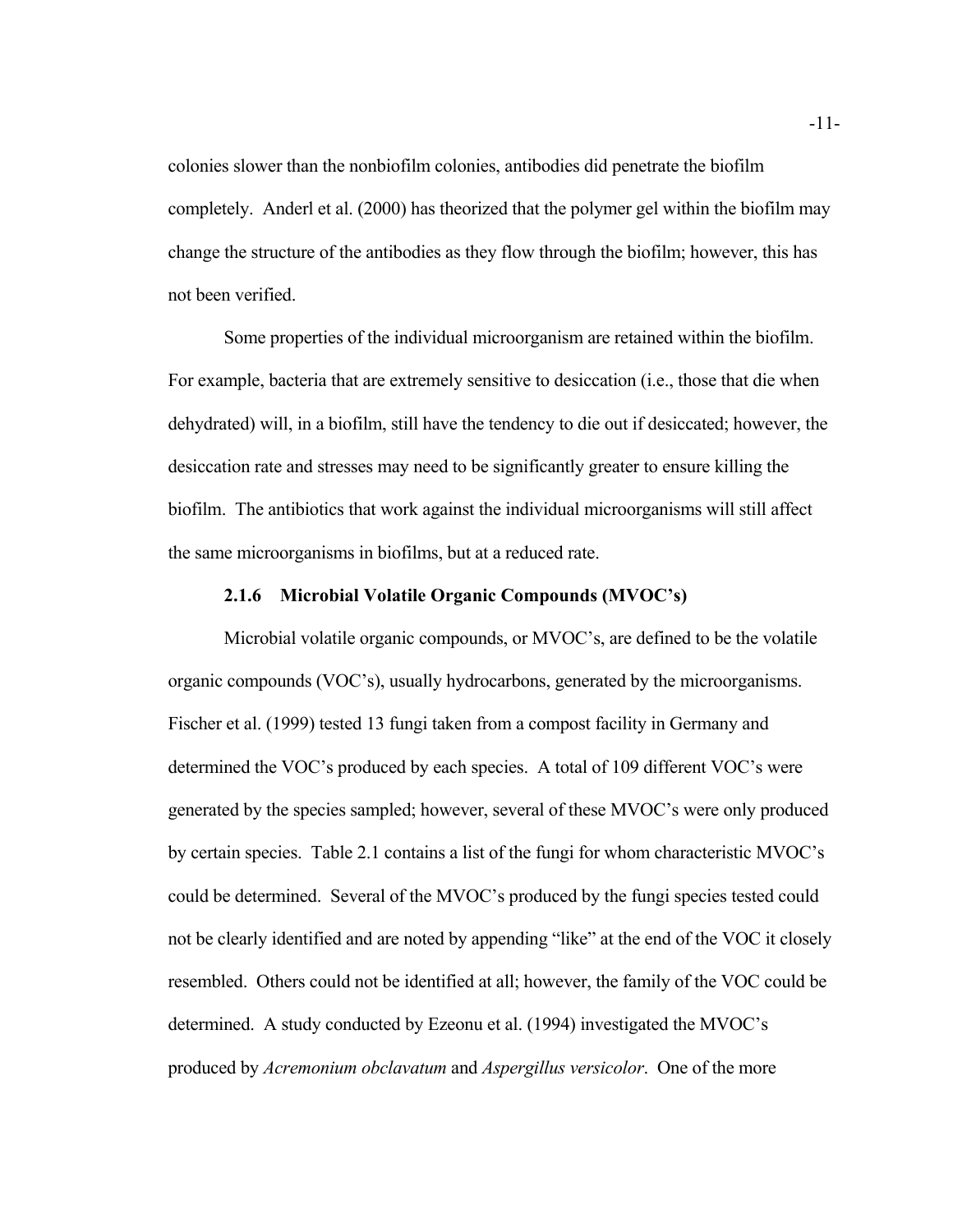startling findings of this study is that both fungi species produced benzene gas, a suspected carcinogen, while colonizing a fiberglass duct liner.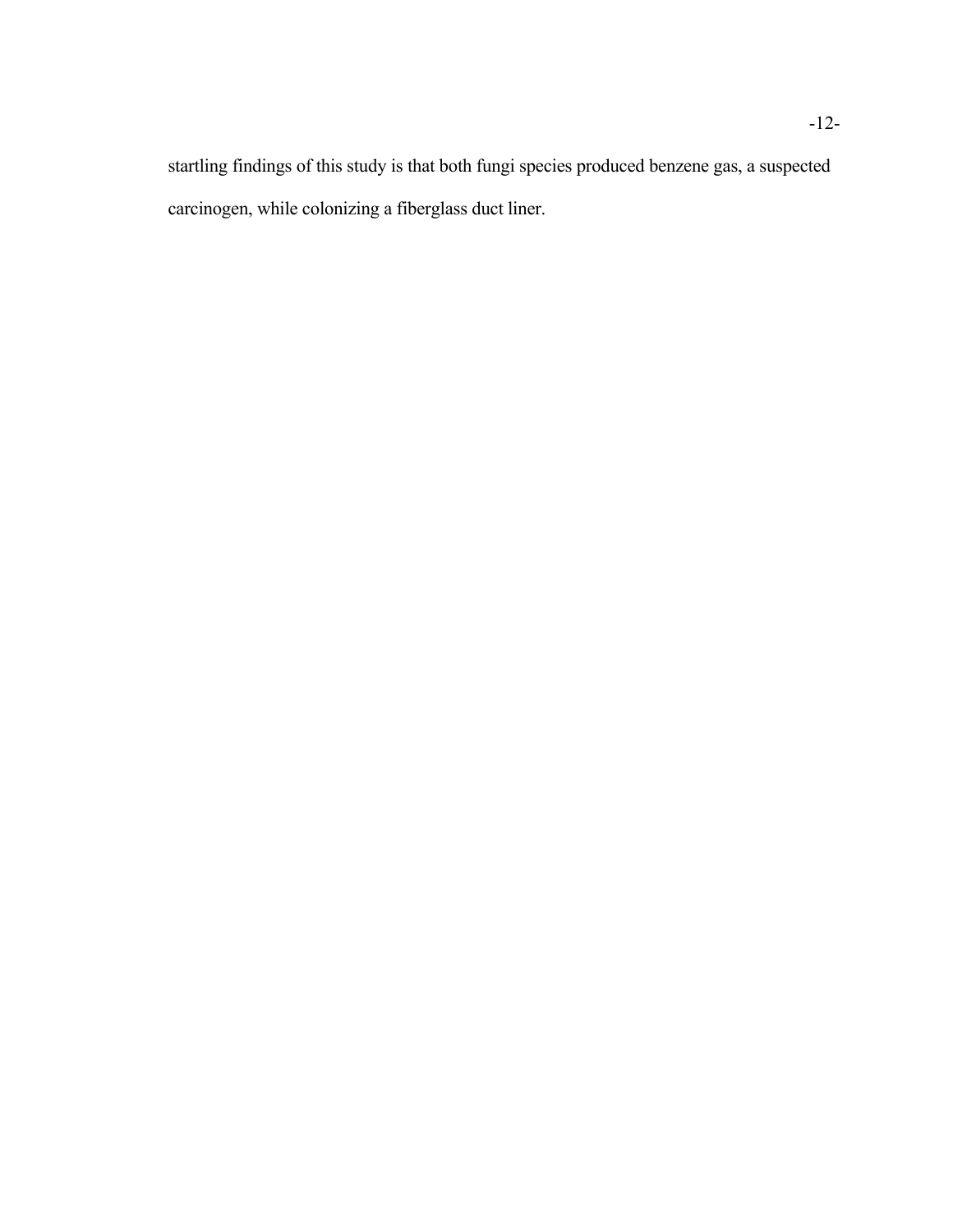| Fungi Species                                                                                             | Characteristic Volatile Organic Compounds                                                                   |
|-----------------------------------------------------------------------------------------------------------|-------------------------------------------------------------------------------------------------------------|
| hexanoic acid ethyl ester, methoxybenzene, 3-cycloheptene-1-one, 1,3,6-octatriene<br>Aspergillus candidus |                                                                                                             |
| Aspergillus fumigatus                                                                                     | p-metha-6,8-diene-2-ol acetate, camphene, trans- $\beta$ -farnesene, $\alpha$ -pinene, 3 unknown terpenes   |
| Aspergillus versicolor<br>1-(3-methylphenyl)-ethanone, 6-methyl-2-heptanome                               |                                                                                                             |
| Emericella nidulans                                                                                       | 2,3-dimethyl-butanoic acid methyl ester, 4,4-dimethyl-pentenoic acid methyl ester,                          |
|                                                                                                           | 2-methyl-butanoic acid methyl ester, $\alpha$ -humulene like, $\alpha$ -terpinolene, three unknown terpenes |
| Paecilomyces variotii                                                                                     | $\delta$ -4-carene, megastigma-4,6(E),8(Z)-triene, neo-allo-ocimene, β-phellandrene                         |
| Penicillium crustosum                                                                                     | 2-ethylfuran, 2-ethyl-5methylfuran, isopropylfuran                                                          |
| Penicillium clavigerum                                                                                    | $\beta$ -caryophyllene                                                                                      |
| Penicillium cyclopium                                                                                     | 2-methyl-2-bornene, germacrene A                                                                            |
| Penicillium expansum                                                                                      | -methoxy-3methylbenzene (3-methyl-anisole), aromadendrene, bicycloelemene                                   |

Table 2.1 Selected Fungi Species and their Characteristic Volatile Organic Compounds (Fisher et al., 1999).

Table 2.2 MVOC'S Produced by *Acremonium obclavatum* and *Aspergillus versicolor* (Ezeonu et al., 1994).

| Species     | MVOC's Produced in Enriched  | MVOC's Produced in Colonized Fiberglass Insulation |          |
|-------------|------------------------------|----------------------------------------------------|----------|
|             | Agar                         |                                                    |          |
| Acremonium  | ethanol<br>acetone           | cylotrisiloxane                                    | limomene |
| obclavatum  | methyl benzene<br>2-butanone | arsenous acid                                      | pentane  |
|             | cyclohexane<br>benzene       | benzene                                            |          |
| Aspergillus | 1,3-dimethoxy benzene        | methyl benzene                                     | ethanol  |
| versicolor  | methyl benzene               | cyclotisiloxane                                    | limonene |
|             | cyclotetrasiloxane           | ethyl hexanol                                      | benzene  |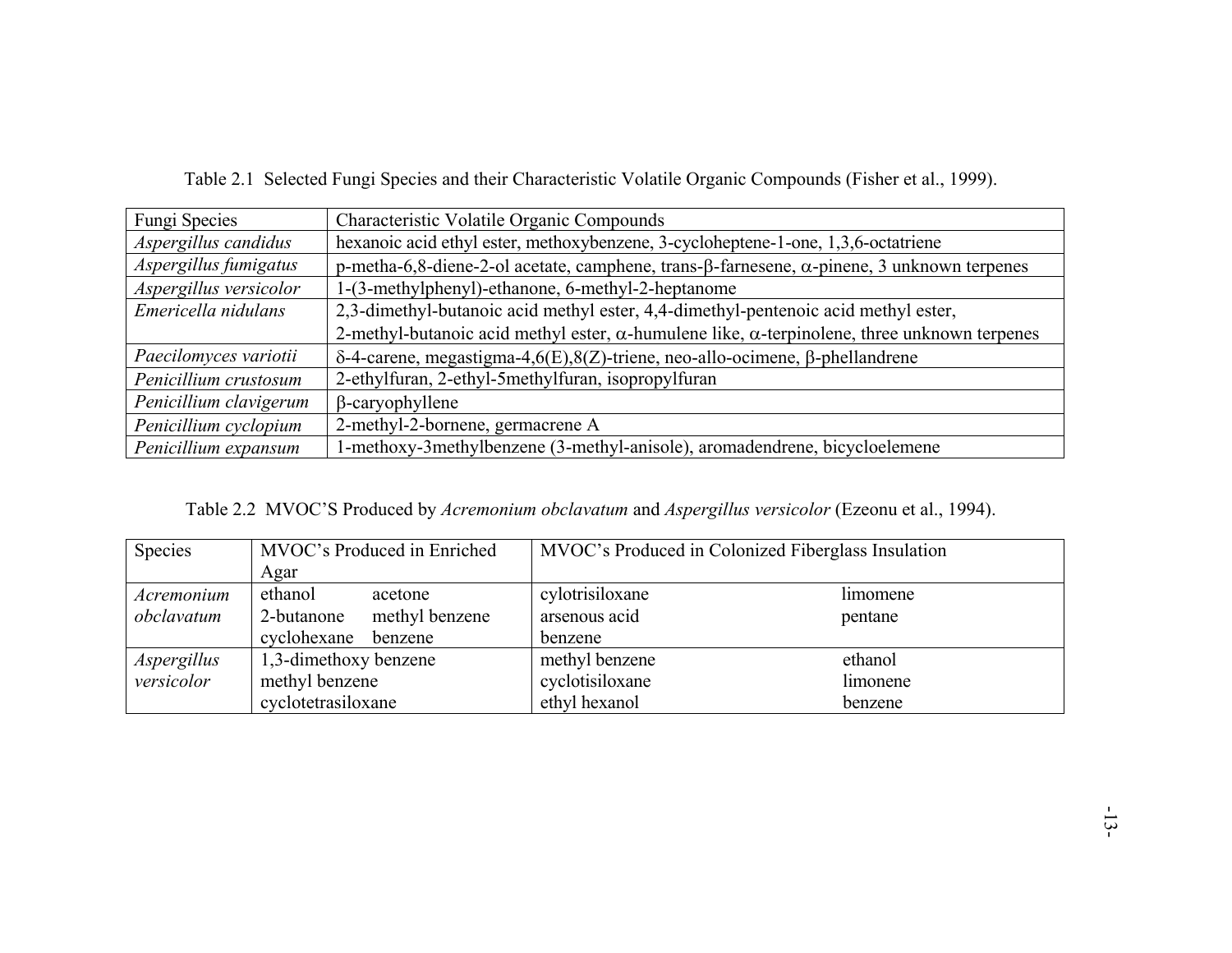#### *2.2 Chemical Agents*

While bioaerosols constitute a major part of all indoor air contaminants, nonbiological aerosols should not be discounted in terms of adverse health effects on building inhabitants. Non-biological indoor air contaminants can be described as either volatile organic compounds or other compounds. One major difference between the non-biological and the biological agents is that the non-biological agents are almost always more concentrated indoors than outdoors.

#### **2.2.1 Volatile Organic Compounds (VOC's)**

According to Carrer et al. (2000), volatile organic compounds, or VOC's, "consist of hundreds of different organic compounds," mostly hydrocarbons. VOC's have boiling points ranging from less than 32 °F (0 °C) to a maximum of 750 °F (400 °C) (Yu and Crump, 1997). Modern construction materials used within buildings have the potential to cause serious VOC problems. While biological contaminants must migrate from the outdoor environment, VOC's usually come from within the building itself. In most instances, the VOC sources are common materials used in the construction and decoration of the building and include carpet, upholstery, adhesives, manufactured lumber (such as plywood and medium density fiberboard, MDF), wallpaper, paint, and varnish. Other commonly found sources are cleaning supplies, disinfectants, and smoking tobaccos. Table 2.3 lists some common VOC sources and maximum emission rates compiled from Grimsrud and Hadlich (1999), Black (1998), and Yu and Crump (1998).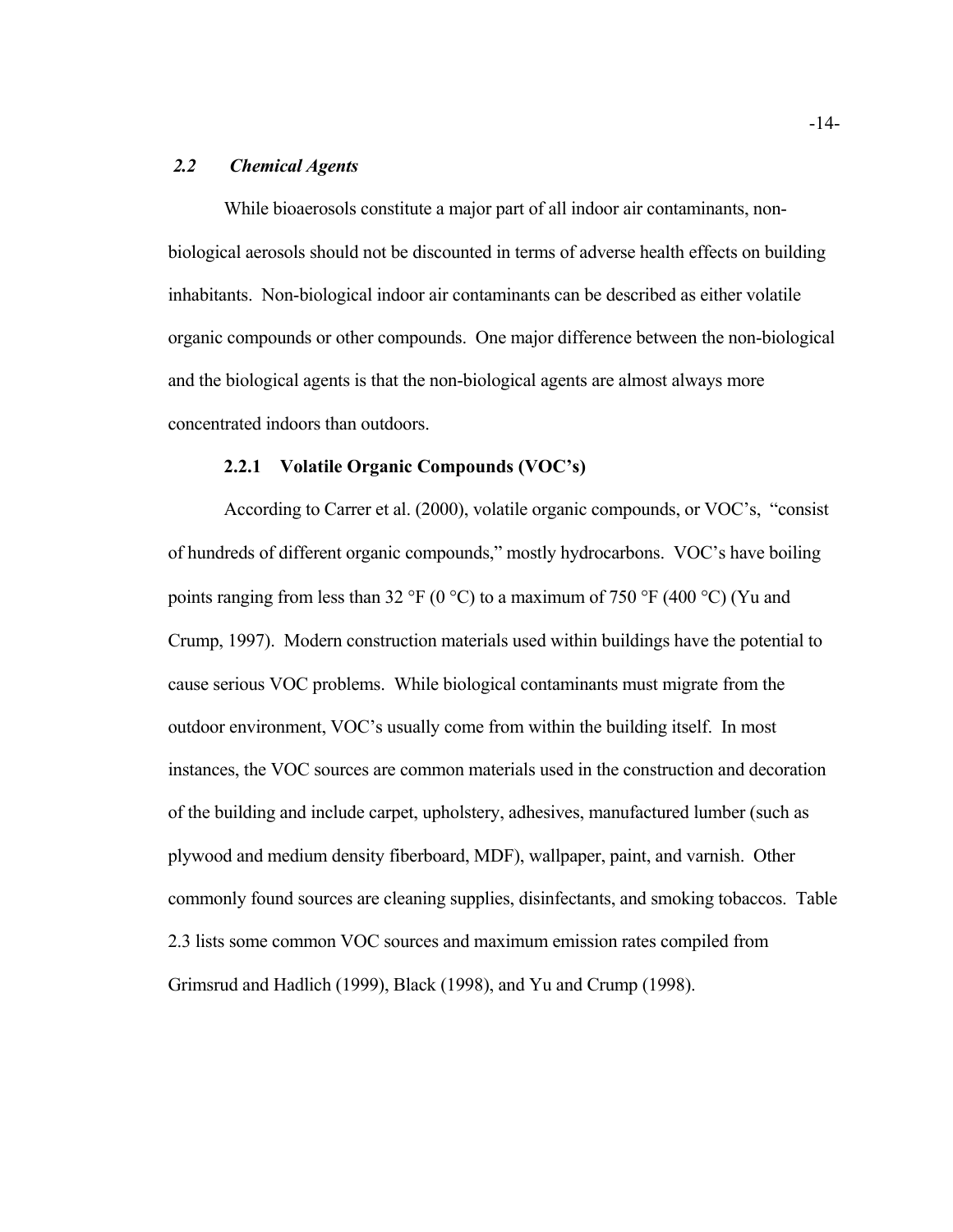| <b>VOC Source</b>                | <b>Maximum Source Strength</b><br>$(\mu g/m^2-hr)$ |
|----------------------------------|----------------------------------------------------|
| Waxes spread on surfaces         | 90,000,000.00                                      |
| Solvent-based adhesives          | 20,000,000.00                                      |
| Liquid cleaner, disinfectant     | 1,100,000.00                                       |
| Water-based adhesives            | 2,000,000.00                                       |
| Furniture spray polish           | 300,000.00                                         |
| Wall and floor adhesives         | 271,000.00                                         |
| Carpet assembly with adhesive on | 153,000.00                                         |
| Laser printers'                  | 110,200.00                                         |
| Carpet adhesives                 | 99,000.00                                          |
| Dry process photocopiers         | 91,200.00                                          |
| Floor waxes                      | 80,000.00                                          |
| Plastic sealant                  | 72,000.00                                          |
| Dry cleaned clothing             | 27,000.00                                          |
| Silicone sealant                 | 26,000.00                                          |
| Personal computers <sup>®</sup>  | 24,200.00                                          |
| Vinyl/PVC flooring               | 22,280.00                                          |
| Silicone caulk                   | 13,000.00                                          |
| Wood varnish                     | 10,000.00                                          |
| Polyurethane wood finish         | 9,000.00                                           |
| Polyurethane lacquer             | 6,000.00                                           |
| Textile floor covering           | 2,000.00                                           |
| Plywood paneling                 | 1,450.00                                           |
| Extruded polystyrene thermal     | 1,400.00                                           |
| Rubber floor covering            | 1,400.00                                           |
| Textile wall covering            | 1,400.00                                           |
| Latex caulk                      | 637.00                                             |
| Acrylic latex paint              | 430.00                                             |
| Neoprene/polyethylene caulk      | 340.00                                             |
| Rubber-backed nylon carpet       | 300.00                                             |
| Particleboard                    | 200.00                                             |
| Gypsum board                     | 30.00                                              |
| Bituminous tar vapor barriers    | 6.30                                               |
| Extruded polyethylene duct and   | 0.80                                               |
| Urethane sealant                 | 0.13                                               |

Table 2.3 Common VOC Sources and Emission Rates

\* Total volatile organic compound (TVOC) rate measured in µg/hr.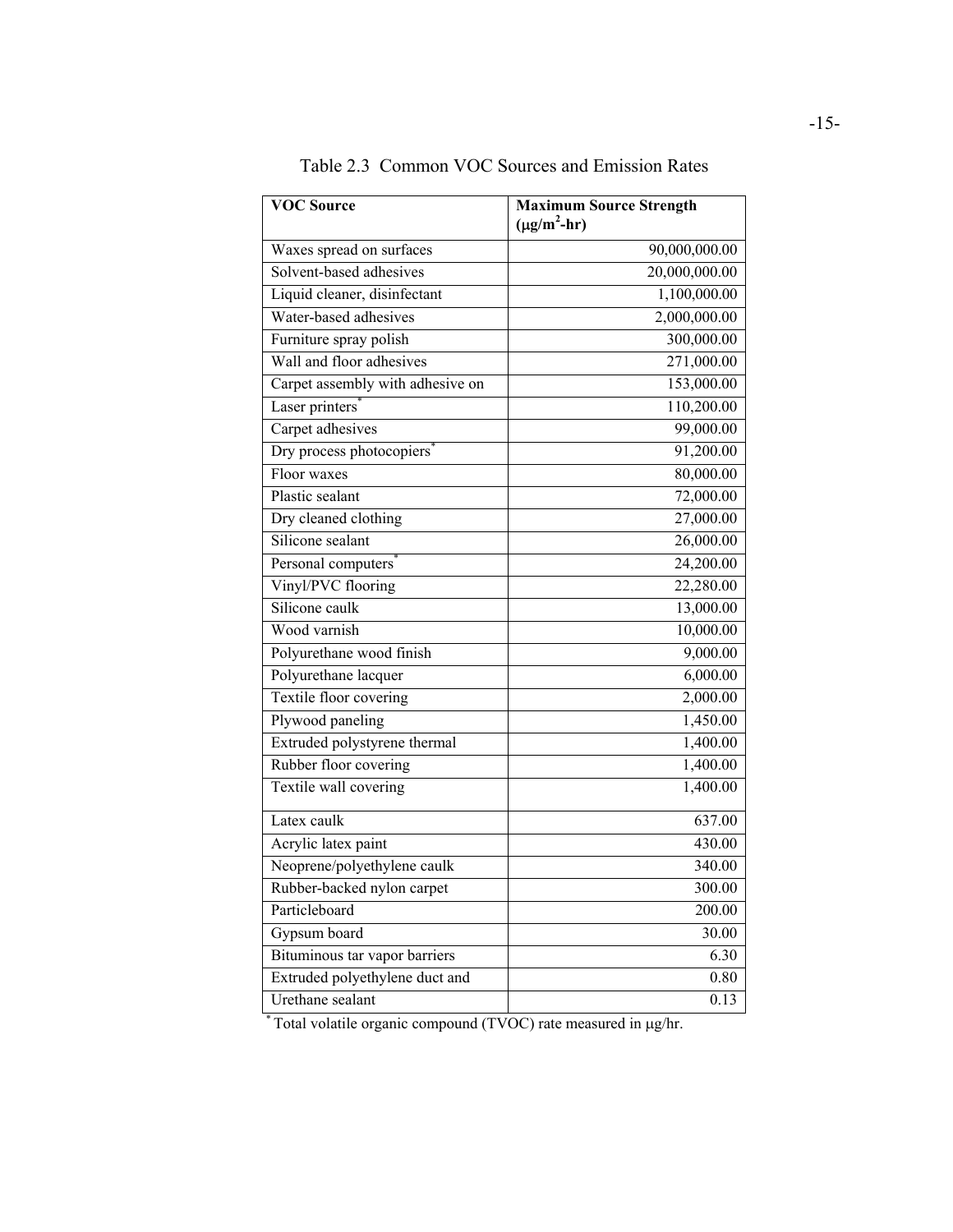Many common emitters of indoor VOC's are polymer materials used within buildings. For most polymer materials, the emission of VOC's begins at some initial concentration that diminishes over time. Some polymer materials, like alkyd paints, initially emit VOC's at significantly high rates; where as other, such as varnishes and vinyl, have relatively low initial emission rates. Chang and Guo (1998) showed that aldehyde emissions from freshly applied alkyd paints reached maximum values of over 60 parts per billion (60,000 parts per million, ppm) while the paint was drying. Emissions decreased exponentially 20+ hours after the paint had dried. However, aldehydes have a low decay rate, and the concentration of aldehydes within the space remained relatively constant although the emission rates declined. The emission rates of most volatile organic compounds have a direct relationship with changes in both relative humidity and temperature. Since the boiling ranges of VOC's cover a wide spectrum, temperature effects depend mainly on the VOC in question.

#### **2.2.2 Ozone**

Ozone is recognized by the EPA as a respiratory irritant and is produced by photochemical reactions of hydrocarbons and nitrogen oxides. The main source of ozone is either the infiltration or ventilation of high ozone concentration air from outside the building to the inside (Baughman and Arens, 1996). Other sources of ozone include dry process photocopiers, laser printers, and personal computers, which have maximum emission rates of 5.0, 4.2, and 0.02 mg/hr, respectively (Black, 1998). Average indoor ozone concentrations, range from 10% to 80% of the outdoor ozone concentrations, indicating a potential for very high ozone levels indoors if the building ventilation is not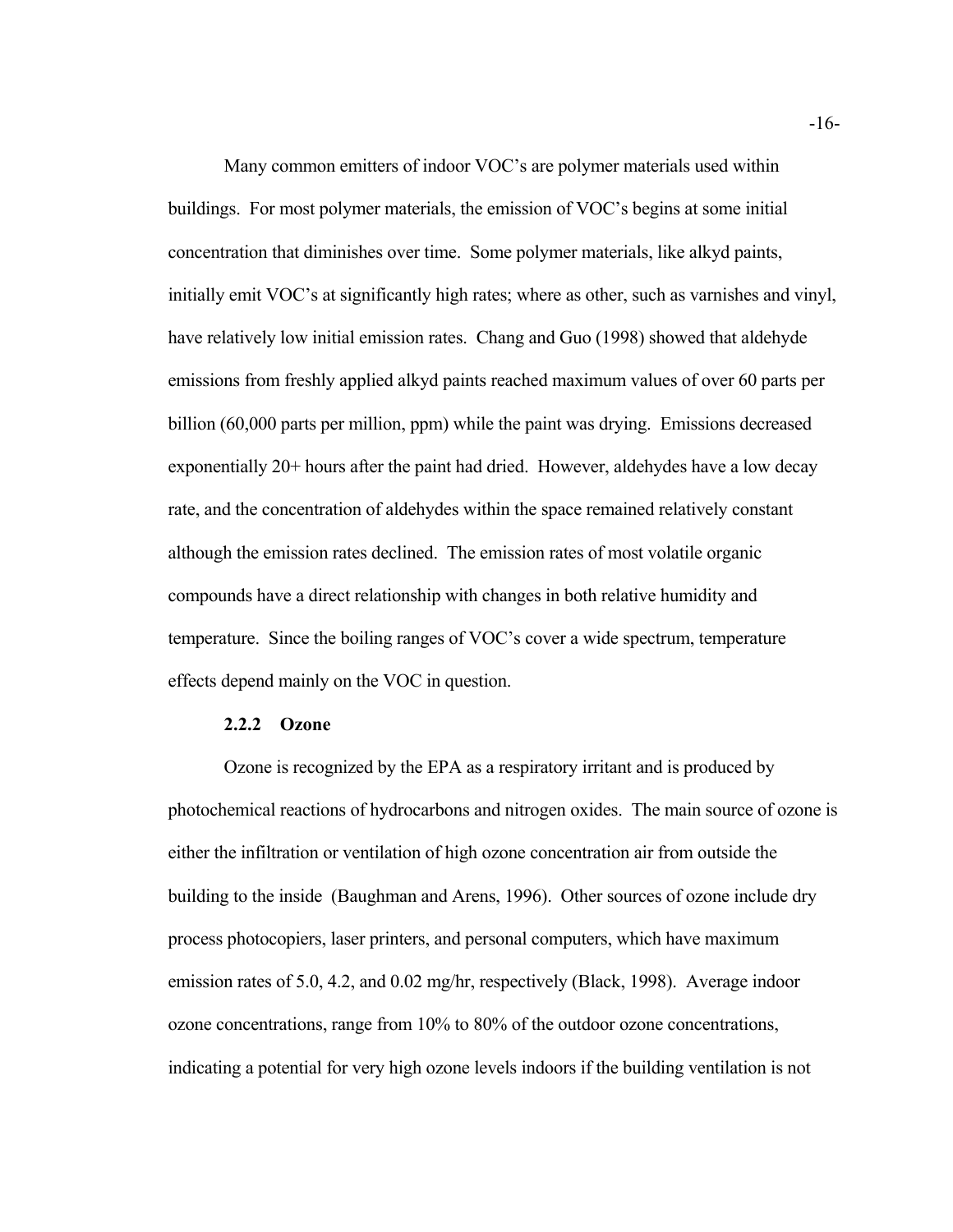equipped activated carbon filters. According to Baughman and Arens (1996), the half-life of ozone in normal indoor environments is  $6 - 12$  minutes.

#### **2.2.3 Carbon Dioxide**

The main indoor emitters of carbon dioxide  $(CO<sub>2</sub>)$  are building occupants from either simple respiration and/or smoke exhalation. Apte et al. (2000) cite literature reviews that indicate a strong correlation between high  $CO<sub>2</sub>$  levels indoors and the prevalence of SBS symptoms with the building occupants. According to Lugg and Batty (1999), an average of 20 % of occupants will be dissatisfied with carbon dioxide concentrations of 700 ppm higher than the outside concentration, which translates to a  $CO<sub>2</sub>$  concentration of 1000 ppm, assuming the ambient concentration is about 300 ppm. Furthermore, Bright et al. (1992) recommend that carbon dioxide concentrations should be maintained below 600 ppm. The British Building Services Research and Information Association (BSRIA), on the other hand, recommends that indoor  $CO<sub>2</sub>$  concentrations should be maintained below 800 ppm (Lugg and Batty, 1999). Apte et al. (2000) claim that the effects of carbon dioxide are independent of temperature and relative humidity.

#### **2.2.4 Radon**

Grimsrud and Hadlich (1999) state that radon is considered a major indoor air pollutant. The main health threat coming from radon is the potential to cause lung cancer. Radon is emitted mainly from decaying soils and is diffused into buildings through either ventilation systems or infiltration. Radon will travel with convective currents when infiltrating a building through cracks in the subfloor. No direct correlations between radon emission and the temperature and relative humidity seem to exist.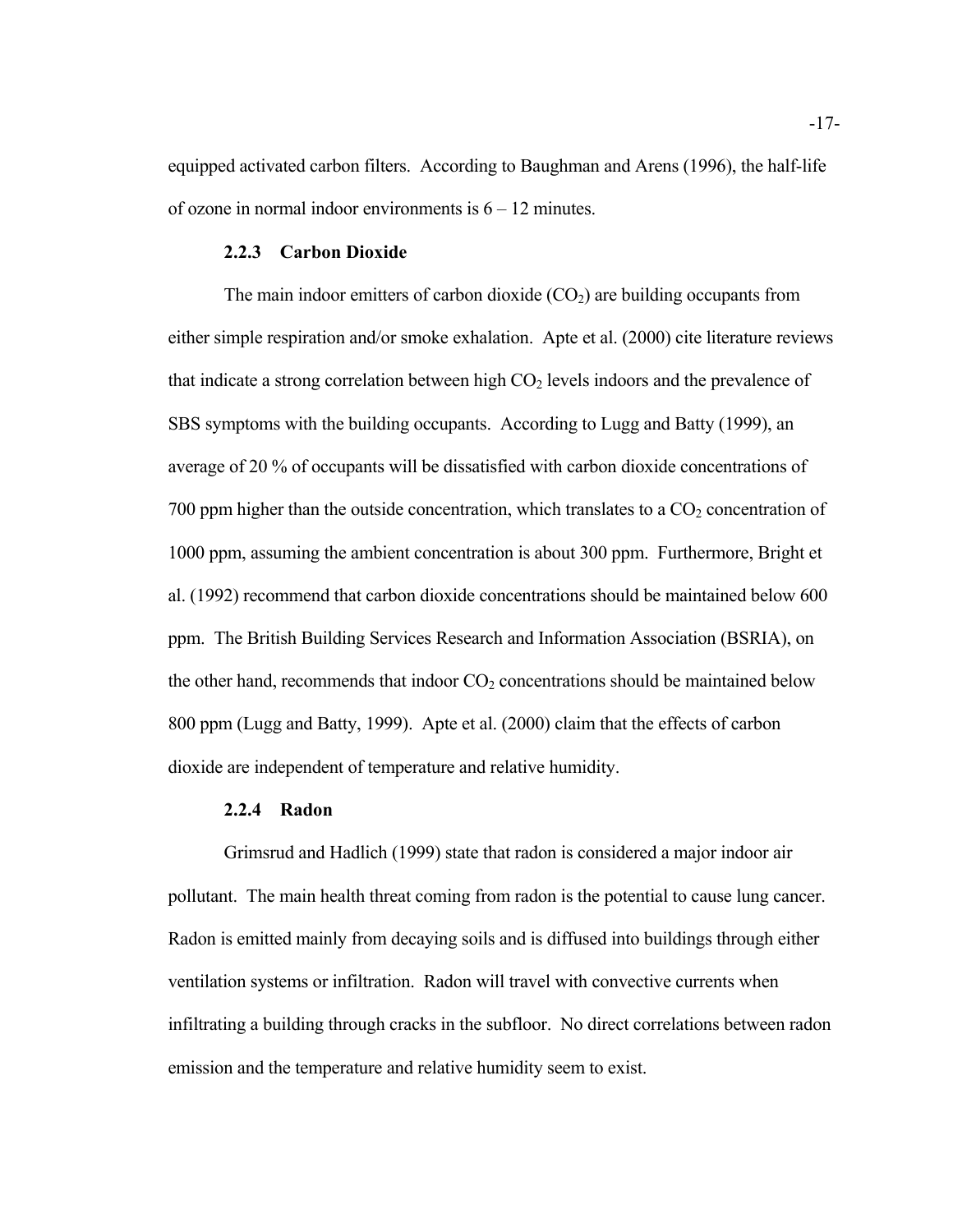# CHAPTER III

# HEATING, VENTILATION, AND AIR CONDITIONING SYSTEMS

Since most indoor air quality complaints can usually be linked, in one form or another, to the heating, ventilation, and air-conditioning systems, a detailed overview of the various HVAC systems that may be installed in buildings is a natural beginning of the remediation process. This chapter focuses on the design and construction of buildings and building systems in light of the possible pollutants discussed in the previous chapter. At the conclusion of the chapter is a discussion of several microbial problems that may occur within the HVAC system.

#### *3.1 Ventilation*

Ventilation is necessary to dilute and exhaust indoor pollutants such as a carbon dioxide and volatile organic compounds. Two different forms of ventilation, natural and mechanical, exist and will be discussed in this section. Natural ventilation relies either on air entering through cracks in the building envelope (infiltration) or direct ventilation due to open windows and other designed entry and exit points (passive ventilation) to introduce fresh air into a building's interior. Mechanical ventilation, on the other hand, requires the use of fans to introduce fresh air and expel stale air. Traditionally, residences have been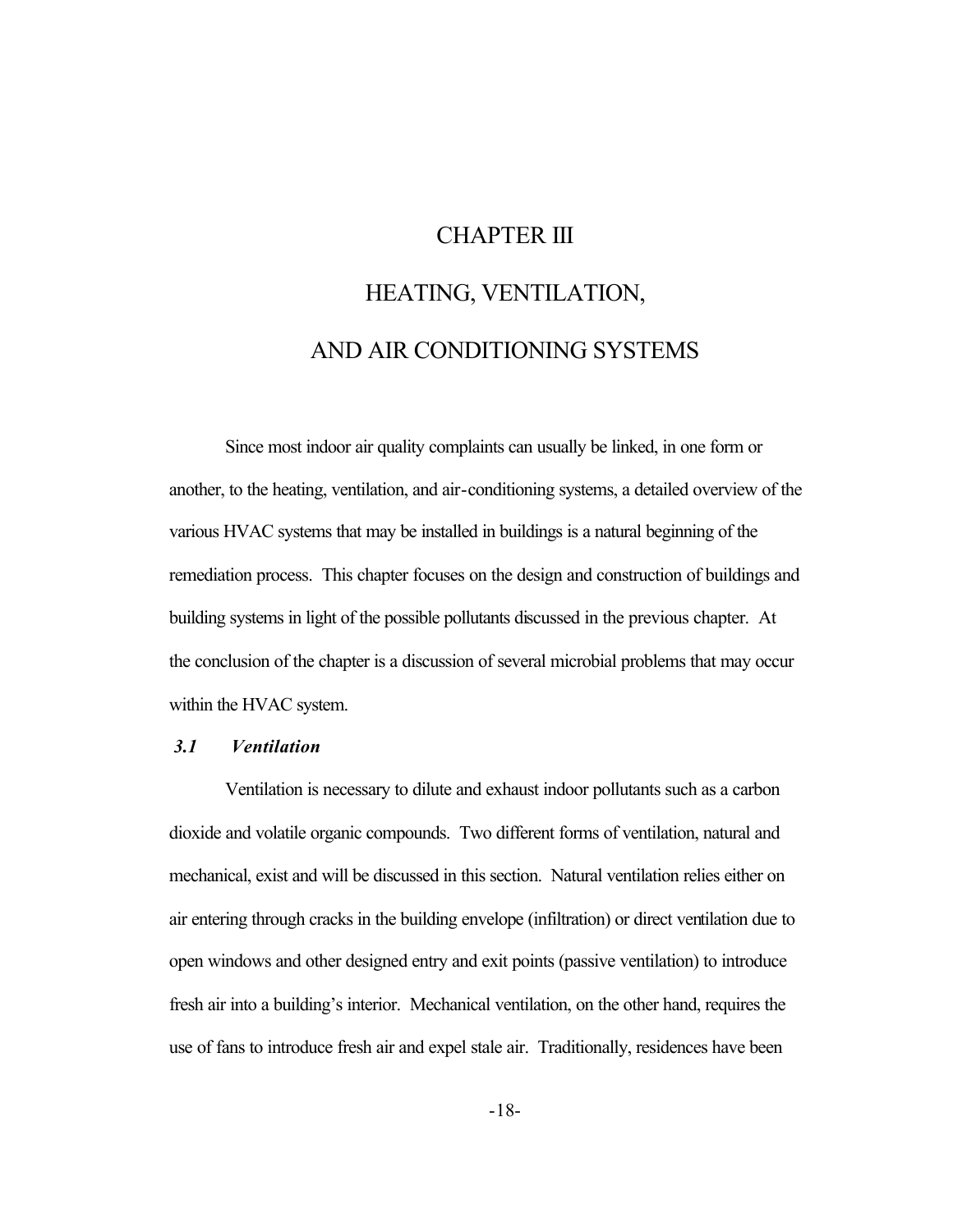inherently designed to make use of natural ventilation, while most office buildings utilize mechanical ventilation.

Many buildings in the United States do not have proper ventilation. The common problem associated with these methods of ventilation includes either excessive or insufficient relative humidity (depending on location and season), which leads to health and microorganism problems. In some cases, naturally-ventilated homes have been found to contain a high level of microorganisms; however, the owners did not perceive any problems since the signs of the microorganisms were hidden behind the walls of the houses (Hadlich and Grimsrud, 1999).

The absence of humidity control is a serious problem with ventilation. In warm humid climates, ventilation coupled with direct expansion cooling can create an unacceptably high relative humidity; whereas, in cool dry climates, ventilation will create an indoor relative humidity that is unacceptably low. Several studies (Green, 1985, 1982, 1974; Gelperin, 1973; and Sale 1972) have shown that humidity control during the winter months helps to alleviate respiratory illnesses in both adults and children. Since ventilation alone cannot create a suitable indoor air quality, some means of humidity control needs to be implemented with the ventilation.

Natural and mechanical ventilation are the conventional methods of controlling indoor air contaminants by diluting the contaminant concentration. According to Bright et the ventilation rate necessary can be calculated by Equation 3.1, where Q is the amount of ventilation per person, 11,500 is the average concentration of  $CO<sub>2</sub>$  expelled per person per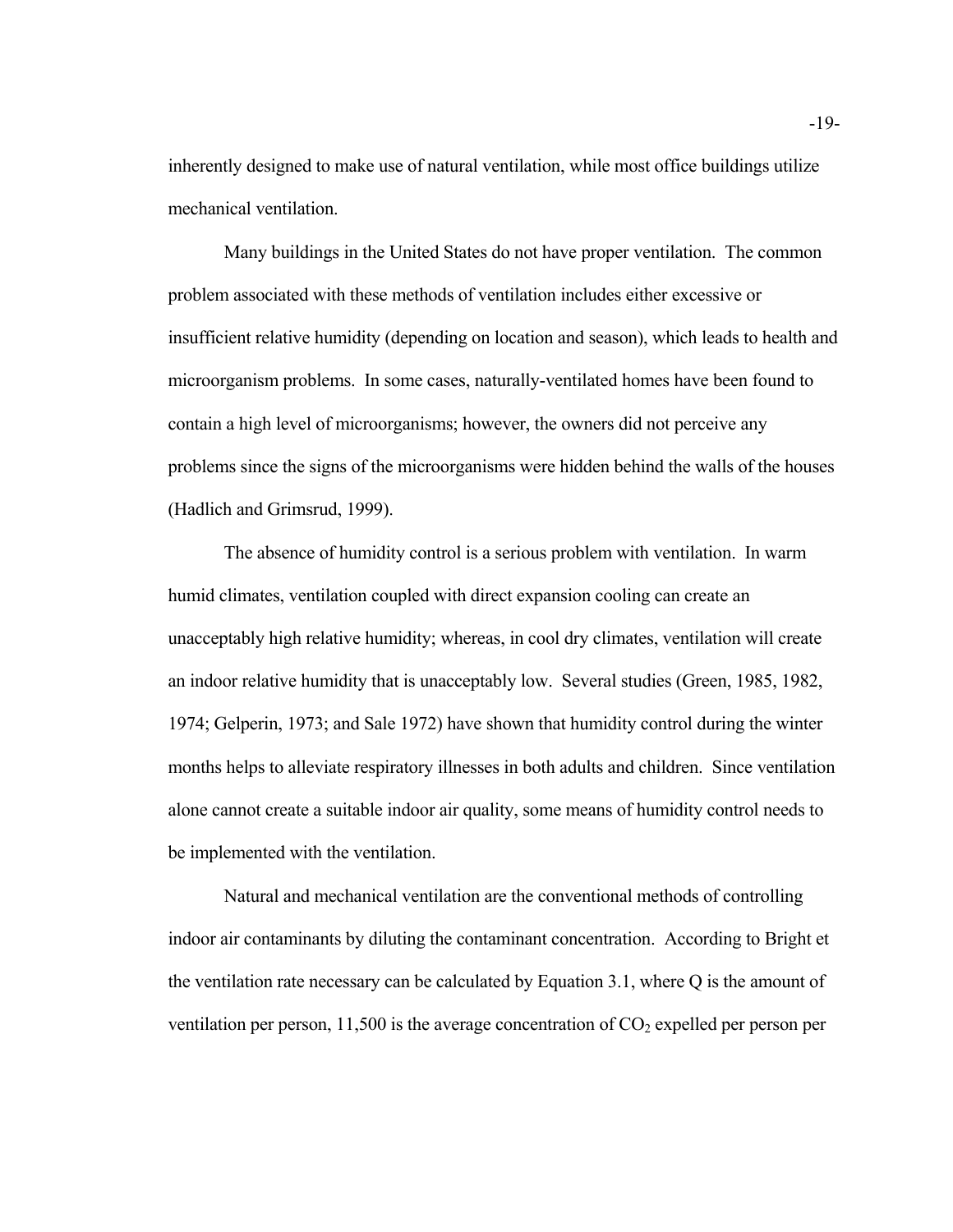$$
Q = \frac{11,500}{C_{\text{max}} - C_a}
$$
 (3.1)

cfm of air breathed,  $C_{\text{max}}$  is the maximum allowable  $CO_2$  concentration, and  $C_a$  is the ambient (outdoor)  $CO<sub>2</sub>$  level. Equation 3.1 can be used to calculate the amount of ventilation per person according to the maximum acceptable carbon dioxide concentration recommendations of 600 ppm (Bright et al., 1992), 800 ppm (Lugg and Batty, 1999), and 1000 ppm (ASHRAE Standard 62-1989). Assuming an ambient  $CO_2$  concentration of 300 ppm, the resulting ventilation rates are 38.33, 23.0, and 16.43 cfm/person, respectively. Since operating a ventilation system at the maximum designed ventilation rate is not always cost justifiable, demand-controlled ventilation may be used to reduce the ventilation rate when conditions permit.

#### **3.1.1 Demand-Controlled Ventilation**

One set of ventilation strategies proposed by Schell et al. (1998) uses the measurement of indoor carbon dioxide concentrations to vary the amount of ventilation and is referred to as demand-controlled ventilation (DCV). DCV, when properly designed and installed, can help buildings such as theaters, schools, large office spaces, and other places where occupancy varies reduce their energy usage. ASHRAE Standard 62-1989, Interpretation IC 62-1989-27 governs many of the requirements for DCV. The main requirement of DCV strategies is that the lag time must stay within a specified amount that varies according to building function. Lag time is the amount of time required for the ventilation system to respond to the changes in the carbon dioxide concentration of the

-20-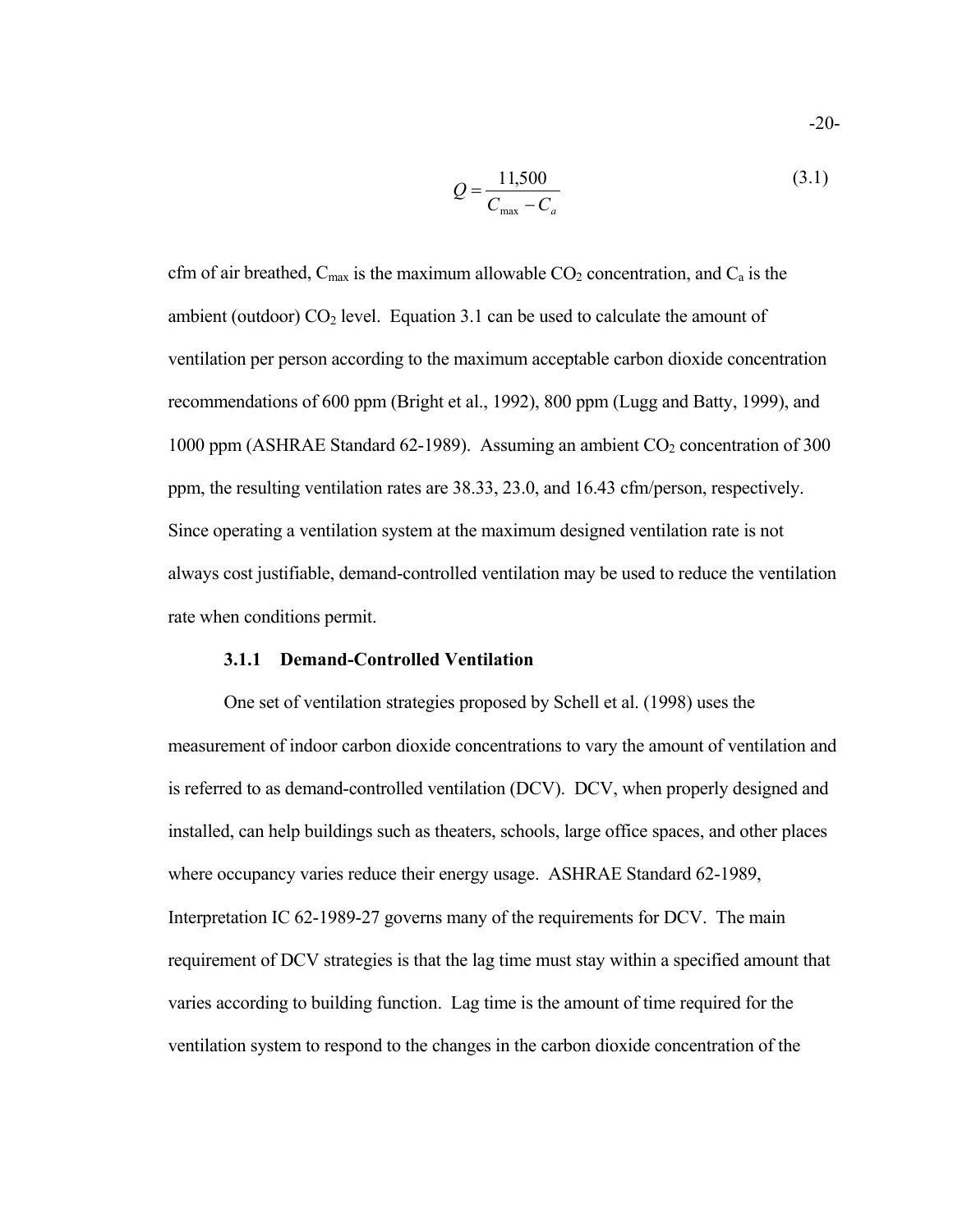indoor space. A minimum amount of ventilation based upon the non-occupant indoor air pollution generated should be maintained.

The locations of the  $CO<sub>2</sub>$  sensors are very critical to the proper operation of a DCV system. Schell et al. (1998) recommend installing the  $CO<sub>2</sub>$  sensor(s) within the return air duct when "the ventilation system operates continuously and where all the zones served by the air handler have similar levels of activity and occupant densities, occurring at the same time." The use of wall-mounted sensors is recommended in all other situations where DCV may be warranted. If wall mounted sensors are used then either each space being ventilated should have its own sensor or a single sensor can be placed in the most critical space being ventilated. Three different DCV control approaches are discussed by Schell et al. (1998); a brief summary of each will be presented. The only difference between each approach is the manner in which they respond to the  $CO<sub>2</sub>$  concentration changes.

Set-point control is a step-response approach; in other words, the amount of ventilation is increased to the full design amount when the  $CO<sub>2</sub>$  concentration reaches a set value. In most situations, set-point control may not have sufficient lag times since it is possible for a partially-filled space to not trigger the ventilation system when ventilation is needed. However, in spaces where the occupancy reaches full design quickly, such as an auditorium or theater, set-point control may be able to achieve acceptable lag times. The main advantage to set-point control is the ease in which it can be implemented.

Proportional control is a linear-response approach. As the indoor  $CO<sub>2</sub>$  concentration increases, the ventilation rate increases at a set rate. Proportional control can be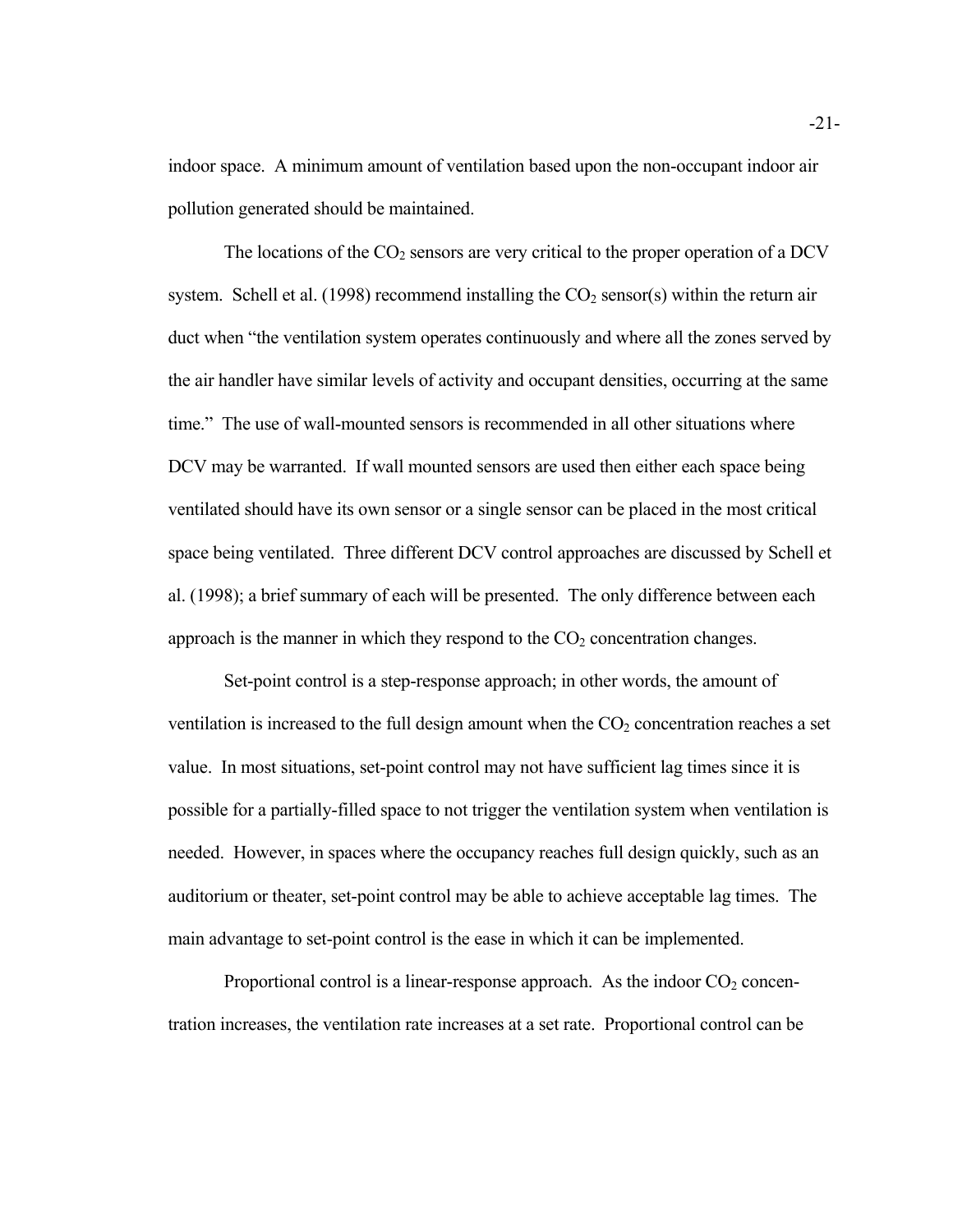applied to a wide range of buildings and spaces. In several instances, proportional control can provide an acceptable lag time since it is more sensitive than set-point control.

Exponential control is, as the name implies, an exponential-response approach. It will behave similarly to proportional control with the exception that the ventilation rate increase is not constant. Exponential control usually utilizes either a proportional-plusintegral or a proportional-integral-derivative control algorithm. Exponential control has the least amount of lag of the three approaches allowing it to be used whenever the previous approaches do not supply an adequate lag time. On the other hand, exponential control requires significantly more advanced design and knowledge to implement. Furthermore, if the lag time is still unacceptable, then demand-controlled ventilation cannot be utilized.

Other approaches in DCV could include adding more sensors, measuring the outdoor  $CO<sub>2</sub>$  concentration, and/or using even more elaborate control algorithms. The monitoring of the outside  $CO<sub>2</sub>$  concentration could be particularly useful since ASHRAE Standard 62 recommends no ventilation if outdoor carbon dioxide concentrations are above 600 ppm. In addition to responding to carbon dioxide concentrations, DCV systems could be designed to handle other gaseous pollutants such as those caused by combustion. Hadlich and Grimsrud (1999) list carbon monoxide (CO), nitrogen monoxide (NO), and nitrogen dioxide  $(NO<sub>2</sub>)$  as the more dangerous by-products of combustion.

#### **3.1.2 Passive Ventilation Systems**

Natural ventilation has traditionally been utilized in residential construction in both Europe and the United States, with the Europeans relying on passive ventilation while the United States has exploited infiltration. Over the last few years, however, natural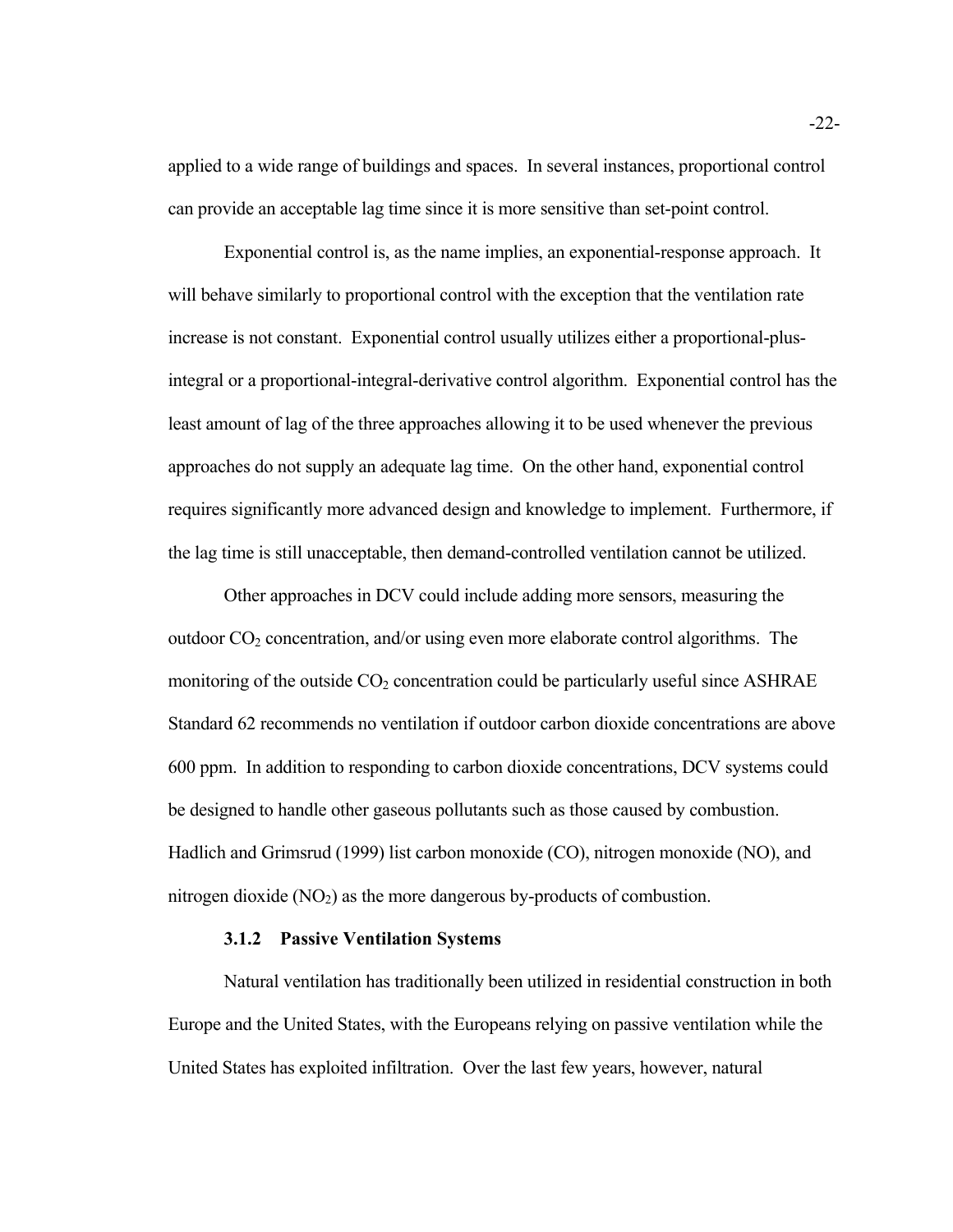ventilation has fallen out of favor due to both energy usage and the difficulty of maintaining good indoor air quality. Axley (1999) explores the use of passive stack ventilation (PSV) systems within residences. The advantage of PSV systems is that they require little or no extra energy costs when compared to mechanical ventilation systems. Additionally, the initial system costs are usually lower. While Axley provides several different examples of PSV applications, only a few will be discussed here. Passive stack ventilation operates by using two natural phenomena – buoyancy forces and wind. Each of the methods presented herein differ only by the manner in which these phenomena are manipulated.

Before discussing the PSV methods, several definitions need to be made. Figure 3.1 illustrates many of these definitions. A service room is defined to be any room that generates moisture; all other rooms are defined as habitable rooms. Direct ventilation refers to a service room. Indirect ventilation of a space is defined as either having an outdoor air intake and pass-through vents to adjacent rooms or having only pass-through vents to adjacent rooms. The stack duct should have a diameter of 5 in (125 mm) and 4 in (100 mm) for kitchens and bathrooms, respectively. Service room inlet vents (those found in kitchens and bathrooms) should have an open surface area of 6.2 in<sup>2</sup> (4000 mm<sup>2</sup>). Room exhaust grills (or pass-through vents) should have an open surface area no less than the cross-sectional area of the stack duct. Stack terminal devices should be designed such that a suction pressure is maintained on the stack regardless of wind direction and prohibit rain, insect, and animal entry to the stack. Habitable room inlet vents should have an open area of 12.4 in<sup>2</sup> (8000 mm<sup>2</sup>).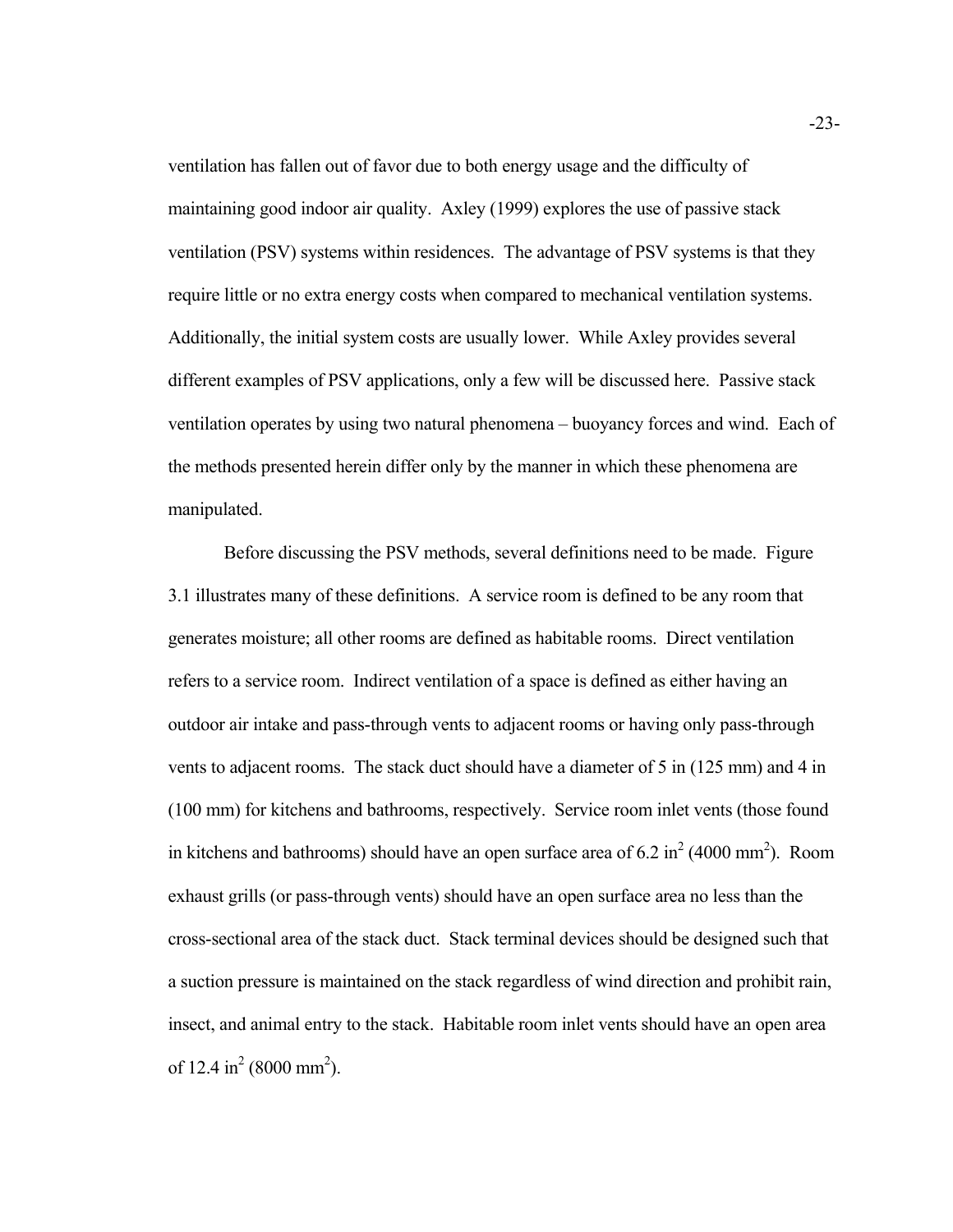Traditional PSV systems require direct ventilation in kitchens and bathrooms while all other spaces near the external wall have indirect ventilation. Figure 3.2 illustrates how the buoyancy and wind forces generate airflow through a residence. In the diagram positive and negative pressures are denoted by plus and minus signs, respectively. The airflow rates within each room will vary according to the room's relation to the wind direction; therefore, several different alternatives to the traditional passive stack have been developed.



Figure 3.1 Passive Stack Ventilation Terminology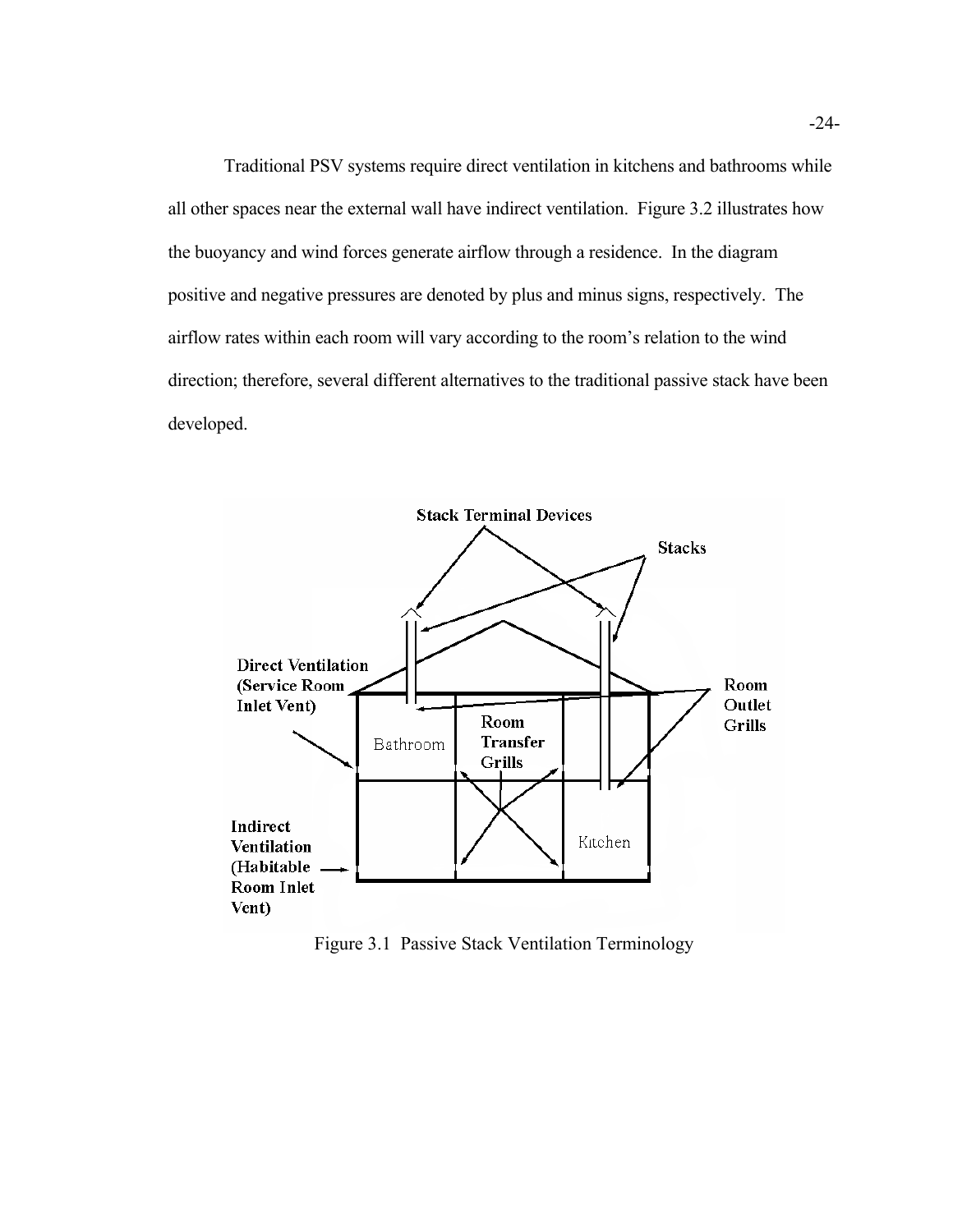

Figure 3.2 How Passive Stack Ventilation Works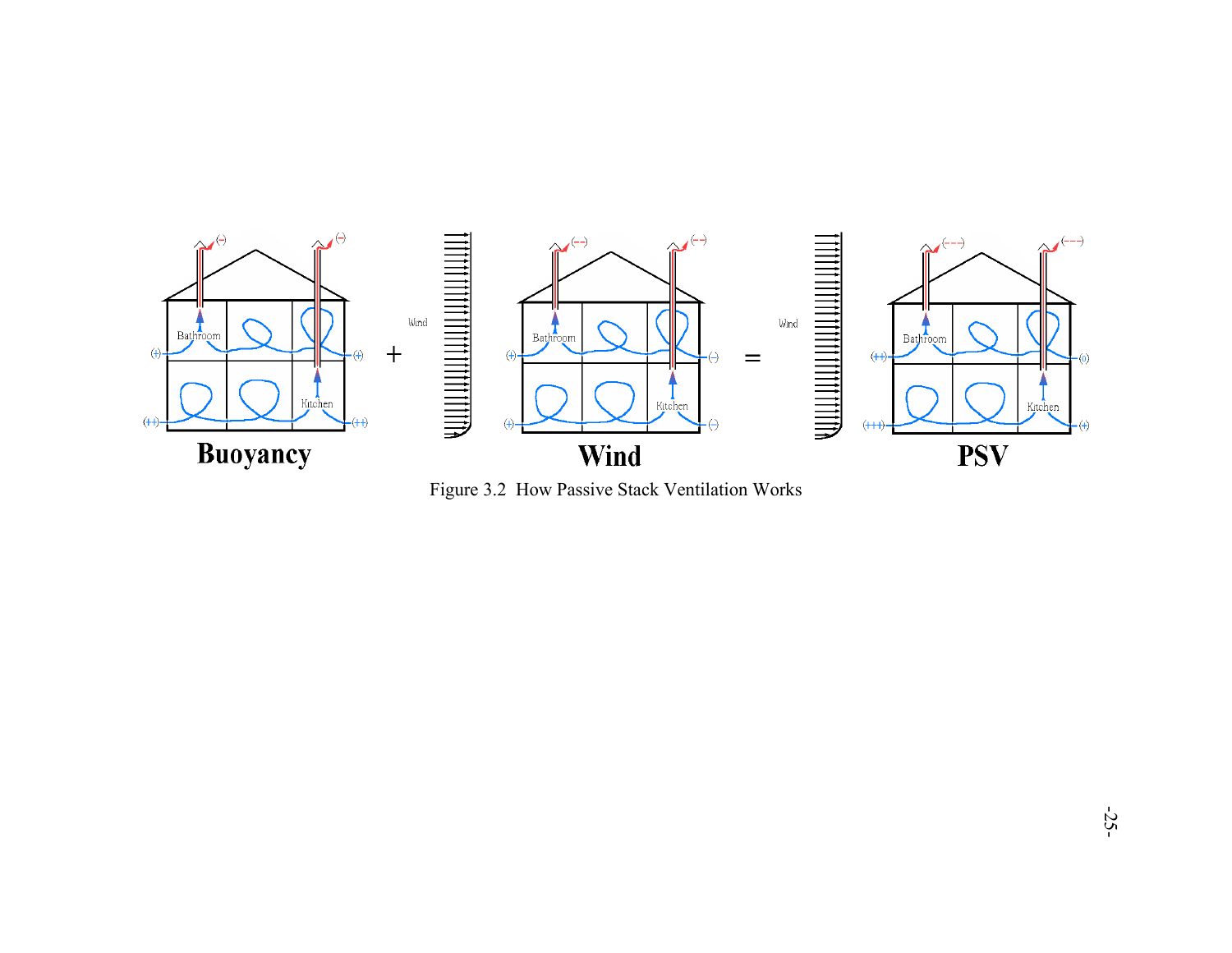One of the alternatives, shown in Figure 3.3, is a centralized PSV system with a subfloor inlet plenum. This system is designed to allow for a uniform airflow through the rooms regardless of the direction of the wind. One disadvantage is that many new residences are built with concrete slab foundations while the subfloor plenum method is more suited for conventional foundations. Furthermore, a subfloor plenum system may allow radon to enter the indoor space easier. Another alternative is the centralized balanced wind stack (BWS) system, illustrated in Figure 3.4. As with the subfloor plenum, BWS is designed for uniform airflow regardless of wind direction. Unlike the subfloor system, the BWS system can be installed in either conventional or concrete slab foundation houses. While the traditional PSV system cannot easily adjust the temperature of the ventilation air, both the subfloor and BWS systems can have heat exchangers installed to pre-treat the ventilation air.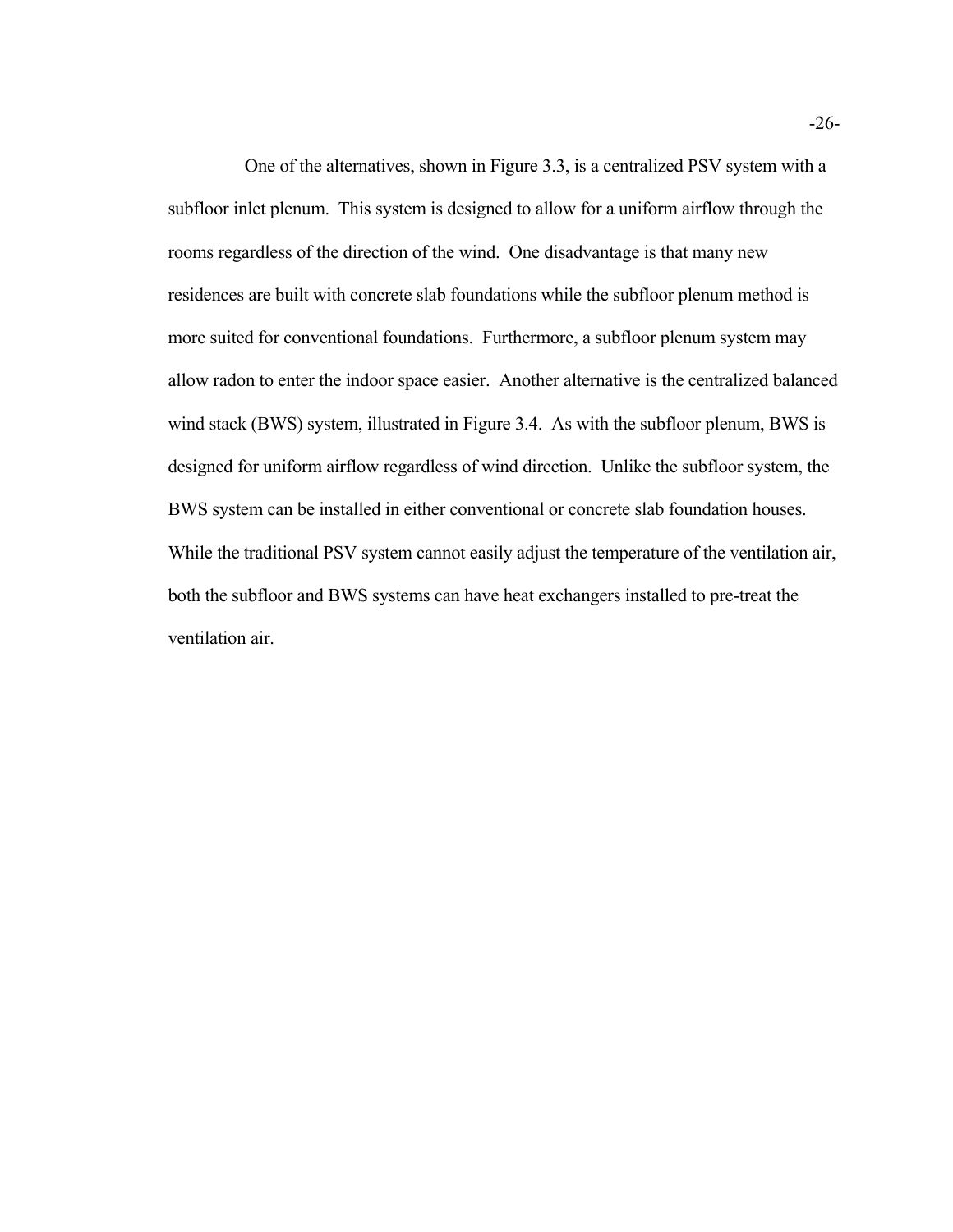

Figure 3.3 Passive Stack Ventilation with Subfloor Plenum



Figure 3.4 Balanced Wind Stack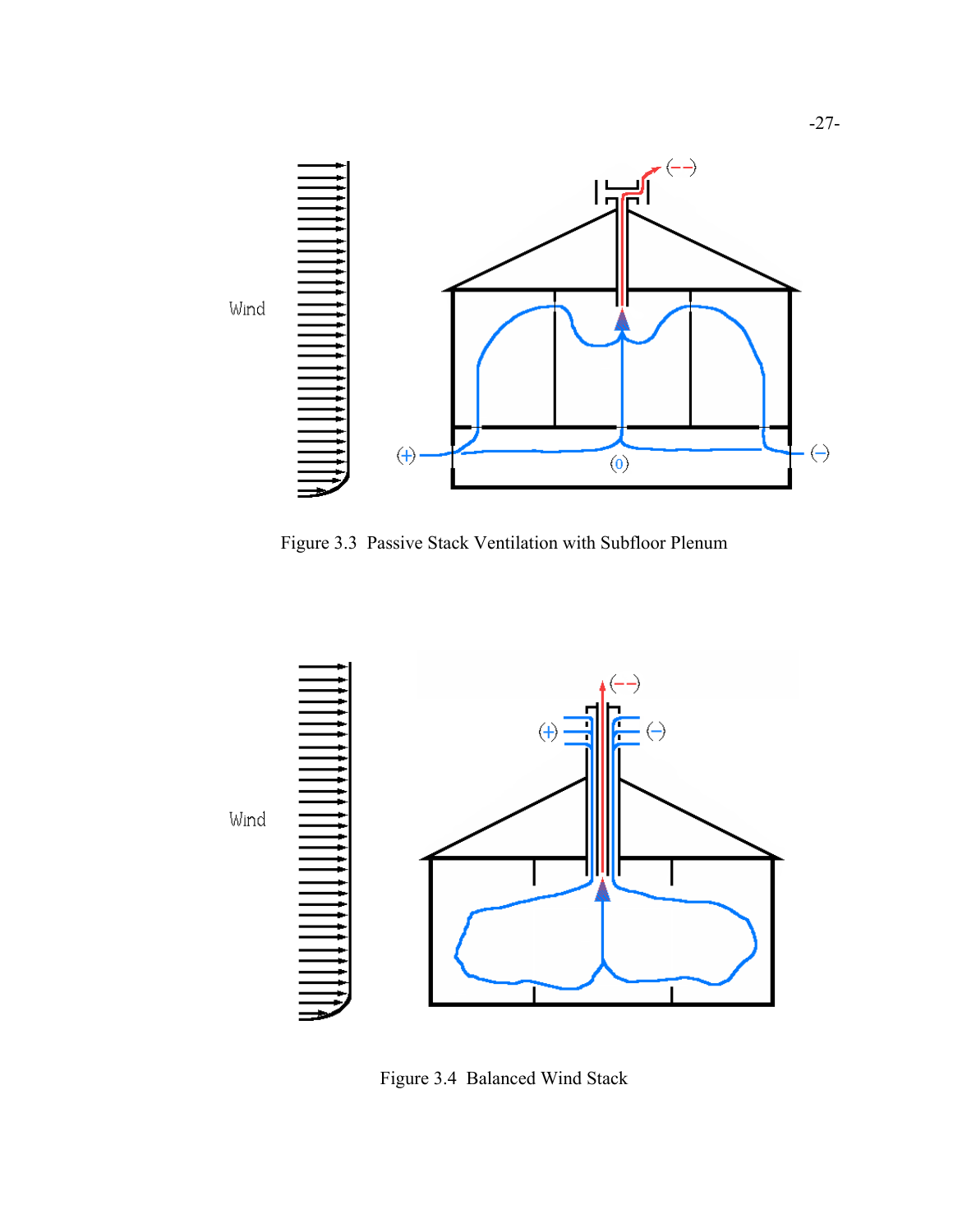#### *3.2 Improved Filtration Methods and Technologies*

Filters are best used to trap biological and inorganic particles in air rather than being used to trap moisture (Morey, 1994). Selection and placement of high-efficiency filters within a ventilation system determine how well a filter will improve the indoor air quality. ASHRAE Standard 52 dictates the testing procedure for rating filters. For further details on rating filters, refer to ASHRAE Standard 52 and Thornburg (1999).

Studies have shown that the effectiveness of filters placed in ventilation systems depends mainly on location of contaminant sources. Seltzer (1995) states that the clinical effectiveness of filters can be compromised from interior building contaminant sources such as old carpet and mattresses. Many high-efficiency filters such as HEPA, electrostatic, and precipitator filters can lose their effectiveness from such things as carpet not being vacuumed regularly. Seltzer (1995) and Brennan (2001) recommend constant attention is paid to particulate emitters such as old rugs, in order to give filters a chance to work as efficiently as possible. Kemp et al. (1995) showed that filter efficiency for various filtration units varied from as low as  $60\%$ , to as high as 100 %. The same study demonstrated that both fungi and bacteria grew on the filters when left without maintenance. Martin (1999) and Baril (1988) suggest that HEPA filters with the ability to catch 99+ % of incoming particles, especially bacteria and viruses, are necessary for medical facilities; Ninomura and Cohen's study (1999) found that filters with 80 % efficiency would meet this suggestion. Ninomura and Cohen also state that gas-phase filters, such as activated carbon, give a higher efficiency for trapping small-particulate contaminants, but these filters may restrict airflow through the system, raising ventilation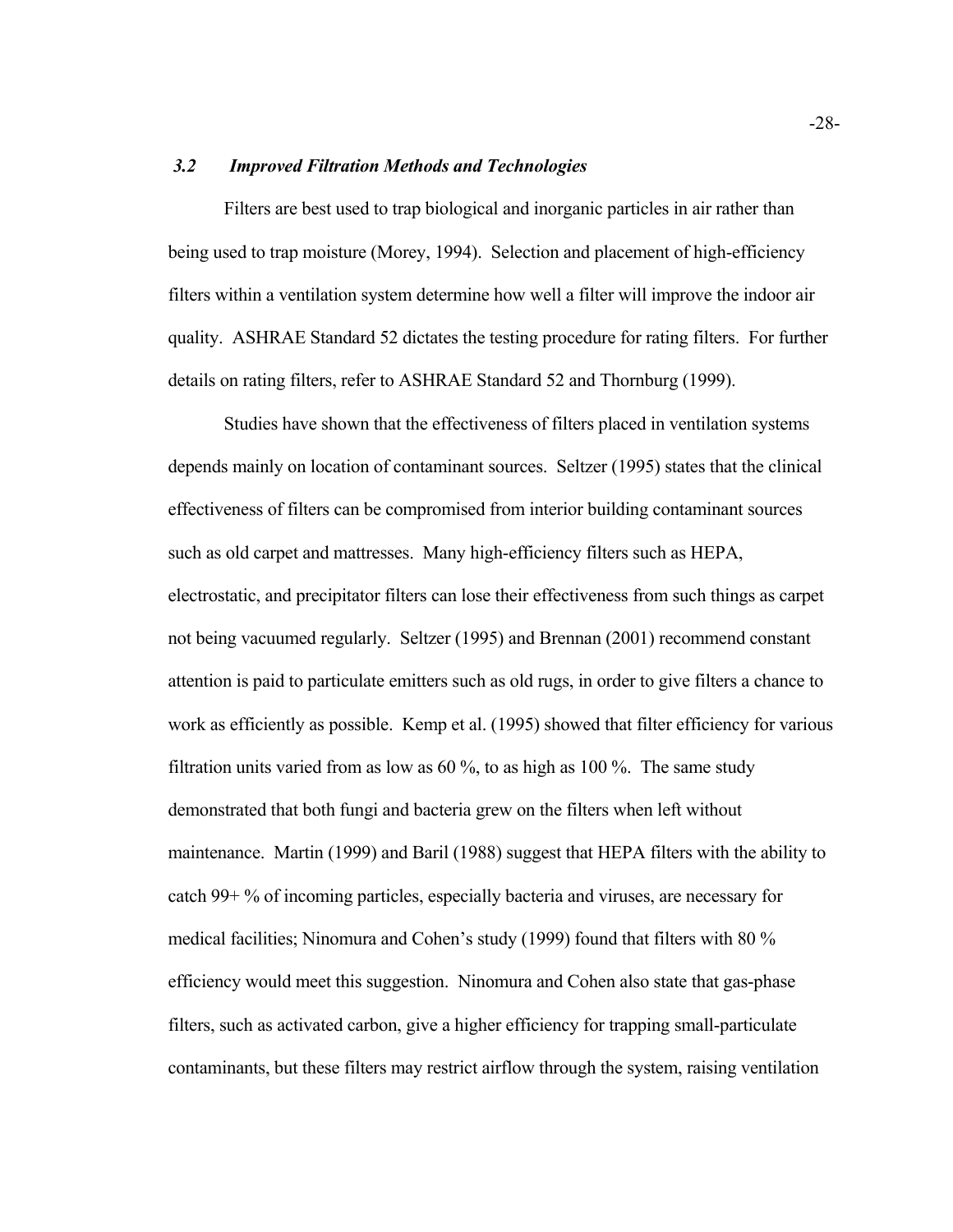costs. Cost benefits from using filtration within buildings are investigated in full in Dorgan et al (1999).

Filter placement is another area that is particular to a given ventilation system setup. Morey et al. (1986) recommends filter placement (with 50% to 70% efficiency) before heat exchangers within an HVAC system, but further recommends filter placement after the heat exchange units as to catch contaminants that occur downstream. Martin (1999) states that every air handling system within a medical facility needs to have at least two filters, a "prefilter" (30% effective, minimum) that is placed upstream of the heat exchange and airhandling units and a final filter (90% effective, minimum) that is placed downstream of the heat exchanger and air-handler. The prefilter prevents the larger sized contaminants from clogging up the heat exchanger(s), and the final filter helps to ensure cleaner air for patients to breathe. A study done by Green (1982) showed that filter placement after steam humidifiers gave high levels of effective prevention against microbial contamination. In order to prevent microbe buildup on the filters maintenance must be preformed regularly to either clean or change the filters; Morey (1986) recommends an interval of one month.

#### *3.3 Cooling Coil Technology*

Cooling coil technology is the conventional means of temperature control and has been extended to humidity control. Coiling coil technology uses both cooling and heating coils to subcool air to remove moisture and then reheat the supply air. This form of dehumidification can be implemented using either direct expansion (DX) or chilled and hot water supplies.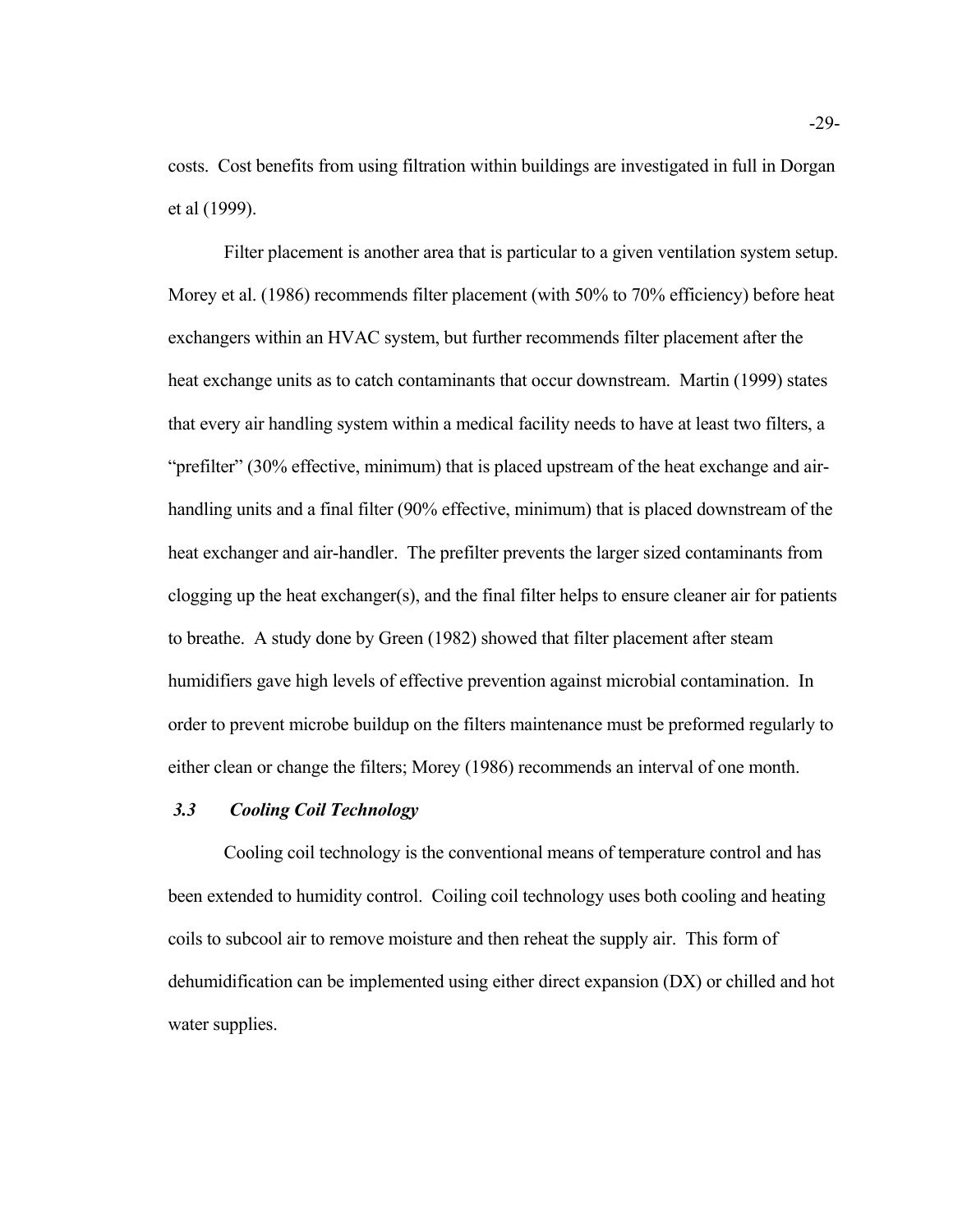A paper published by Zhang (2001) discusses the thermodynamics of using cooling coil technology to reduce the relative humidity and temperature of the building's supply air. In the example depicted in Figure 3.5, outdoor air at 92 °F mixes with return air at 72 °F to produce mixed air 73.5°F. The mixed air is cooled down to 59 °F before being reheated to the supply temperature of 68 °F. By subcooling and reheating, an excessive amount of energy is used to condition the ventilation air to supply conditions. As the air is subcooled, the moisture in the air condenses on the coils and then drips into a collection (or drain) pan. The drain pan can become a significant source of microorganism growth, especially when clogged.



Figure 3.5 Cooling Coil Sub-Cool and Reheat Psychrometric (Zhang, 2001).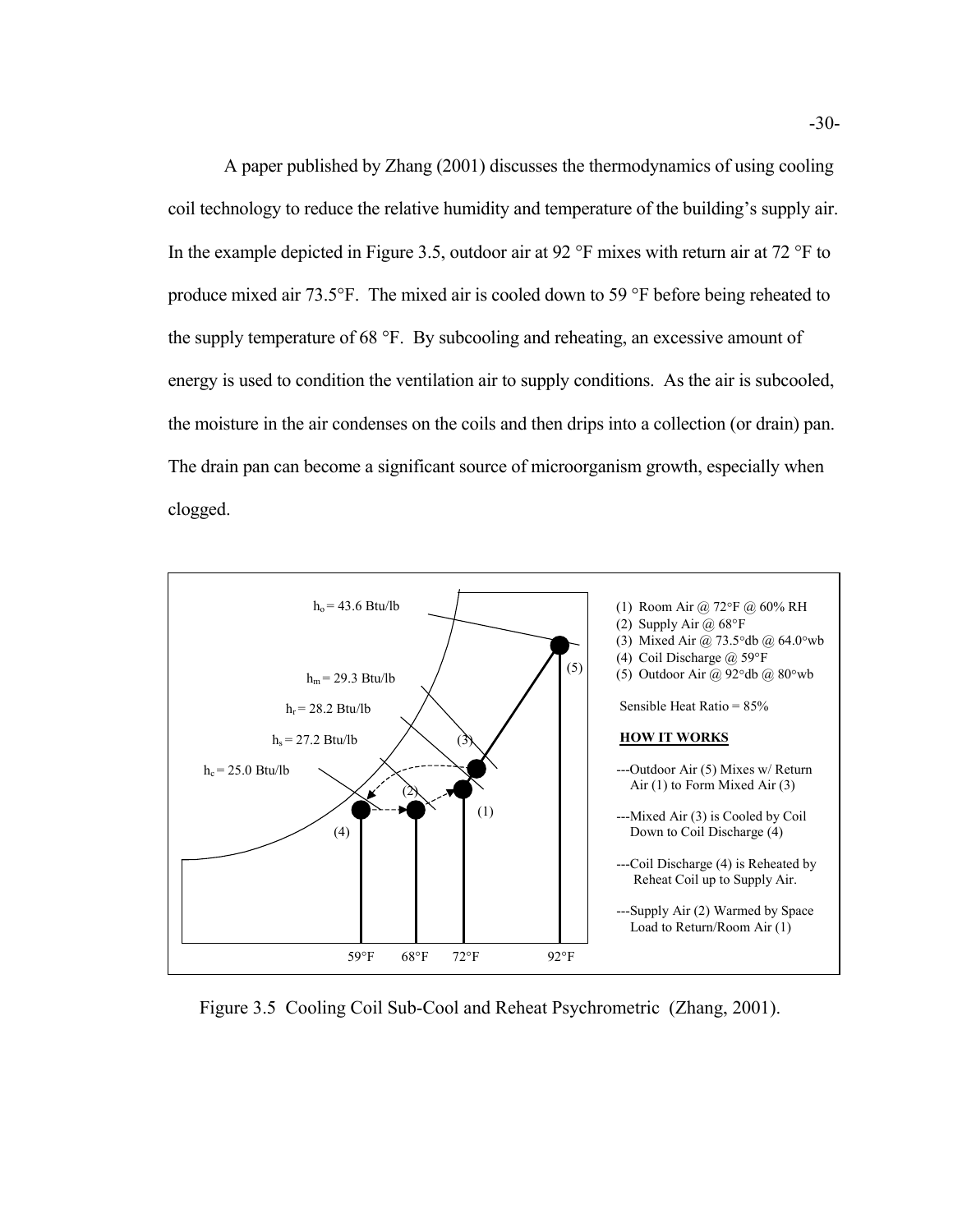Cooling coil dehumidification has been commonly used in schools and other buildings. *Air Conditioning, Heating, and Refrigeration News* (2000) discuss IAQ improvement in schools after the installation of new air conditioners. These air conditioners were equipped with coiling coil dehumidification packages that lowered the relative humidity of the ventilation air by as much as 40 %.

#### *3.4 Desiccant Dehumidification Units*

Desiccant dehumidification units come in both solid desiccant wheel units and liquid desiccant units. The solid wheel units come in two common configurations – singlewheel units and dual-wheel units. Single-wheel units (sometimes called TWERS – Total Energy Recovery System) are commonly used in conjunction with evaporative cooling systems (which are used in several ice rinks). Dual-wheel (sometimes referred to as DWERS – Dual Wheel Energy Recovery System) and liquid units are usually paired with cooling and heating coils for temperature control. Regardless of the type, desiccant units can provide increased energy savings for ventilation. A schematic of a dual wheel desiccant unit is shown in Figure 3.6.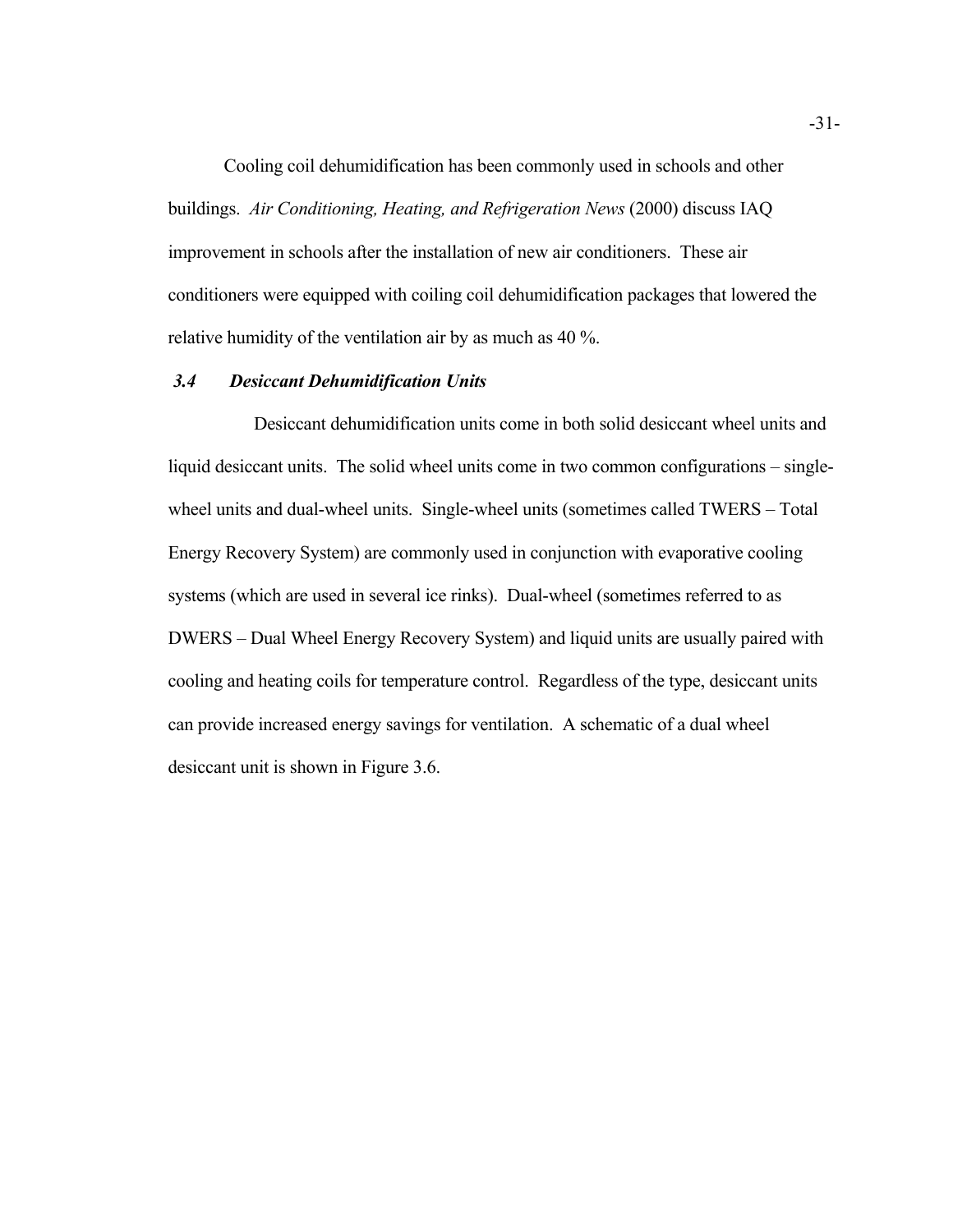

Figure 3.6 Dual Wheel Desiccant Schematic

In order to effectively discuss the benefits and disadvantages of desiccant systems, the two common methods of installation must be understood. A ventilation installation is one in which the desiccant unit is completely independent of the air-conditioning (A/C) coils. (In this paper, both the cooling and heating coils of conventional equipment are referred to as air-conditioning coils). This installation allows outdoor air to be continuously supplied to the indoor space without requiring the main air-conditioning system's fan to operate simultaneously with the desiccant unit. Another advantage to this installation is that it allows for humidity control across several control zones in a building (or a group of buildings). Common applications for ventilation installations are large office buildings and schools. A preconditioning installation is one in which the desiccant unit is connected to pretreat the outdoor air before it is treated by the main air-conditioning unit. This type of installation requires the fan on the air conditioner to operate when the desiccant unit is operating. One advantage to a preconditioning installation is that it can eliminate the seasonal variations experienced by the A/C coil, which improves the energy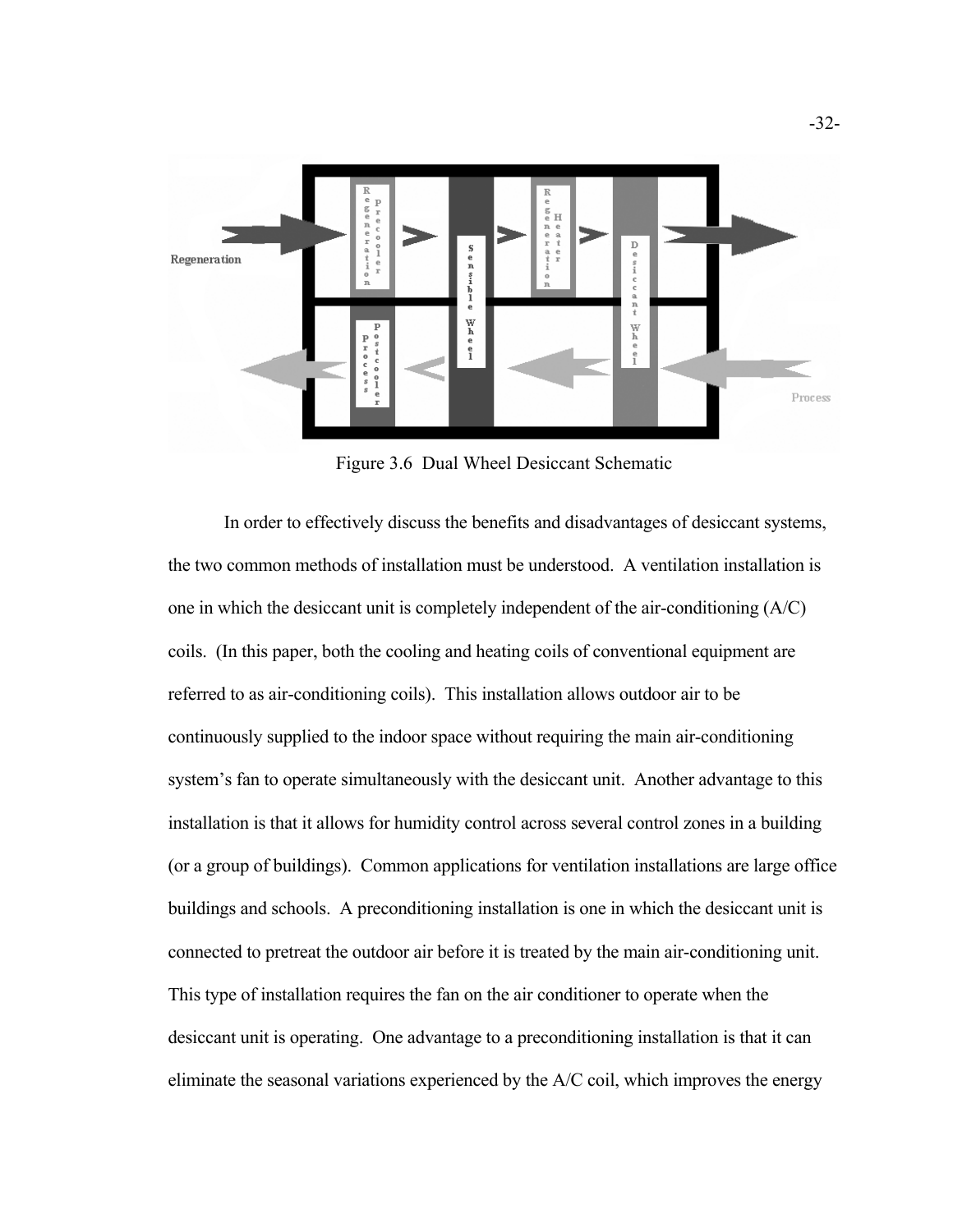efficiency of the coils (Fischer, 1996). A typical range of outdoor air conditions throughout a year is shown in Figure 3.7 as the teardrop shape filled with diagonal lines. The oval in the center of the seasonal variations is the typical range of air conditions that a desiccant unit supplies nearly year-round when installed as a preconditioning system. Common applications for a preconditioning installation are homes, small commercial buildings, and retrofits.



Figure 3.7 Desiccant Preconditioning.

Regardless of the type, desiccant units operate similarly. Figure 3.8 is a schematic of a desiccant system detailing both summer and winter modes of operation for a ventilation installation. The summer mode of operation for a dual-wheel unit will be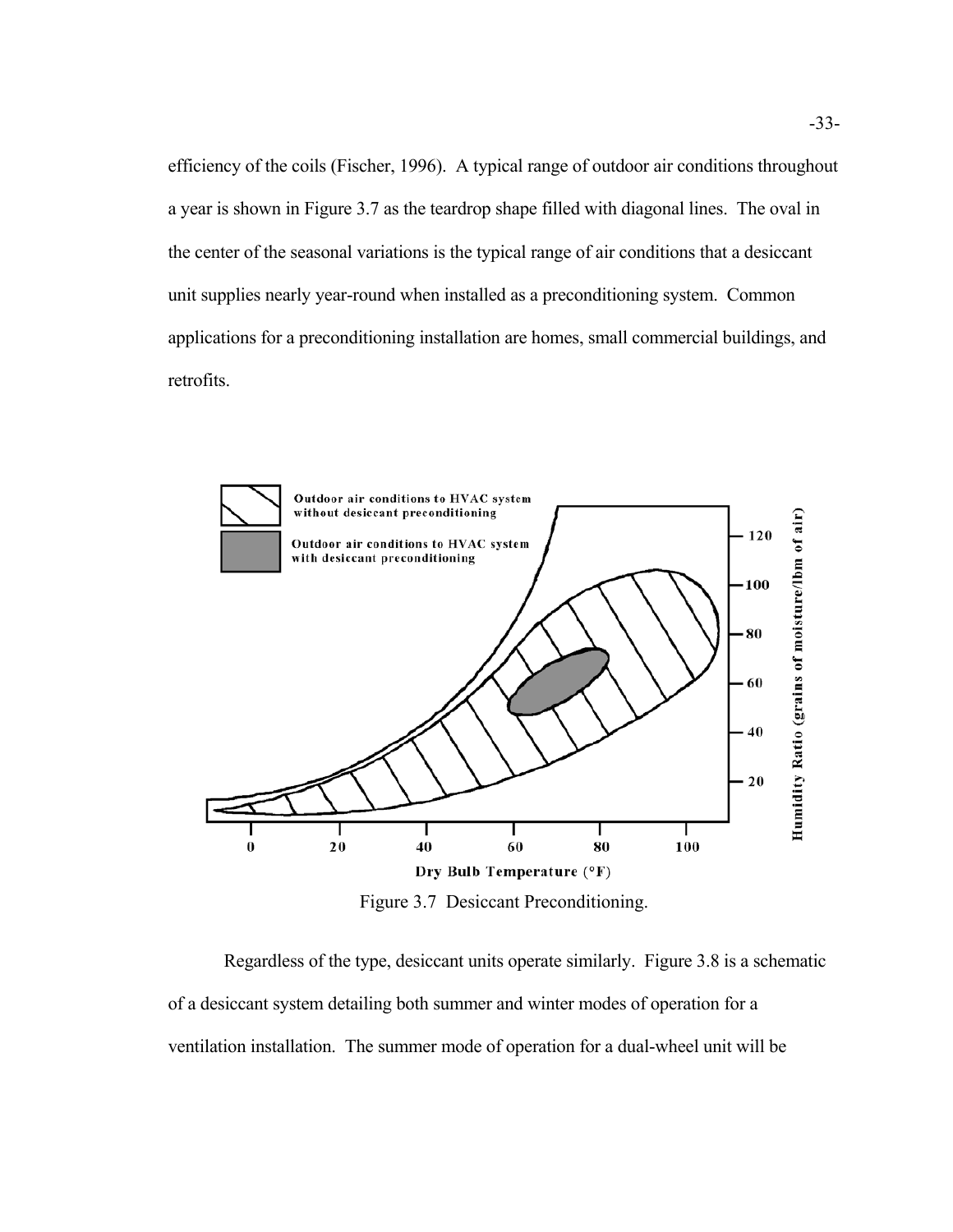discussed. For the winter mode of operation, see Fischer (1996). During the summer mode, both the heat recovery (or sensible) wheel and the desiccant wheel rotate. On the process side, warm moist air enters the desiccant wheel and is cooled and dehumidified. The air then passes through an A/C coil, for further dehumidification, before passing through the sensible wheel to be reheated without any absolute humidity change. On the regeneration side, the warm return air passes through the sensible wheel where the air is cooled without any absolute humidity change. The return air then passes through the desiccant wheel where the air is reheated and humidified before being exhausted to the atmosphere. In the example shown in Figure 3.9, the supply air is at 69 °F and 55 grains, which is both cooler and less humid than the outdoor air of 90 °F and 125 grains.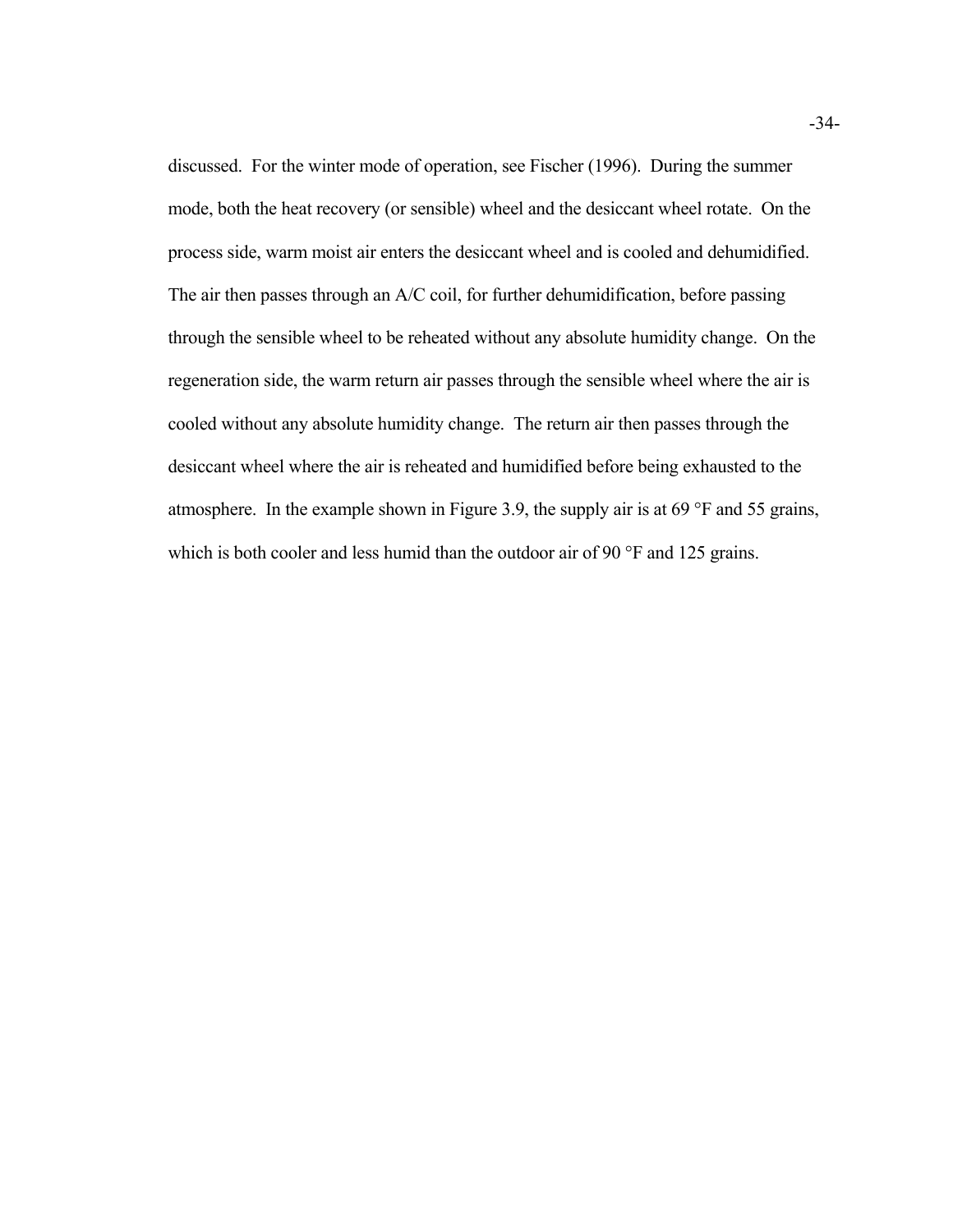

Figure 3.8 Seasonal Operation of a Dual-Wheel Desiccant Unit (Fischer, 1996).

### *3.5 Desiccant Dehumidification Versus Coiling Coil Dehumidification*

Desiccant units have several advantages over direct expansion units. Downing and Bayer (1993) conducted an investigation into a Georgia school with indoor air quality problems. The IAQ problems at the school were so bad that students walked out of class in protest and lawsuits were filed against the school system. As part of this investigation, data of A/C coils supplying 5 cfm/person continuously, A/C coils supplying 5 cfm/person intermittently, and a dual-wheel desiccant unit supplying 15 cfm/person continuously were gathered. As Figure 3.9 shows, the A/C coils could not maintain the indoor relative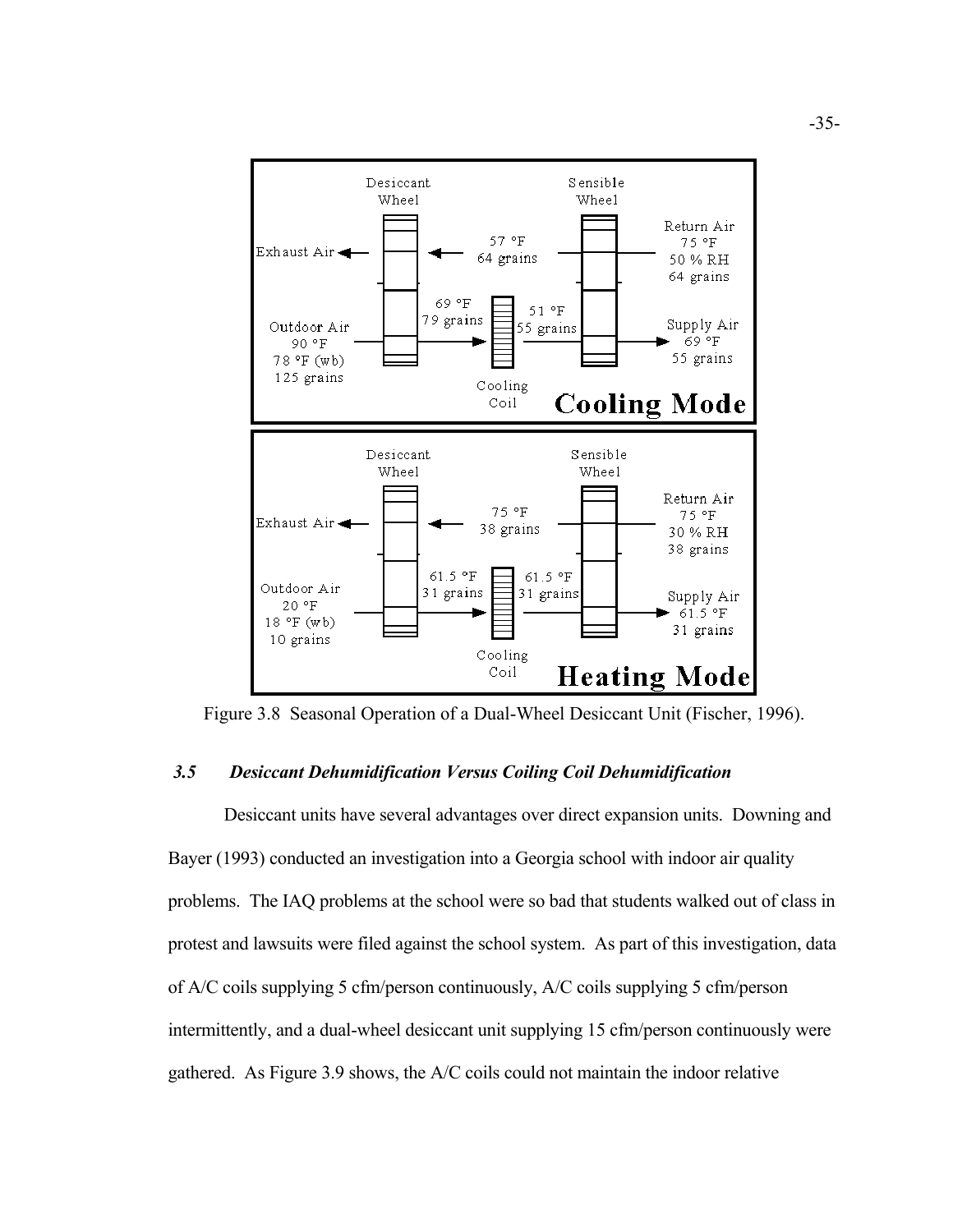humidity low enough to prevent microbial problems from developing; however, the dualwheel desiccant unit was able to maintain the humidity level low enough to help prevent microbial problems. At 5 cfm/person intermittently, the direct expansion unit operates below the maximum recommended relative humidity during the occupied hours. During the unoccupied hours, when the units are not run, the relative humidity rises above the threshold. At 5 cfm/person continuously, the direct expansion unit cannot maintain an acceptable relative humidity; again there is a sharp increase in the relative humidity during unoccupied hours when the direct expansion unit was shut down. The increase in the relative humidity when the direct expansion units were not operating was contributed to the evaporation of the condensed water in the A/C coil drain pan. Data for 15 cfm/person intermittently and continuously for the A/C coils were taken; however, Downing and Bayer (1993) did not plot this set of data since the relative humidity was significantly higher than that for the 5 cfm/student continuously. When a dual-wheel desiccant unit was installed and operated at 15 cfm/student continuously during both occupied and unoccupied hours, the relative humidity remained relatively constant. Fischer (1996) does a complete economic analysis comparing desiccant units to direct expansion units providing 15 cfm per/person continuously.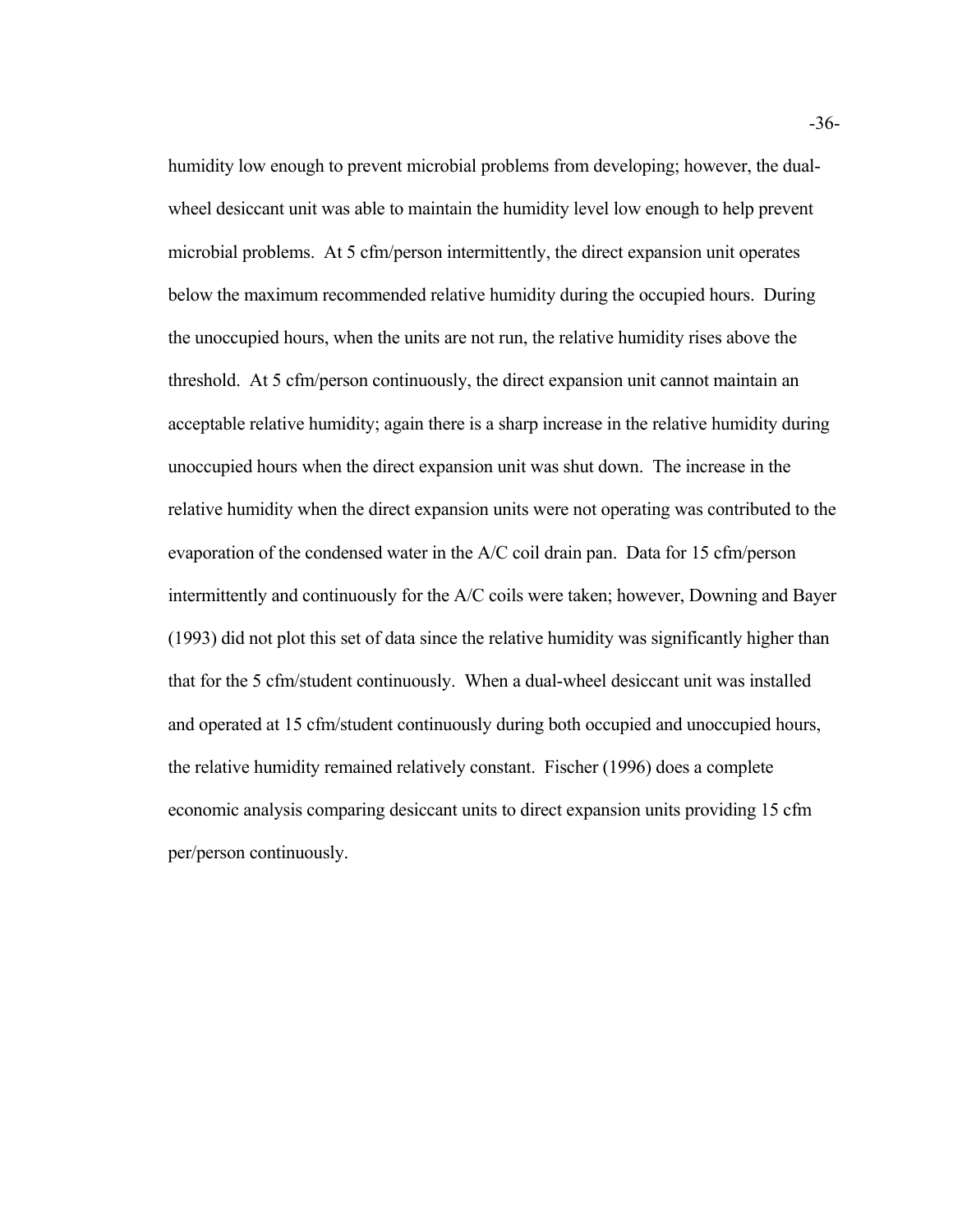

Figure 3.9 Daily Humidity Level Comparisons.

Desiccant systems are a convenient means to control the indoor relative humidity. As Downing and Bayer (1993) have shown, desiccant systems can supply larger quantities of fresh air without introducing an unacceptably high relative humidity to the indoor environment. Since desiccant systems remove the moisture from the process air stream through a vapor-phase mass transfer process (i.e., no condensation), there is little chance for the system to promote microorganism growth. A major limiting factor in desiccant systems is the initial cost; however, the added cost can be insignificant compared to the potential energy savings the unit can provide as well as the reduced health care costs due to better humidity (and microorganism) control (Fisher, 1996). Furthermore, the initial cost of a desiccant unit to handle high ventilation rates is roughly equivalent to purchasing a direct expansion unit that can handle the same ventilation rates (Fisher, 1996).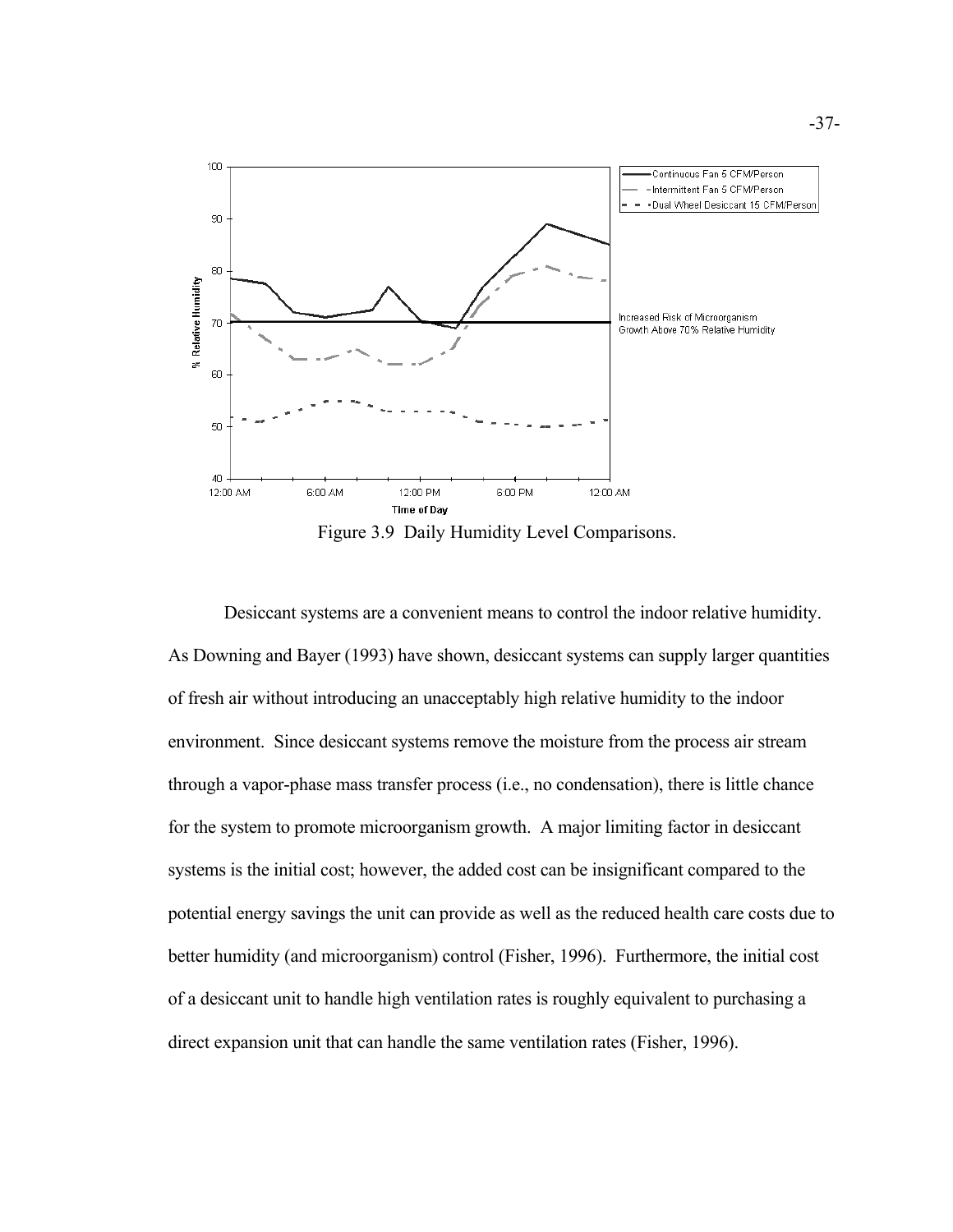#### *3.6 IAQ Pollutant and HVAC System Interactions*

Considering the different parts of a standard commercial HVAC system, as illustrated in Figure 3.10, there are plenty of areas where both biological and non-biological contaminants can be found. For example, the cooling water, within chilled water HVAC systems, could potentially host a multitude of organic life such as bacteria and fungi. Meitz (1988) found blue-green algae, many types of fungi, and heterotrophic bacteria (which depend on other organisms for food) within chilled water lines. While these microorganisms are not necessarily indicators of contamination, evidence from several microbiological studies show that these microorganisms are usually present with other contaminants (Meitz, 1988). To further illustrate this point, a study conducted into the ventilation systems of "moldy" office building by Morey et al. (1986) found that both condensate water and cooling tower water had elevated fungi and bacteria concentrations, on average 200 counts/mL and 20 million counts/mL, respectively. Since the samples collected consisted of both active and stagnant pools, water activity was not a factor. If the chilled water lines break, these contaminants could start colonizing hard to reach interior spaces of the building. Furthermore, the heat transfer capacity of the coils within the HVAC system can be compromised greatly due to the biofouling, increasing energy costs.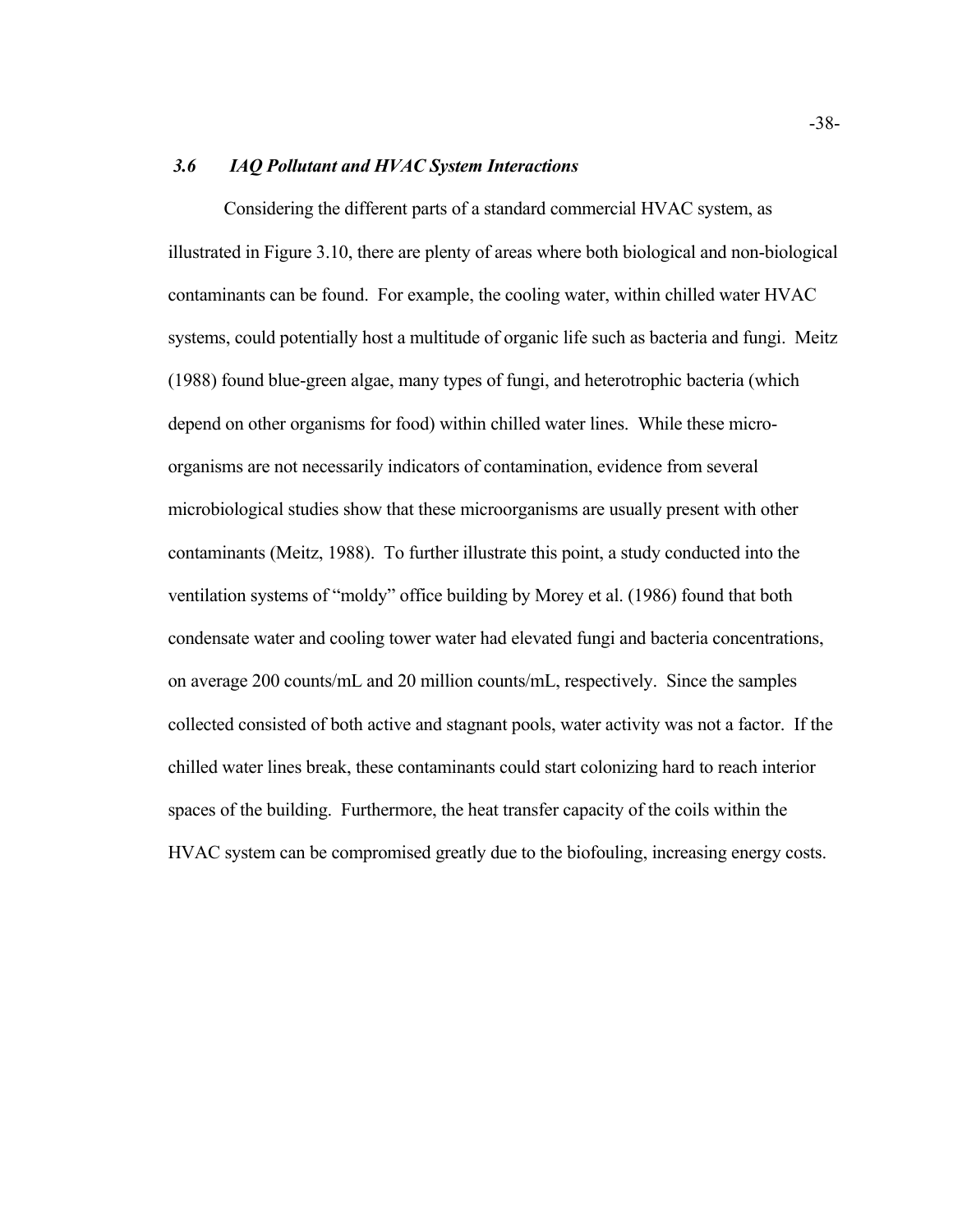

Figure 3.10 Diagram of a Typical Commercial HVAC System.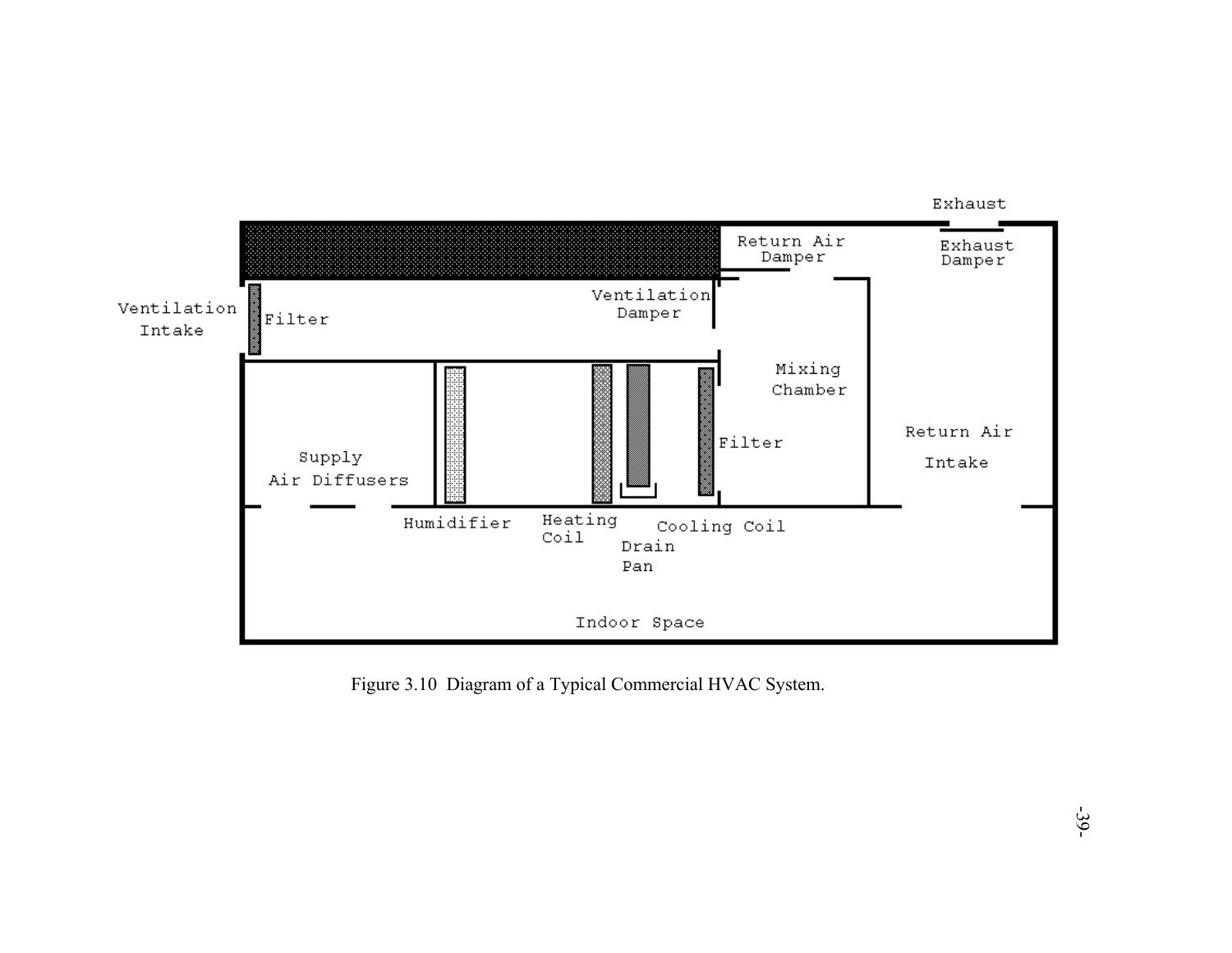Even though the cooling water in the HVAC system should be considered for contamination, water sources often appear in other parts of the ventilation system. For example, air washers, which are used to thermally control the air while removing contaminants, can promote microbial growth due to readily available nutrients (dust collected by the washer) and plenty of water (the medium to remove the dust). Therefore, air washers will usually contaminate themselves. Another example is poor ductwork routing. A Finnish study (Pasanen et al., 1993) found that when ductwork was routed within unheated spaces, such as attics, during the winter, moisture would condense inside the ductwork. The moisture and temperature within the duct were such that fungi growth was sustained, but the fungi did not emit any spores. Then, at the onset of summer, the fungi began emitting spores into the indoor air with spore concentrations ranging from 40 counts/m<sup>3</sup> to 80 counts/m<sup>3</sup> (Pasanen et al., 1993).

Because water condensation frequently occurs in the HVAC ductwork, especially near diffusers, Morey (1995) looked into the fungal concentrations of building materials in which the condensate could make contact – the fiberglass insulation within the ductwork, ceiling tiles near the diffusers, and the carpeting underneath the diffusers. One of the most important findings of this study was that fungal counts could be quite high in the areas investigated. Furthermore, fiberglass insulation uses a urea-base adhesive to hold the fibers together with the backing. Urea-based adhesives, particularly urea-formaldehyde, have been found to sustain large amounts of microbial growth (Ezeonu et al., 1994). Combine the urea-based adhesives with the condensation that may form within the ductwork, then microbial problems at these locations can be significant. Studies have shown that several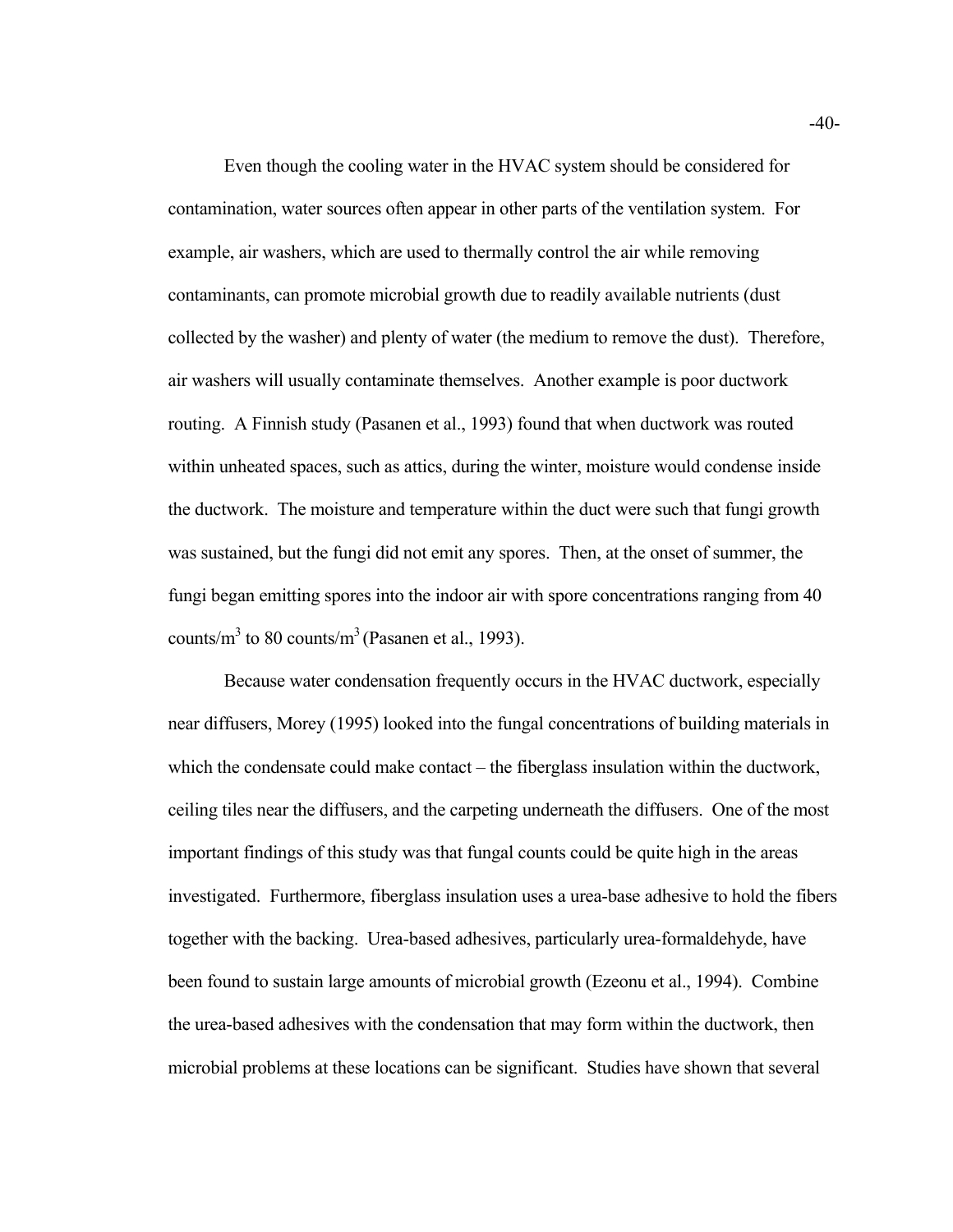fungi could interact with the duct-material and produce MVOC's that may cause sick building syndrome (Bjurman, 1993 and Ezeonu et al. 1994).

In addition to the other HVAC problem areas, the coiling coils in HVAC systems may become infested with microorganisms as well. Morey and Williams (1991) found levels of several fungi over 2.5 million counts per gram within "dirty" insulation near the coiling coils of an HVAC system. Hugenholtz et al. (1995) investigated a biofilm containing 13 bacteria and fungi that were found on the evaporator of a direct expansion unit. Most of the species found in the biofilm were determined to have a high tolerance to desiccation stresses (i.e., they could survive being dehydrated and rehydrated). Furthermore, Rose et al. (2000) and Simmons et al. (1999) have shown that biofilms growing on coils are usually unnoticeable without the aid of a microscope, making identification of infected coils nearly impossible.

Due to the amount of dust that can accumulate on HVAC system filters, they can become a major feeding ground for microorganisms. Morey et al. (1986) found that shaking out filters gave off fungal counts of  $62,000$  to  $70,000$  counts/m<sup>3</sup>. According to Morey et al., the high levels of dust can contribute to fungal growth within the system. Kemp et al. (1995) showed that the HVAC filters could act as a growth amplifier for microbial life by removing microbes as well as the dust. The close proximity of filters near the cooling coils also exposes this microorganism colony to the high moisture conditions that surround the cooling coil areas.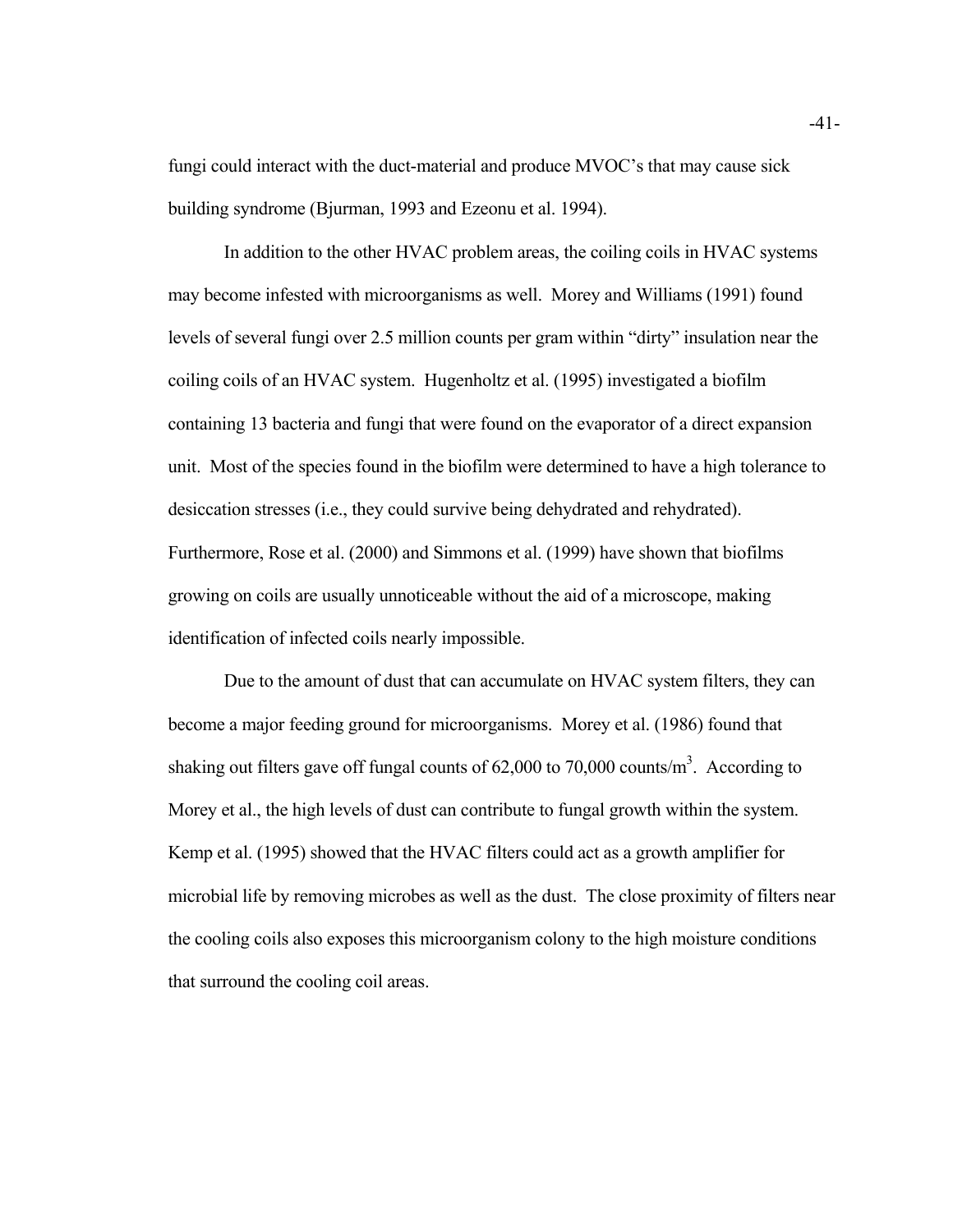## CHAPTER IV

# REMEDIATION AND PREVENTION

The previous chapters have discussed the various indoor air pollutants, HVAC system components, and microbial problems that may occur within HVAC systems. This chapter will discuss the various remediation and prevention techniques that are currently available. The two focuses will be on HVAC system infiltration prevention – filtration, ultraviolet (UV) light, and antimicrobial duct surfaces – and humidity control. Other control mechanisms, such as microbial nutrition reduction through proper hygiene, are also addressed. While the vast majority of the remediation measures below are directed toward microbial growth, some techniques are applicable to nonbiological contaminants as well.

#### *4.1 Investigating Indoor Air Quality Complaints*

Before any building or system modifications can be recommended, a good understanding of the problems experienced by the building occupants is imperative. Once the symptoms are known, including the areas of greatest complaint, then a more detailed study of the building can take place. According to Bright et al. (1992), an investigation team would ideally consist of occupational health surgeons, HVAC engineers, and civil engineers. Collet et al. (1993) additionally recommend including architects (which may be able to replace the civil engineers) and industrial hygienists.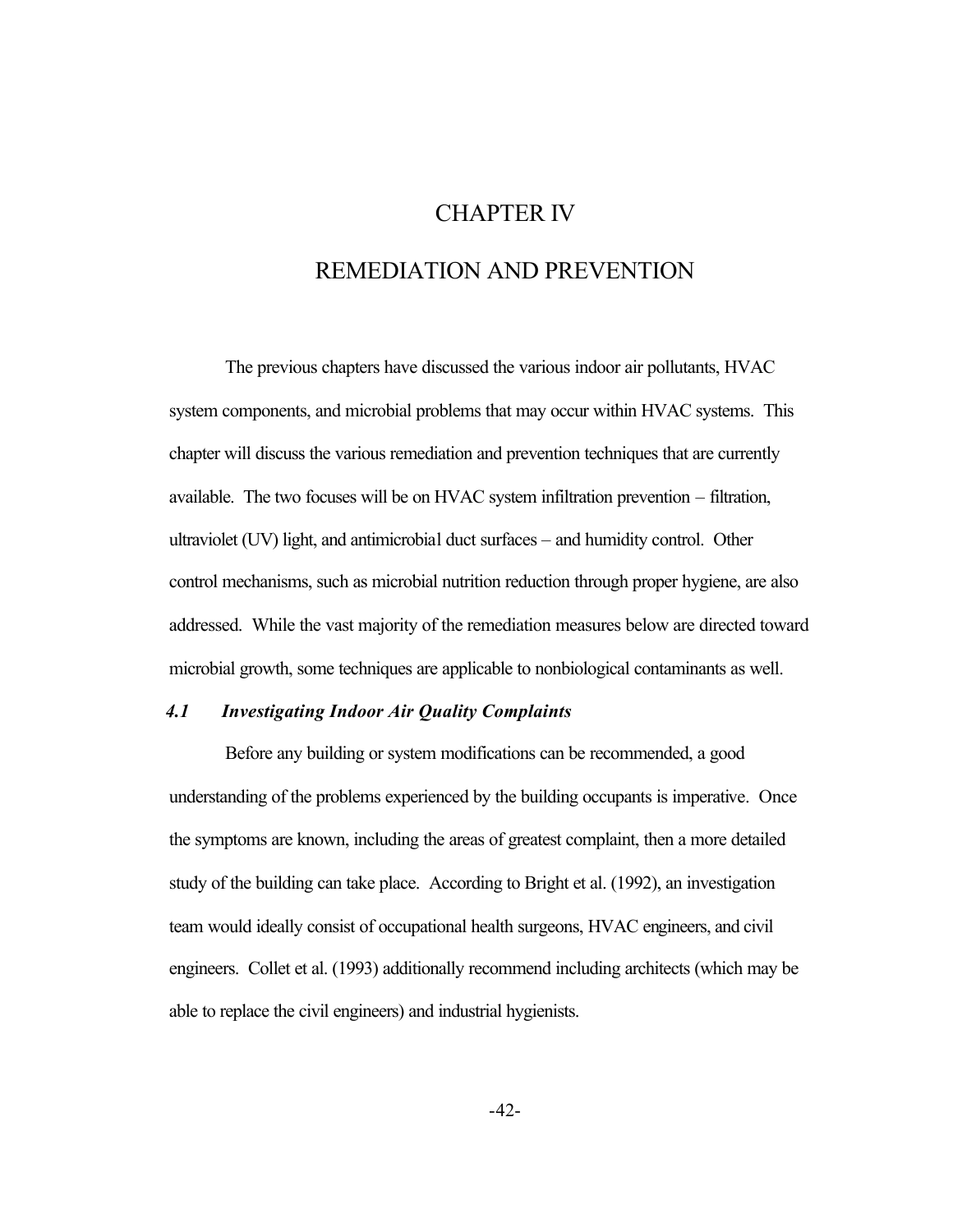One of the most common means of determining symptoms experienced by the occupants is the use of questionnaires (Bright et al., 1992 and Collet et al., 1993). The questions asked range from demographic data (age, sex), psychosocial factors (stress), smoking habits, health problems and symptoms experienced, when these symptoms begin and end, location within the building, and office equipment in the vicinity. While not considered the most objective source of information, these questionnaires help to isolate the problematic areas of buildings.

After assessing the questionnaire data, a review of the building and systems design should be completed. This review can be performed either through a walkthrough of the building or by a review of the architectural and engineering plans; if possible, both of these investigations should be performed. During the walkthrough and review process, the investigators should have constant and clear communication with the building owners, occupants, and maintenance staff (Bright et al., 1992 and Collet et al., 1993). Additionally, this point in the investigation may include medical examinations and interviews of the building occupants (Bright et al., 1992).

After the questionnaire and initial assessment, Collet et al. (1993) recommend IAQ and thermal comfort monitoring, which includes monitoring the carbon monoxide levels, carbon dioxide levels, temperature, relative humidity, and suspended particles. Although not stated by Collet et al., the monitoring should include the measurement of bioaerosols, biological sampling of surfaces, and measuring the number of air changes per hour for each room and for the entire building. The ambient outside concentrations of the biological and chemical agents ought to be measured as well; if possible, these measurements should be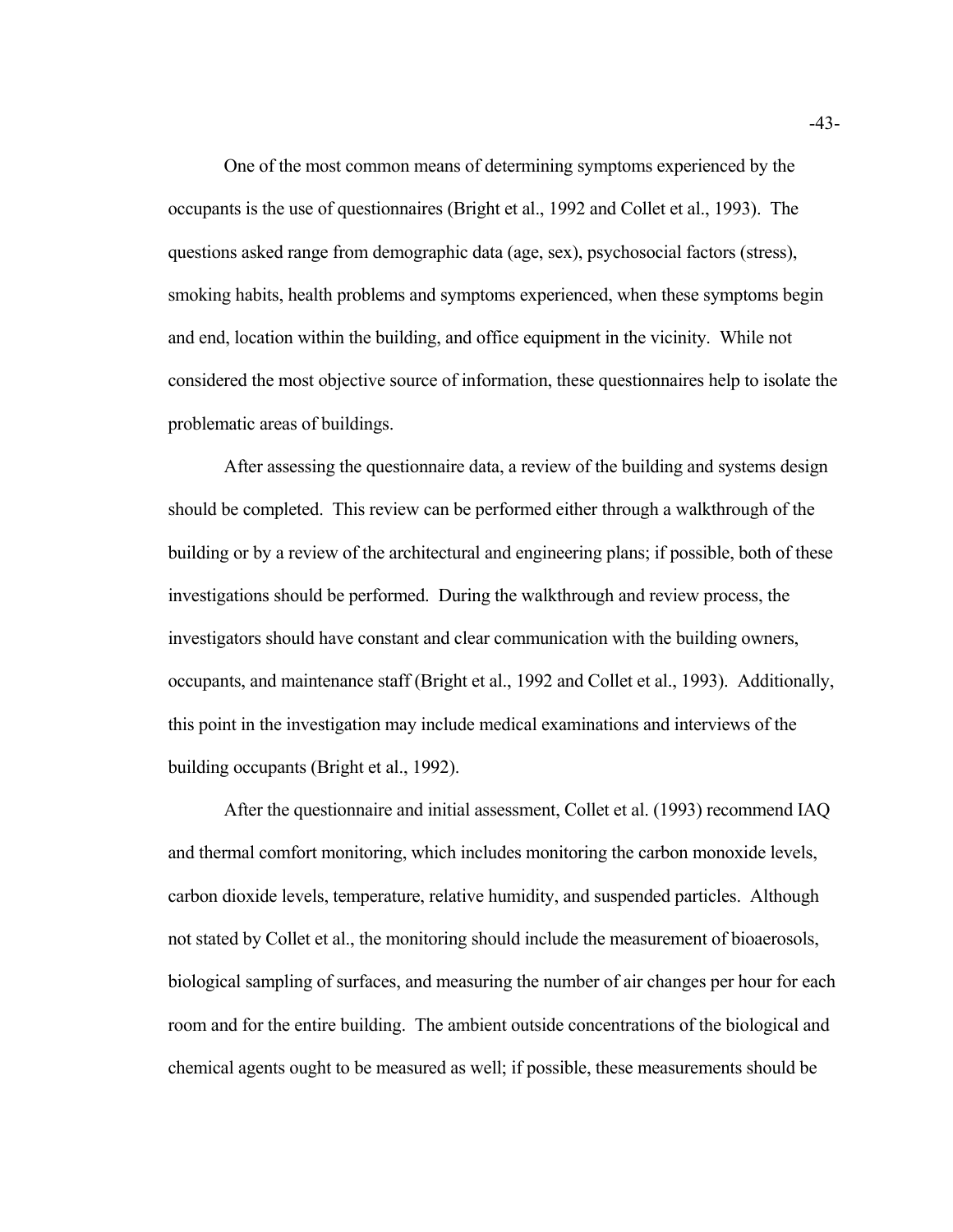taken as close to the ventilation intake as possible. The number of air changes per hour and carbon dioxide concentration will help the investigation team determine if the ventilation rate needs to be adjusted and by how much. The carbon monoxide levels are a measure of the combustion processes occurring within the building and how well the combustion processes are being ventilated. The temperature and relative humidity data can also be correlated to the occupants' reported symptoms, which can then assist in determining the effects of any microbiological problems. The suspended particle measurements determine the efficiency of the filters being used in the HVAC system as some studies have suggested that dust could be the cause of some asthma and allergy symptoms. Collet et al. (1993) recommend using quick-response electronic sensors to measure the temperature and relative humidity, nondispersive infrared and electrochemical analyzers for the measurement of carbon dioxide and carbon monoxide, respectively, and nephelometric monitors to measure the suspended particles.

After gathering the above information, the investigative team should compile it into a useful form. For example, the medical data can be cross-referenced to the occupants and locations within the building; since the IAQ and thermal comfort data are acquired at specific locations, the IAQ and comfort data can be cross-referenced to certain occupants. The medical symptoms can then be correlated to the IAQ and comfort data. In addition to the correlating the data to specific areas, building traffic pattern data may also need to be gathered and added to the analysis. After correlating these data, complaints can be shown to be either physical (the IAQ data verifies the medical symptoms) or psychological (the symptoms are not validated by the IAQ data). If there the complaints are shown to be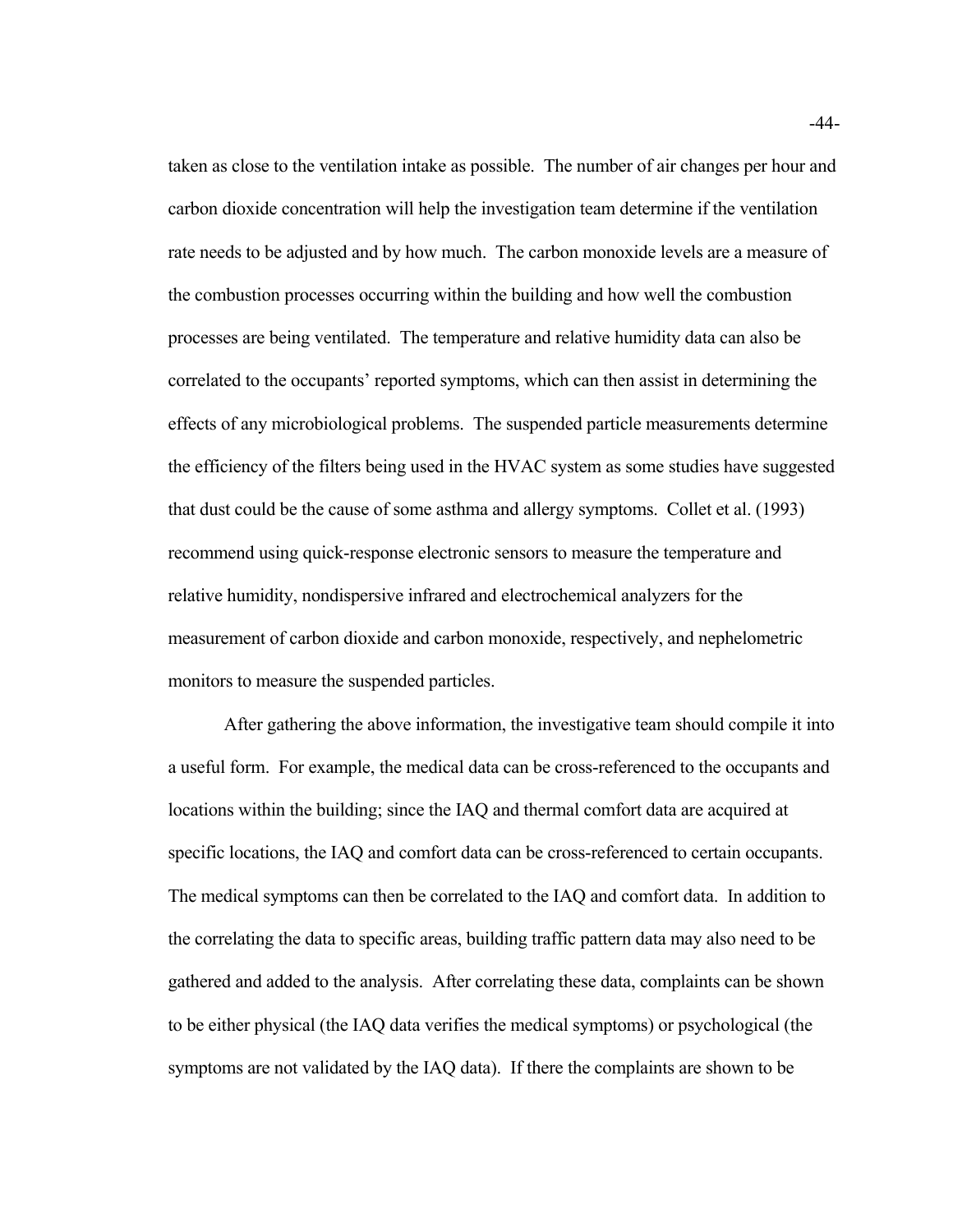physical, then the IAQ investigation team needs to develop remediation techniques to resolve the problems. If the complaints are shown to be psychological rather than physical, the investigation team may have to exercise some diplomacy and still develop remediation measures as if they were physical.

After developing and implementing the remediation measures, the team should perform at least one follow-up visit. Bright et al. (1992) recommend follow-up visits at one month, six months, and twelve months after the remediation measures have been implemented. These follow-ups should include recirculating the questionnaires and, if requested, resampling for IAQ pollutants and thermal comfort conditions. Depending on the results of the follow-up investigation, a more thorough investigation may be necessary.

#### *4.2 Sources of Indoor Air Pollutants*

Indoor air pollutants are commonly generated inside buildings and within building systems. Table 4.1 lists some common locations, the main sources at the location, and the most probable indoor air pollutants generated. The most susceptible locations are those that routinely have high relative humidity such as kitchens, bathrooms, and ventilation systems.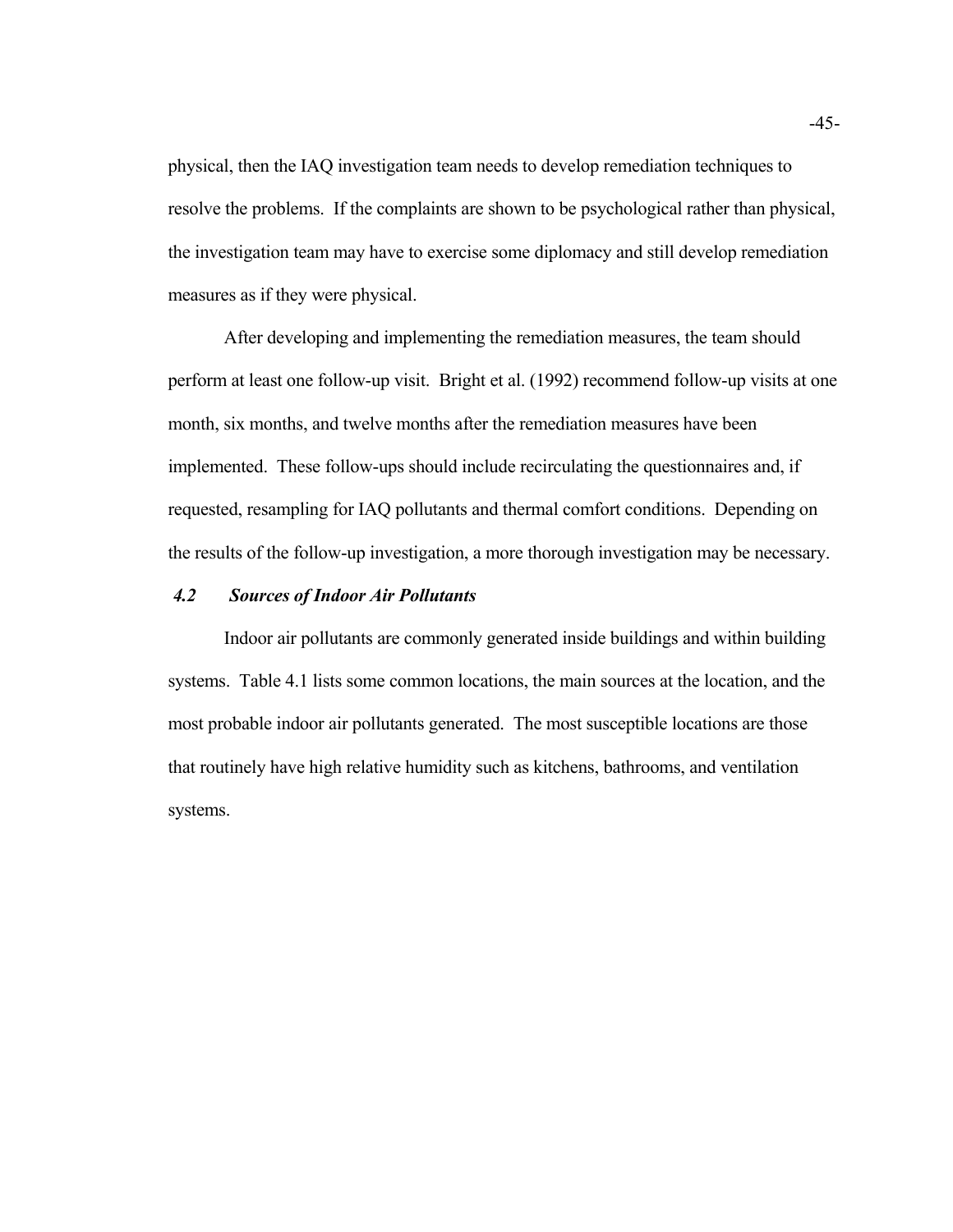| <b>Location and Sources</b>                                                                                                                                                                  | <b>Pollutants</b>      |  |
|----------------------------------------------------------------------------------------------------------------------------------------------------------------------------------------------|------------------------|--|
| <b>Air Conditioners and Refrigerators</b><br>Drain pans, stagnant water                                                                                                                      | Bacteria, Fungi        |  |
| <b>Bathroom</b><br>Showers, tubs, carpet, wallpaper,                                                                                                                                         | Fungi, Bacteria, VOC's |  |
| window coverings, cleaning supplies<br><b>Kitchen</b><br>Cooking by-products, cleaning                                                                                                       | VOC's, Fungi, Bacteria |  |
| supplies, food preparation<br><b>Ventilation Ducts</b><br>Interior duct insulation                                                                                                           | Fungi, Bacteria        |  |
| <b>Humidifiers</b><br>Water tank                                                                                                                                                             | Bacteria               |  |
| <b>Subterranean Rooms</b><br>Improper drainage, chemical storage                                                                                                                             | Fungi, Bacteria, VOC's |  |
| <b>Office Equipment</b><br>Laser printers, photocopiers,<br>personal computers                                                                                                               | VOC's, Ozone           |  |
| <b>Other Building Locations</b><br>Improperly placed vapor barriers,<br>leaking plumbing, leaking roof,<br>flood damage, cleaning supplies,<br>floor coverings, building adhesives,<br>paint | Fungi, Bacteria, VOC's |  |

Table 4.1 Common Locations and Sources of Indoor Air Pollutants

Since microbial growth is the most common pollutant, a closer look is warranted. All microorganisms that survive in the ambient environment require carbon, nitrogen, and water for growth. While each microorganism has different thermal requirements, most overlap within the human comfort zone  $(68 - 75 \text{ °F}, 20 - 24 \text{ °C})$ . Furthermore, the majority of microorganisms prefer relative humidity ranges of either 35 % and less or 75 % and greater. Therefore, microbial growth will be greatest where three requirements above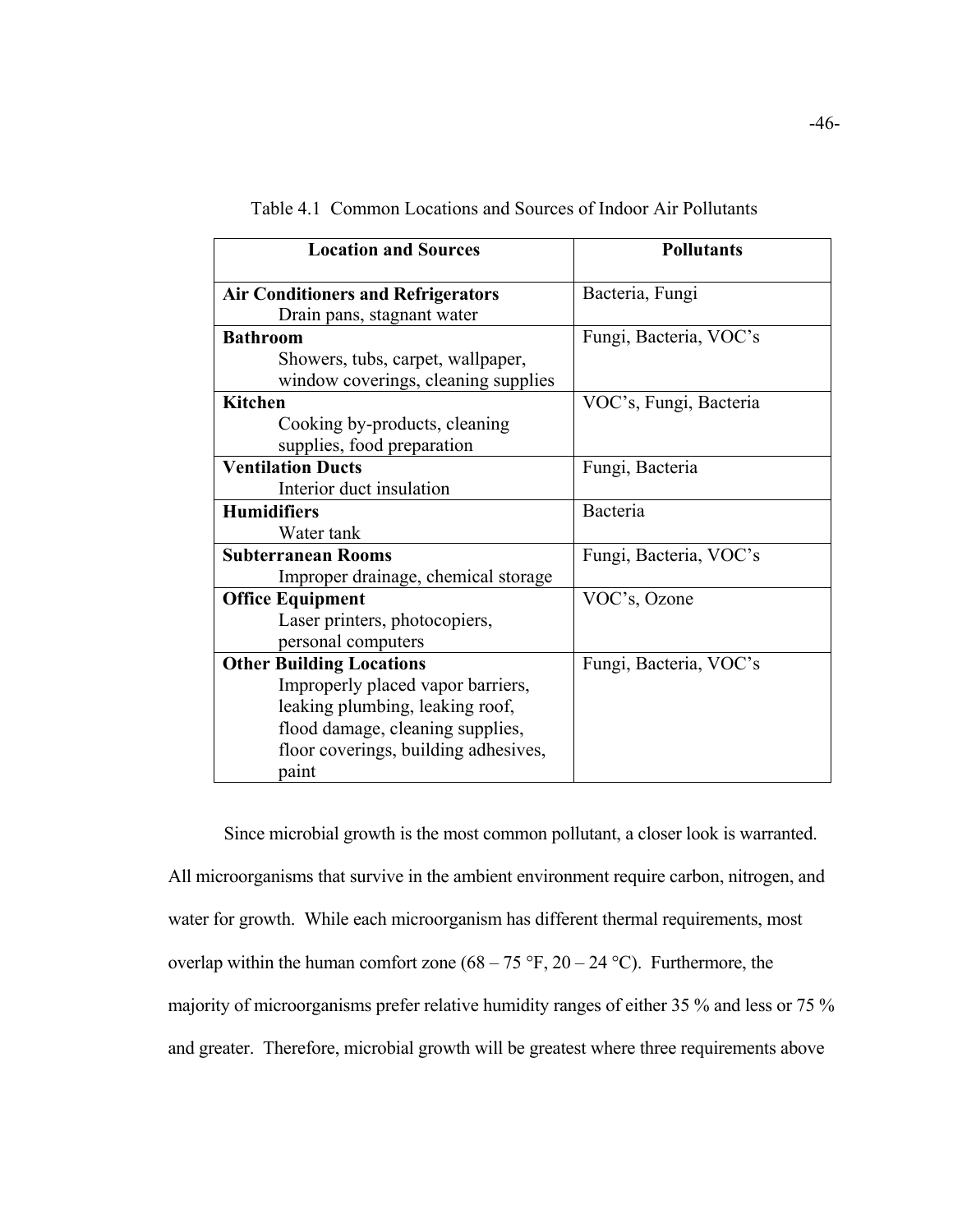are satisfied. Table 4.2 is a compilation of common microbial pollutants, health effects, primary sources, and remediation procedures. As this table illustrates, the common remediation methods are source removal, increased ventilation, humidity control, and routine maintenance. All of these remediation methods are discussed in the succeeding sections.

| Living        | <b>Airborne</b>                                               | <b>Human Health</b>                                                                                                   |                                                                                         | <b>Common Remediation</b>                                                                                                                          |
|---------------|---------------------------------------------------------------|-----------------------------------------------------------------------------------------------------------------------|-----------------------------------------------------------------------------------------|----------------------------------------------------------------------------------------------------------------------------------------------------|
| Source        | Units                                                         | <b>Effects</b>                                                                                                        | <b>Primary Sources</b>                                                                  | <b>Methods</b>                                                                                                                                     |
| Fungi         | Organisms,<br>spores,<br>metabolic<br>by-products<br>(MVOC's) | Asthma, rhinitis,<br>hypersensitivity<br>pneumonitis,<br>infectious disease                                           | Damp environmental<br>surfaces, outdoor air,<br>damp surfaces,<br>fiberglass insulation | Removal of contaminated<br>material, cleaning surfaces,<br>increased ventilation, proper<br>maintenance of ventilation<br>and conditioning systems |
| Bacteria      | Organisms,<br>metabolic<br>products                           | Hypersensitivity<br>pneumonitis,<br>person-to-person<br>infectious disease,<br>building related<br>infectious disease | Water sources, damp<br>surfaces, fiberglass<br>insulation, human<br>and animal hosts    | Routine cleaning of water<br>systems, relocation of<br>ventilation intakes,<br>quarantine infected host                                            |
| Viruses       | Organisms                                                     | Person-to-person<br>infectious disease                                                                                | Human and animal<br>hosts                                                               | Quarantine infected host,<br>increased ventilation                                                                                                 |
| Dust<br>Mites | Feces                                                         | Asthma, rhinitis                                                                                                      | Mattresses, bedding,<br>upholstered furniture,<br>dust, thick carpetting                | Removal of contaminated<br>material, vacuuming with<br>HEPA filters, reduction of<br>ambient relative humidity                                     |

Table 4.2 Common Microbiological Pollutants, Health Effects, and Remediation

## *4.3 Proper Hygiene*

One of the easiest and most cost effective remediation measures is proper hygiene,

which is defined as maintaining clean surfaces within buildings. By maintaining clean

surfaces, several different prevention and remediation mechanisms work together.

Cleaning helps to prevent large buildups of microorganism nutrients – usually carbon

sources. Additionally, since cleaning usually involves some sort rag or sponge wiping the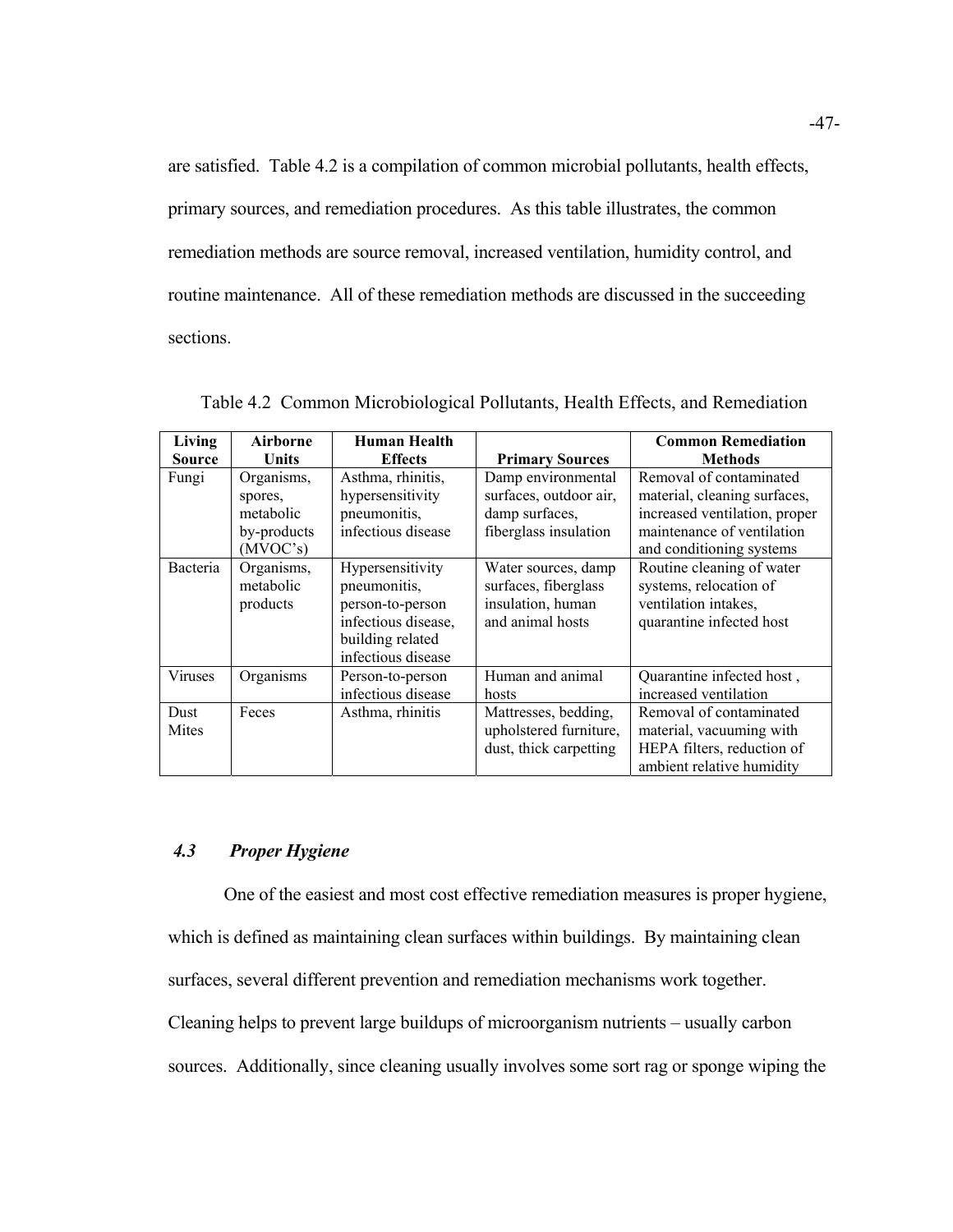surface, the cleaning procedure will also help to breakup and/or remove biofilms and individual microorganisms. Furthermore, most cleaners are, to some extent, desiccators and will kill/neutralize microorganisms that have low tolerance to desiccation. Some of the more common places within buildings to find microorganisms are showers and baths because of the plethora of nutrients (dead skin and soap scum), water, and air.

Furthermore, if surfaces are left unkempt for long periods of time, the possibility of biofilms forming on the surface are increased dramatically. Since biofilms will be more mature on these unclean surfaces, the potential for removing the microorganisms will be significantly reduced. If the surface is porous, there is a potential for the biofilm to spread into the recesses of the material. Then when the biofilm is removed from all visible surfaces, the biofilm is commonly seen to grow from the pores and repopulate the surface of the material. This has been well documented with drywall in bathrooms and kitchens, where signs of mold growth were visible on the room side of the drywall. When the visible mold growths were cleaned, the mold reappeared quickly. In several cases, when the drywall was removed, there were large mold colonies on the backside of the drywall that were trying to grow into the room. In these cases, the only solution is to replace the material. While cleaning the surfaces does not help in these cases, they highlight the need to maintain a clean environment.

#### *4.4 Filter Replacement and Efficiency*

Proper filter selection and use can be as easily implemented as proper cleaning. Economics dictates that the most commonly used filters are the cheapest ones. The cheapest filters, at best, are about 20 % effective at removing dust particles. If a filter only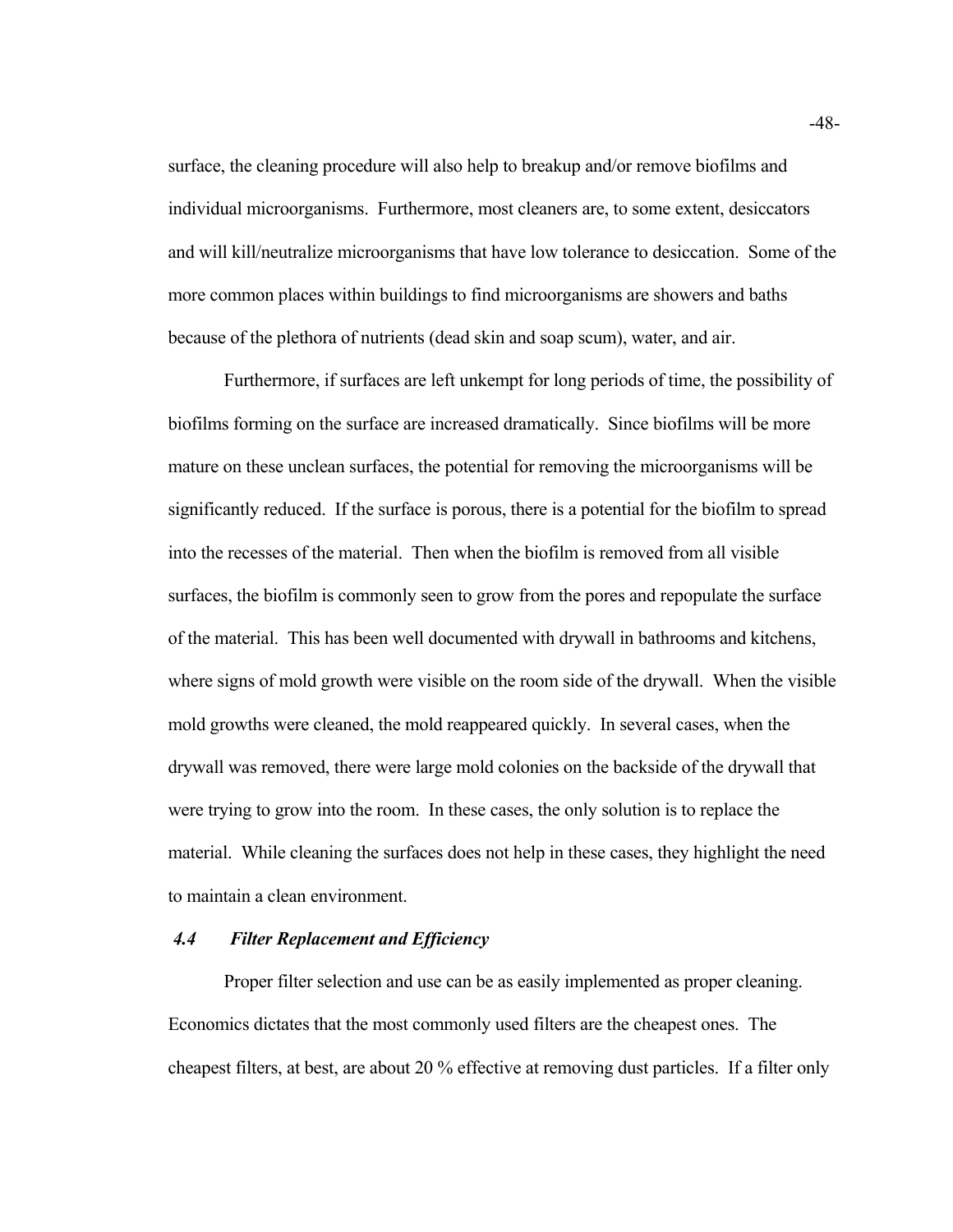captures about 20 % of dust particles, which are generally larger in diameter than microorganisms, it cannot effectively reduce the amount of microbes within the HVAC system. Also, the accumulated dust on filters can potentially become sources of microbial growth and emission. While the use of high efficiency HEPA filters would be ideal, the maintenance costs associated with HEPA filters are usually not justified, except for health care facilities. However, filters in the 50% efficiency range could be economically justified in buildings where indoor air quality complaints have been made and should help to reduce the amount of microbes within the HVAC system. In addition to the filter efficiency, filter material is an important criterion for filter selection. Kemp et al. (1995) tested three different types of filters – a glass fiber filter, a polymer fiber filter, and an electrostatic filter – to determine if any particular filter would promote growth. These tests showed that the two fiber filters had significant microbial growth on both sides of the filter while the electrostatic filter killed 90% of the microorganisms that attached to it. Regardless of the filtration efficiency or material, routine filter replacement (or cleaning for electrostatic filters) will help ensure that the HVAC system is kept clean.

#### *4.5 Ventilation*

The normal remediation method for volatile organic compounds is to increase ventilation. Problems associated with increased ventilation are the need for increased humidity control and increased filtration. The increase in humidity control is due to the larger latent loads that an increase in ventilation usually includes. Furthermore, many HVAC systems have been designed to handle the old ASHRAE Standard 62-1982 of 5 cfm/person and could potentially result in having to replace the main air handling unit to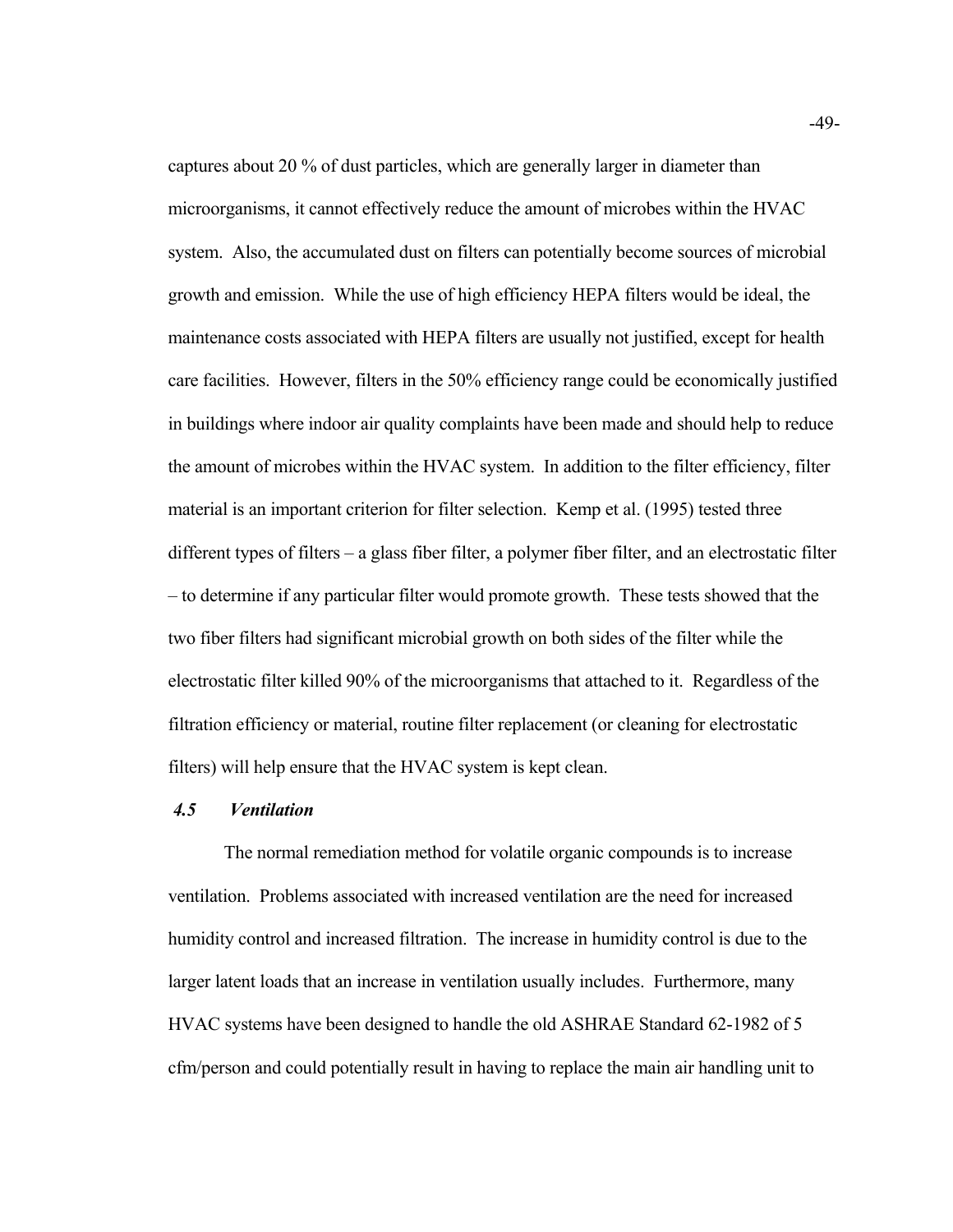meet the required latent load. Ventilation does not necessarily need to be done mechanically; some buildings, such as residences, can benefit from the use of passive ventilation strategies.

#### *4.6 Ductwork and Fiberglass Insulation*

Common practice in HVAC installation has been to put fiberglass insulation on the interior of the ductwork. In recent years, this practice has been frowned upon by IAQ community; however, several buildings still have ductwork installed in this fashion. Fiberglass is usually held together with urea-based resins that are readily available nutrition sources for microorganisms. In addition to the nutrients, fiberglass, when installed inside ductwork, is a source of high shear stress within the duct and biofilms form more readily in high shear stress environments (Donlan and Costerton, 2002). Furthermore, Pasanen et al. (1993) has shown that ductwork can be susceptible to condensing the moisture in the air during the winter season. Therefore, ductwork with insulation on the inside of the ductwork has several strikes against it – readily forms biofilms, easy access to nutrients, and easy access to water. Combine these with the easy access to nitrogen in the air and this ductwork becomes an easy environment for microorganism colonization.

Several different remediation measures have been developed to resolve these problems. For example, fiberglass insulation with an antimicrobial surface for mounting inside the ductwork has been introduced by several companies. Some problems with this solution exist. First, if the antimicrobial surface is torn, then the microorganisms have direct access to the fiberglass, and the original problem reoccurs. Second, microorganisms will usually adapt to their surroundings, and the antimicrobial surface will loose its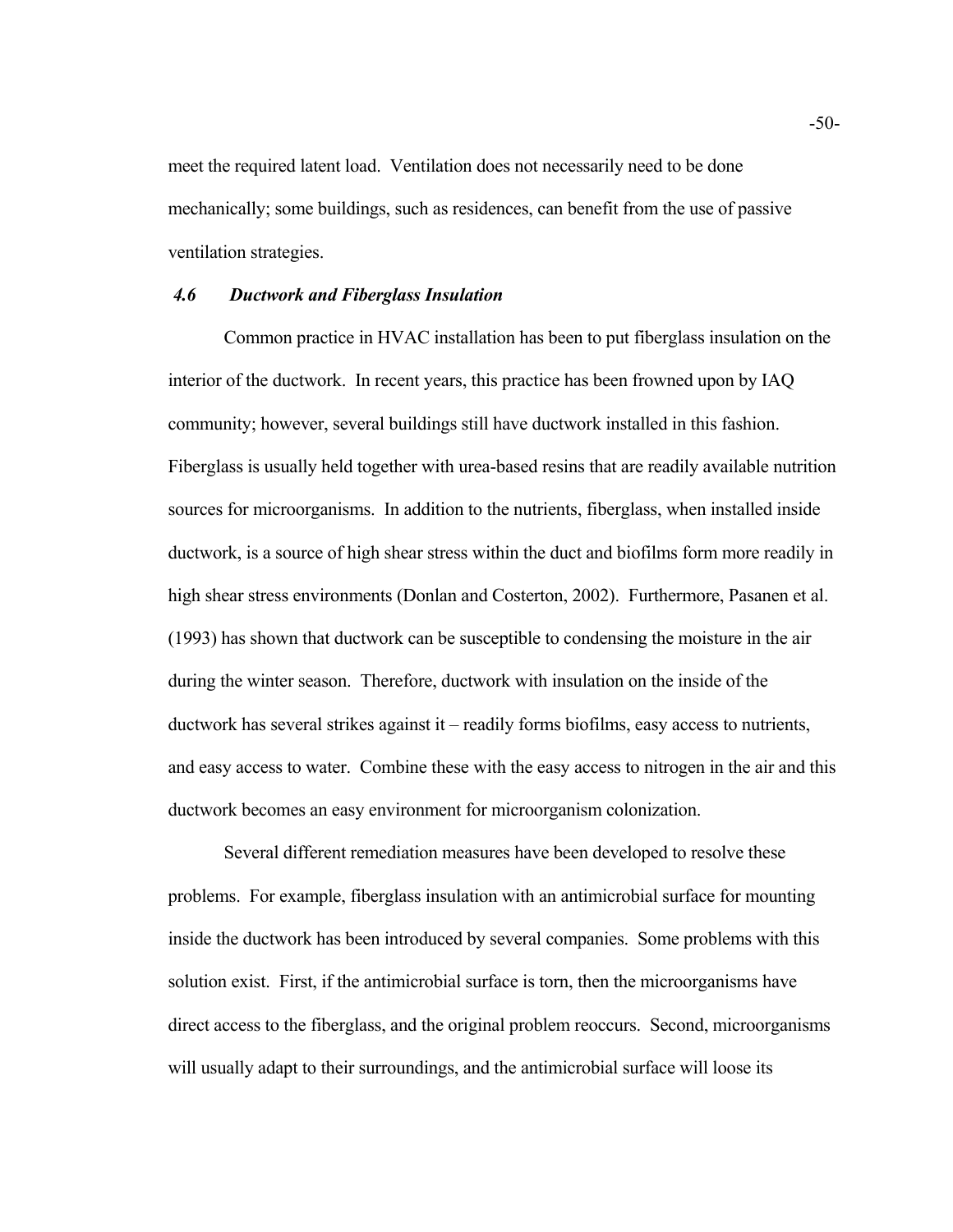effectiveness. Another solution is to attach the fiberglass insulation to the outside of the ductwork. However, this may expose the insulation to environmental conditions that would increase the deterioration of the ductwork. Furthermore, the interior duct surface would be left bare and prone to microbial infestation as well (Ahearn et al., 1991; Rose et al., 2000; and Simmons et al. 1999). To correct this problem, Seal-Tite has introduced ductwork made from AK Steel's silver ion epoxy coated steel (Mazurkiewicz, 2002) since silver will help to prevent microbial attachment to surfaces.

#### *4.7 Ultraviolet Light*

Ultraviolet (UV) light can be used to kill microorganisms; however, it is dependent on several factors such as dosage (intensity) and amount of exposure. UV light is usually implemented within ductwork near the building's ventilation intake; however, placement just after the filters would be logical as well, especially if the system does not have ventilation intakes. Intensity can be controlled by controlling the power of the UV bulb. The amount of exposure is easily controlled by the number of UV lights placed together within the duct system. Ultraviolet light works by submitting microorganisms to an intense radiation blast that alters their protein synthesis genes. This means that the microbes cannot generate the proteins that are necessary for sustaining life and die. UV, however, is only a surface effect. If a biofilm passes under a UV light, the outside layer may die out, but the interior layers are unaffected. Therefore, UV cannot guarantee complete removal of microorganisms entering the HVAC system, but can reduce the amount present.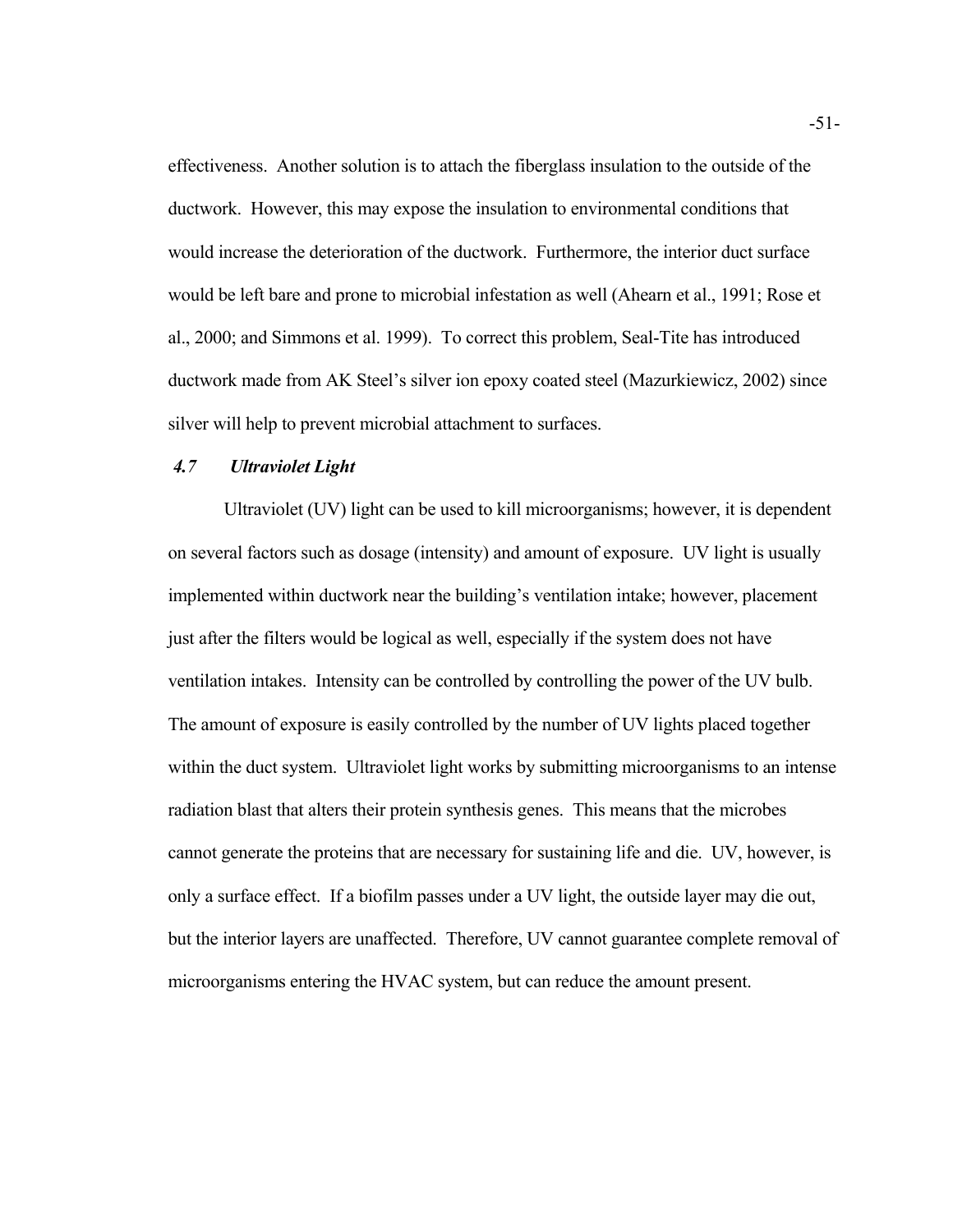### *4.8 Building Adhesives*

Eliminating the use of building adhesives is nearly impossible as most modern furniture and decorative elements contain significant amounts of adhesive; however, the use of these materials can be significantly reduced. The most commonly used adhesives are urea-based resins such as urea-formaldehyde, urea-phenolic, and glyoxal resins. According to Ezeonu et al. (1995), these resins are very good sources of nutrition for microorganisms. Some common applications for these urea-based resins include fiberglass insulation, laminated layers in plywood, construction adhesive, wallpaper paste, and contact cement. In modern construction and interior design, these materials are frequently used. Wallpaper manufacturers have been applying antimicrobial coatings on wallpaper over the past several years; however, this does not always prevent microbial infestation of wallpaper application, particularly when the wallpaper starts pealing and the glue is exposed to the environment. Most plywood surfaces are either painted or covered with other materials (such as wood veneer, tile, or padded upholstery). In most instances, the adhesive compounds are not exposed directly to the environment, and the chance of microbial infestation is low.

#### *4.9 Humidity Control*

Harriman et al (2000) stress the need for moisture load control in order to prevent negative effects of water intrusion, condensation, and humidity development. Humidity control may be accomplished by using direct expansion (DX) units, desiccant dehumidification units, passive ventilation, mechanical ventilation, humidification units, or any combination of these. As the preceding narrative has shown, most indoor air pollutant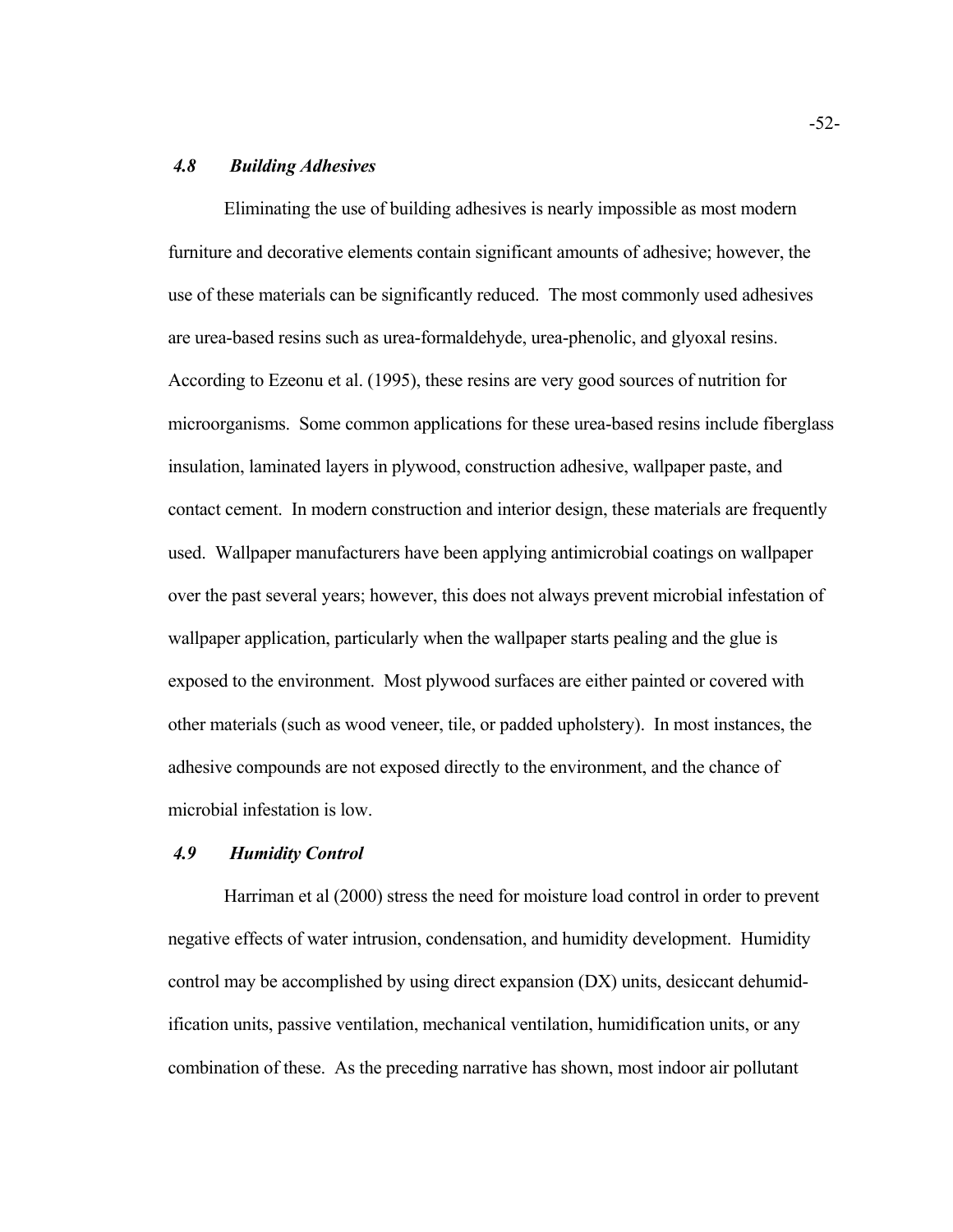effects are strongly influenced by the relative humidity. Figure 4.1 shows the effect of relative humidity on common indoor air pollutants and human ailments. As illustrated in this figure, the optimum relative humidity range is  $40 - 60$  %. For this reason, common practice is to design humidification systems to maintain a 50 % relative humidity; however, the needs of the space will determine the designed humidity set-point. The two most significant pollutants in the  $40 - 50$ % relative humidity range are chemical interactions and ozone production. Chemical interactions can be minimized by storing chemicals outside buildings (source removal) and increasing ventilation. The most common source of ozone production is office equipment; therefore, ozone production cannot be controlled by source removal as easily as chemical interactions.



 Figure 4.1 Relative Humidity Effects on Indoor Air Pollutants and Human Illnesses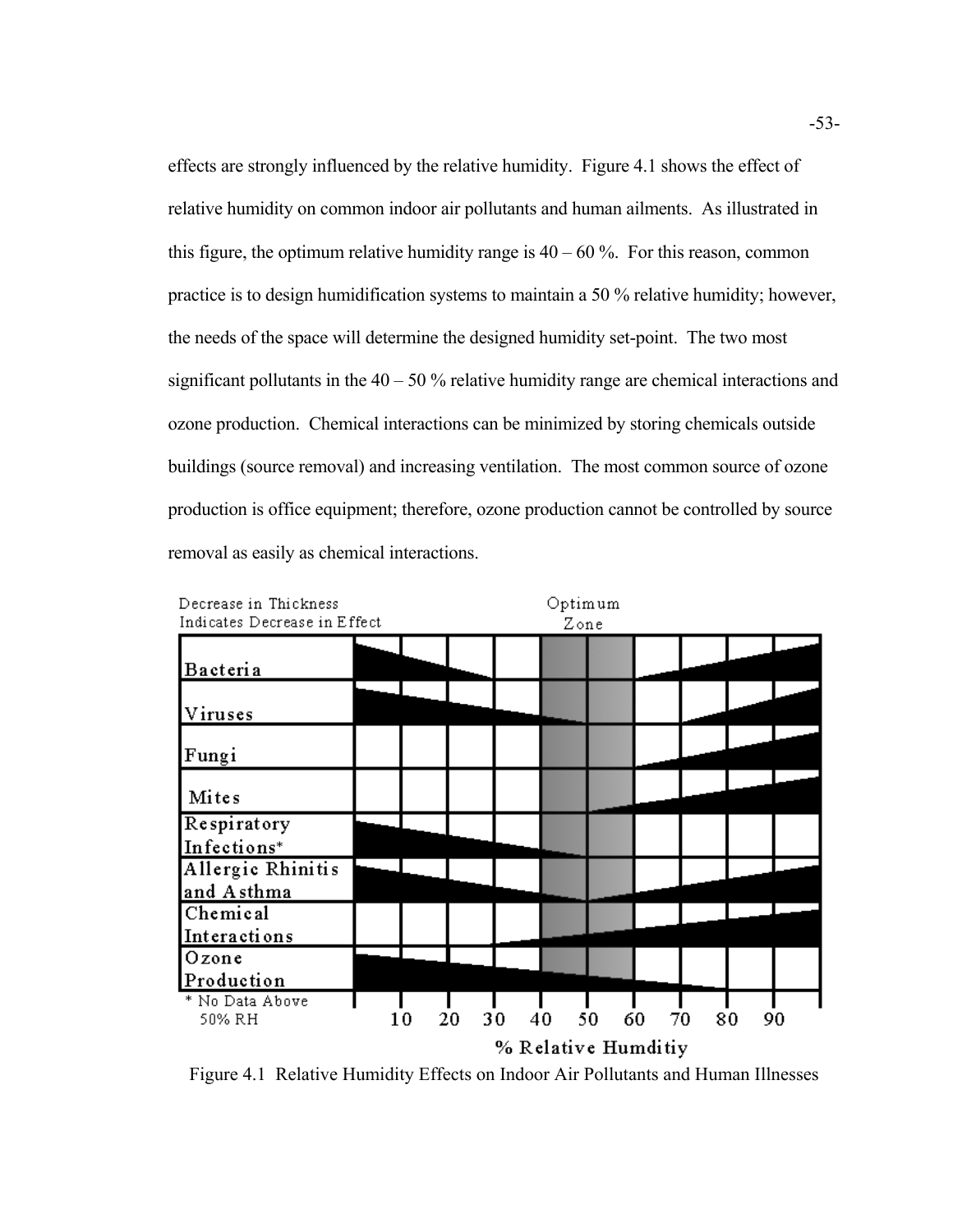In addition to using dedicated systems, building materials can be incorporated into humidity control as well. Hygroscopically active materials are a class of materials that could be used for humidity control. Hygroscopically active materials are defined as materials that are able to adsorb and desorb moisture from the ambient air (Baughman and Arens, 1996). Some examples of hygroscopically active materials include wood, woolbased products, and cement bonded wood fiber (CBWF). The exact nature of these materials is not fully understood. For example, woods are known to prevent microbial growth; however, natural fibers tend to promote dust mite growth. CBWF has "an interesting and unique mix of vapor permeability and vapor storage capacity," according to Straube and deGraauw (2001). CBWF has been known to provide a healthier indoor environment; however, this research by Straube and deGraauw has been one of the first attempts to learn why it provides a healthier indoor environment. The research shows that hygroscopically active materials may be able to help prevent mold and fungi problems during peak relative humidity conditions by adsorbing some of the moisture from the ambient air. West and Hansen (1992) found that hygroscopically active materials can influence the indoor relative humidity by as much as  $15 - 20\%$ . The use of hygroscopically active materials may help in controlling the space relative humidity in "wet" rooms such as kitchens, bathrooms, and laundries; however, only materials with known hygroscopic properties should be used. More research in this area is necessary before the widespread use of hygroscopically active materials can be recommended as a general approach to helping control the indoor relative humidity.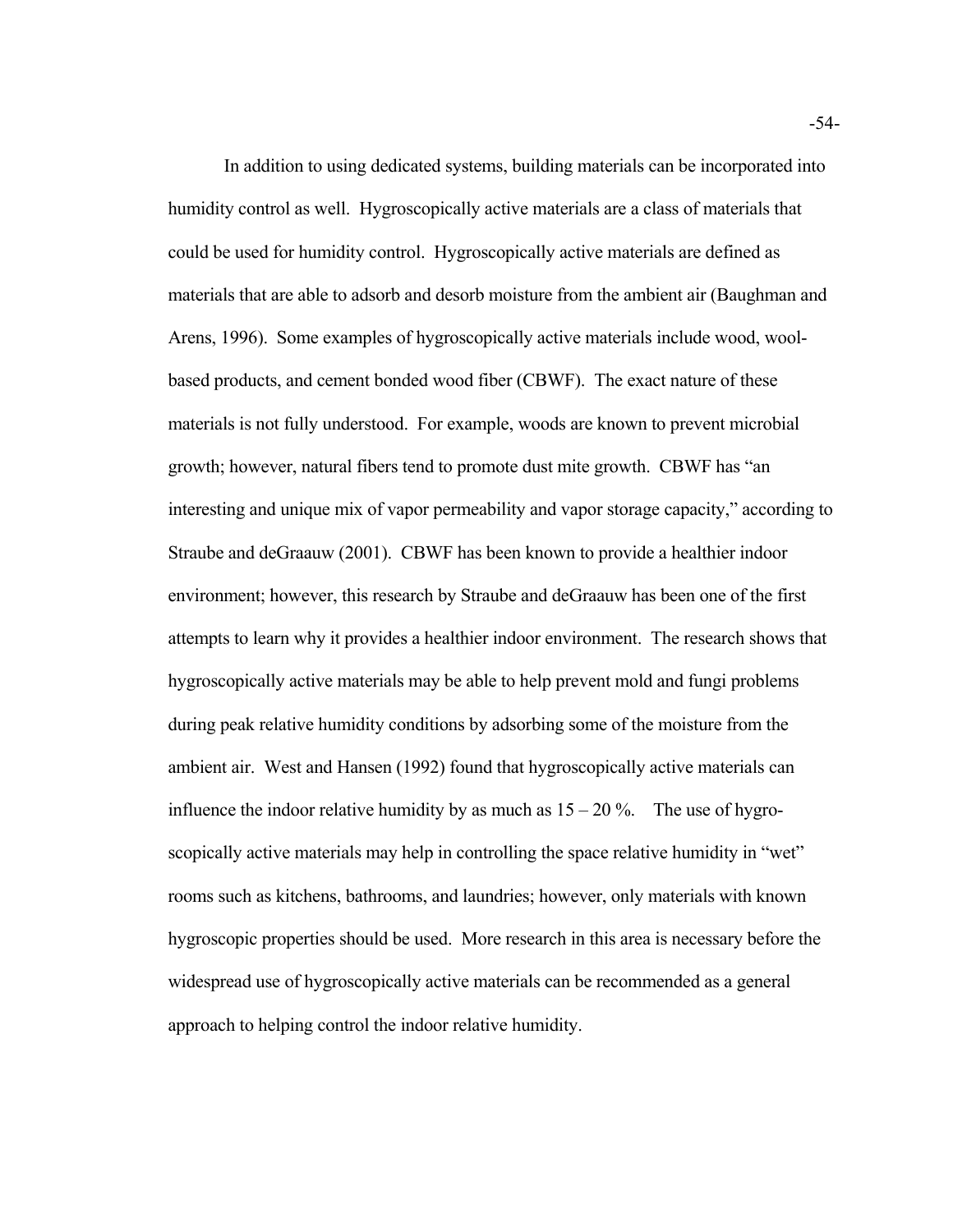## CHAPTER V

# **CONCLUSIONS**

Microorganisms, while varied in their requirements, do share several similarities. All require some form of nutrition, usually carbon sources, plenty of nitrogen (air) and water. While microorganisms can potentially get the water they need from the water vapor in air, the preferred water source is usually surface condensation. Readily available nutrient sources include adhesives, soap scum, and skin. Furthermore, most microorganisms prefer the same temperature environment as humans, which make controlling microorganisms difficult. The best method of controlling microbial growth will limit the amount of nutrients available for the microorganisms and maintain a relative humidity between 40 % and 60 % relative humidity (as illustrated in Figure 4.1). Other measures, such as ultraviolet light and antimicrobial coatings, may help prevent major microbial problems, but these measures will tend to loose their effect over time.

The only solutions for controlling volatile organic compounds are either source removal or dilution. With source removal, chemical storage would be removed from the main building, and combustion sources would be isolated from the main building. Dilution calls for an increase in ventilation to maintain VOC concentrations at an acceptable level. Dilution is best used for reducing the effects of combustion sources (when they cannot be isolated) and occupant-generated pollutants such as carbon dioxide.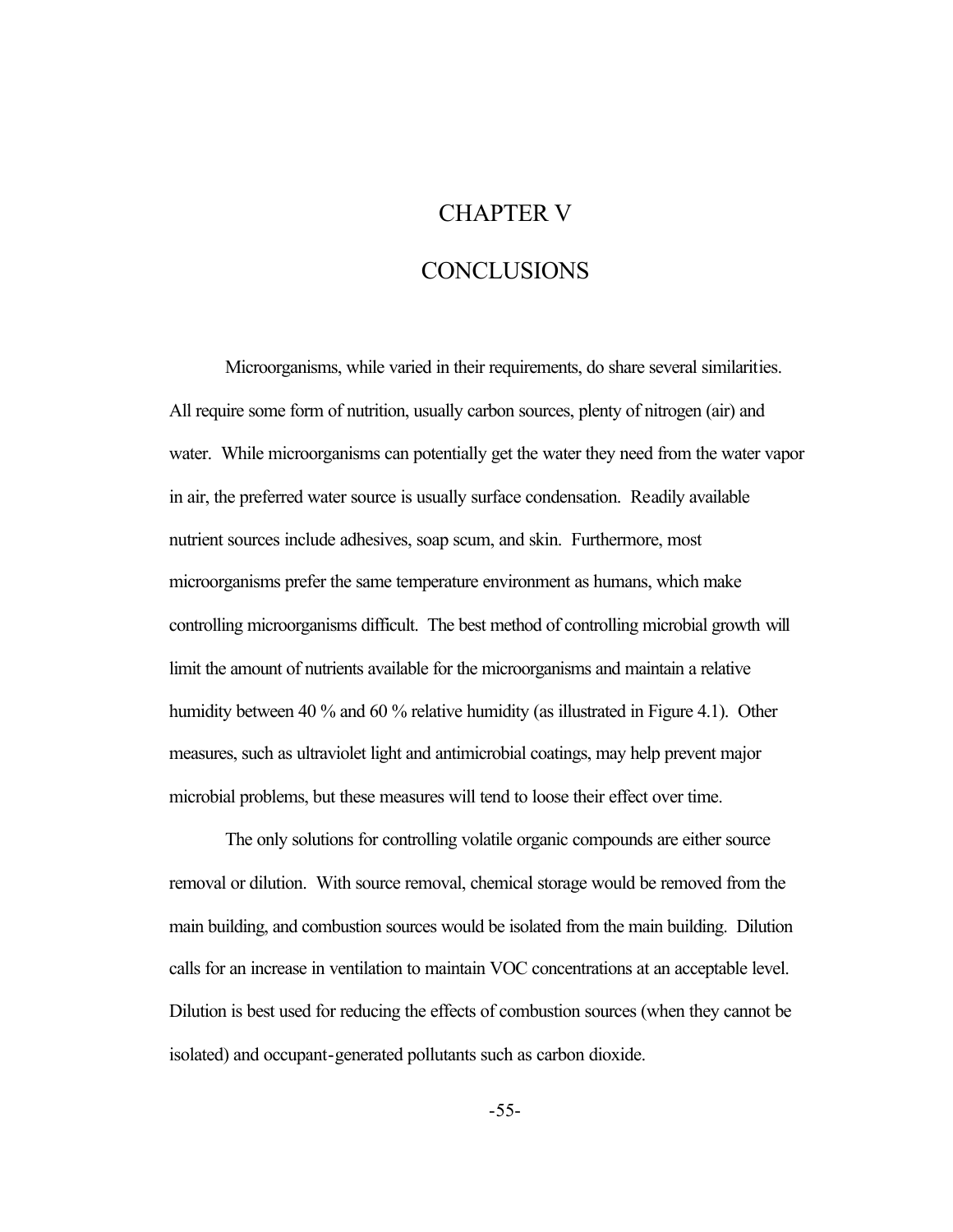The best way to avoid IAQ problems is to design the building to incorporate pollutant-minimizing systems from the beginning. If no other measures are taken, maintaining a clean environment and increasing filters are necessary. According to Kemp et al. (1995), electrostatic filters are highly recommended. A well-designed building ventilation system will incorporate measures to minimize both microbial and nonbiological agent sources. Ventilation, in most cases, needs to be increased. Equation 3.1 can be used to determine the amount of ventilation a building needs. To make ventilation more economical, demand-controlled ventilation should be used whenever possible. For temperature control, the conventional cooling coil technology is still recommended. However, cooling coil technology should not be used for humidity control. Desiccant units with judicious use of hygroscopically active materials are sufficient to maintain relative humidity in the desired  $40 - 60$  % range. With the current state of the art and knowledge, the optimum system would be one that incorporates all of the above recommendations and uses both ultraviolet light and antimicrobial surfaces to further reduce microbiological problems.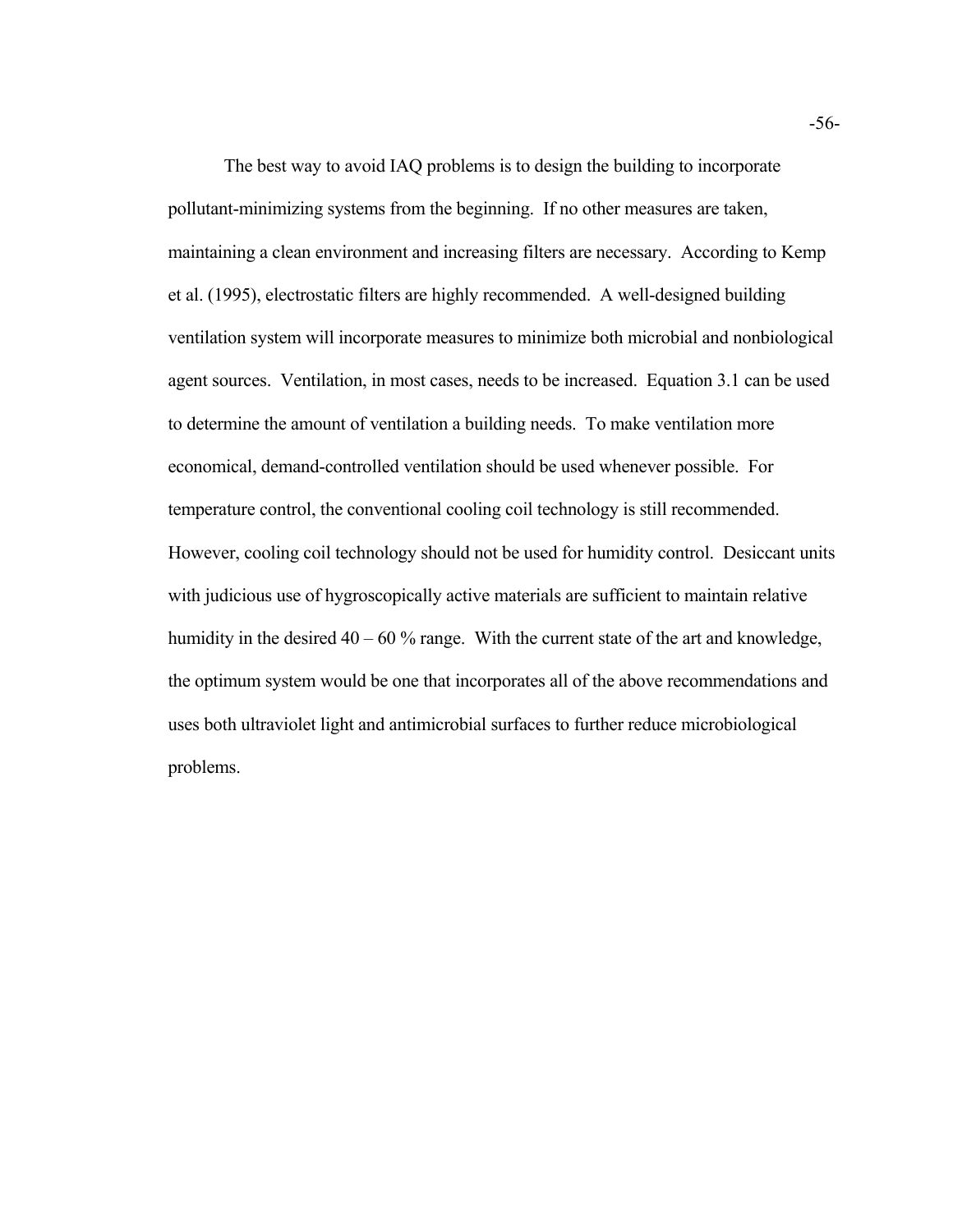#### BIBLIOGRAPHY

- Addington, D. M. 2000. The history and future of ventilation. *Indoor Air Quality Handbook.* Spengler, J. D., J. M Samet, and J. F. McCarthy (eds). McGraw-Hill, New York.
- Agle, E. 2001. *Building Air Quality: A Guide for Building Owners and Facility Managers*. U.S. EPA and National Institute for Occupational Safety and Health*.*
- heating and air conditioning systems. *J. Industrial Microbiology.* **8**. Ahearn, D. G, R. B. Simmons, K. F. Switzer, L. Ajello, and D. L. Pierson. 1991. Colonization by *Cladosporium* spp. of painted metal surfaces associated with
- *Air Conditioning, Heating, and Refrigeration News*. 2000. Dehumidification improves air quality in Florida school. **209**(6).
- American Society for Testing and Materials (ASTM). 1990. Standard guide for smallscale environmental chamber determinations of organic emissions from indoor materials/products. ASTM D5115-90.
- Ciprofloxacin. *Antimicrobial Agents and Chemotherapy.* **44**(7). Anderl, J. N., M. J. Franklin, and P. S. Stewart. 2000. Role of antibiotic penetration limitation in *Klebsiella pneumoniae* biofilm resistance to Ampicillin and
- Avari, G. P. and D. Allsopp. 1983. Combined effect of pH, solutes, and water activity (a/w) on the growth of some xerophilic Aspergillus. *Biodeterioration 5*. John Wiley & Sons: Chichester, England.
- analysis of the 1994-1996 BASE study data. *Indoor Air.* **10**. Apte, M. G., W. J. Fisk, and J. M. Daisey. 2000. Associations between indoor CO2 concentrations and sick building syndrome symptoms in U.S. office buildings: an
- buildings and their systems. *ASHRAE Trans.* **102**(Part 1). Arens, E. A. and A. V. Baughman. 1996. Indoor humidity and human health – Part II:
- Arundel, A. V., E. M. Sterling, J. H. Biggin, and T. D. Sterling. 1986. Indirect health effects of relative humidity in indoor environments. *Environmental Health Perspectives*. **65**.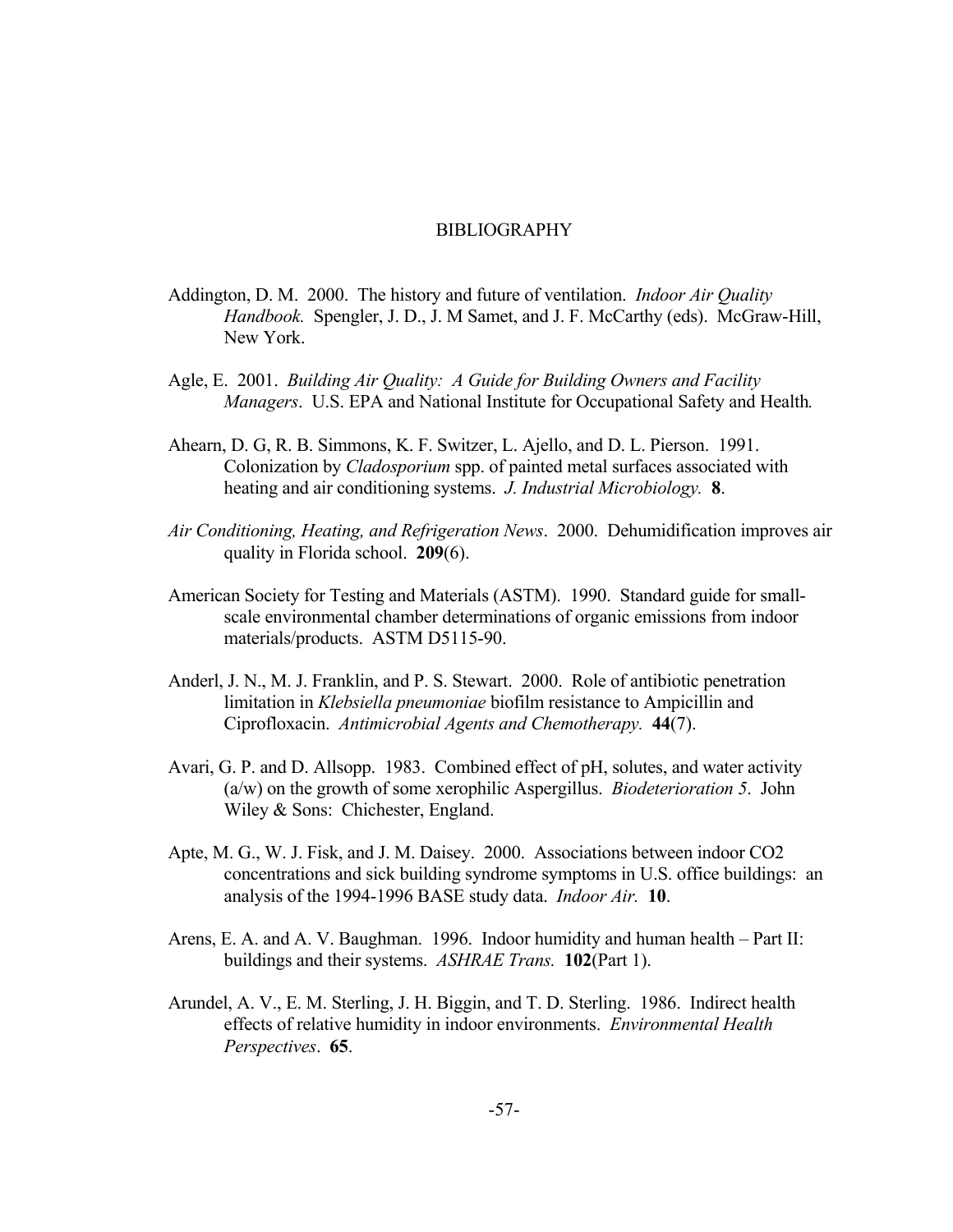- Axley, J. 1999. Passive ventilation for residential air quality control. *ASHRAE Trans.* **105**(Part 2).
- Baughman, A. V. and E. A. Arens. 1996. Indoor humidity and human health part I: literature review of health effects of humidity-influenced indoor pollutants. *ASHRAE Trans.* **102**(Part 1).
- Baril, G. L. 2000. RX for SBS. *Health Facilities Management*. **13**(4).
- Brennan, T. M. 2001. Responding to and preventing IAQ problems in schools. *Heating/Piping/Air Conditioning Engineering.* **73**(9).
- Berlin, G. 2001. Humidity control, IAQ, and you. *Engineered Systems.* **18**(1).
- Bjurman, J. 1993. Thermal insulation materials, microorganisms, and the sick building syndrome. *Indoor Air* `93: *Proceedings of the 6<sup>th</sup> International Conference on Indoor Air Quality and Climate; Helsinki, Finland, July 4-8, 1993.* 1993. **4**(1).
- Black, M. S. 1998. Indoor air quality and office equipment. *Proceedings of the 1998 IEEE International Symposium on Electronics and the Environment.* May 4-6, 1998.
- Bright, P. D., M. J. Mader, D. R. Carpenter, and I. Z. Hermon-Cruz. 1992. *Guide for Indoor Air Quality Surveys.* Armstrong Laboratory: Brooks Air Force Base. AL-TR-1992-0016.
- Burge, H. A. 1988. Environmental allergy: definition, causes, control. *Engineering Solutions to Indoor Air Problems: Proceedings of the ASHRAE Conference, IAQ '88*. April, Atlanta: American Society of Heating, Refrigerating, and Air-Conditioning Engineers, Inc.
- Burge, H. A. 1989. Indoor air and infectious diseases. *Occupational Medicine*. **4**(4).
- Burge, H. A. 1992. Approaches to the control of indoor microbial contamination. *Desiccant Cooling and Dehumidification.*
- Burge, H. A. 1995. Aerobiology of the indoor environment. *Occupational Medicine*. **10**(1).
- Carrer, P., M. Maroni, D. Alcini, D. Cavallo, S. Fustinoni, L. Lovato, and F. Visigalli. 2000. Assessment through environmental and biological measurements of total daily exposure to volatile organic compounds of office workers in Milan, Italy. *Indoor Air*. **10**(4).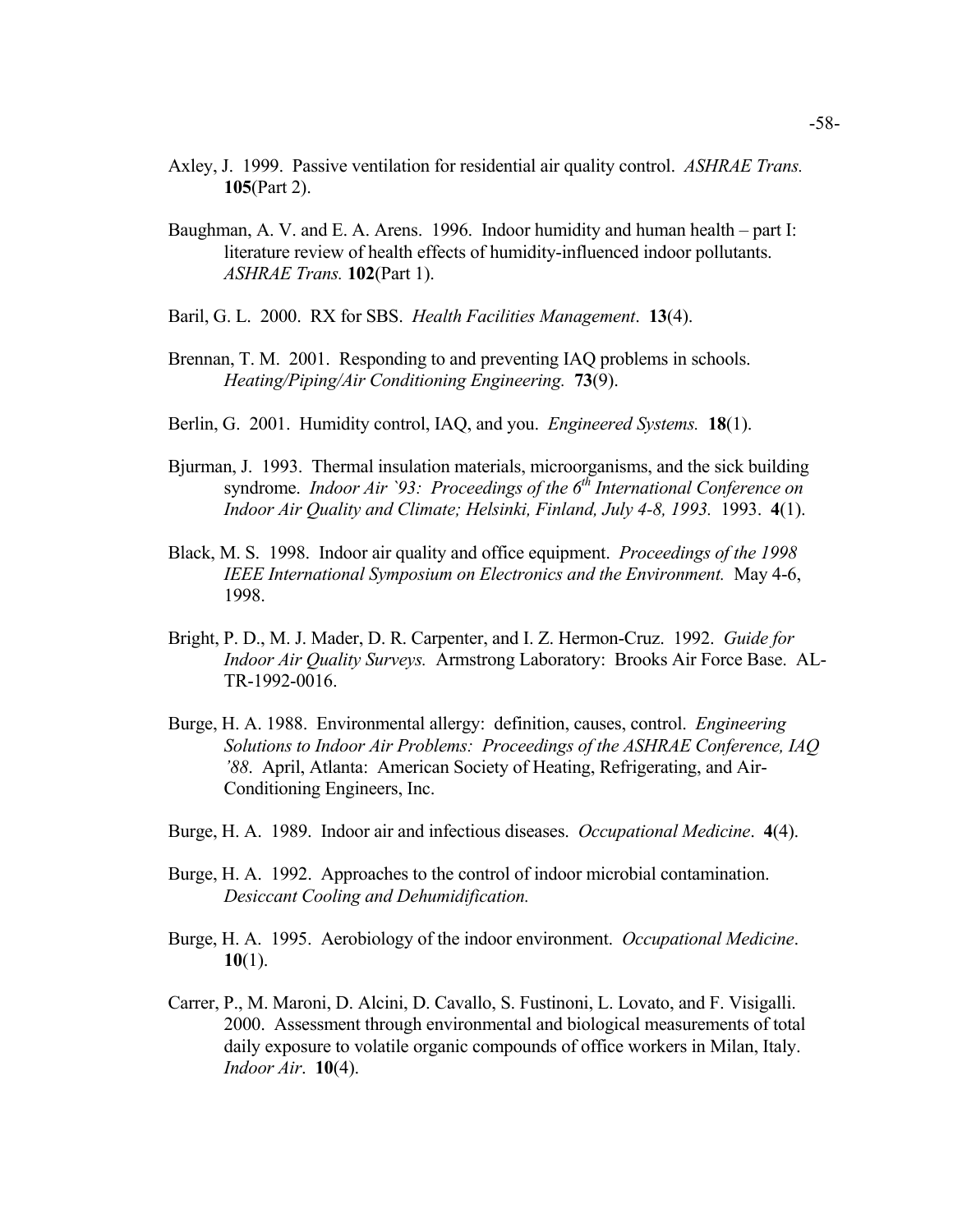- Chang, J. and Z. Guo. 1998. Emissions of odorous aldehydes from alkyd paint. *Atmospheric Environment*. Oct. 1998. **32**(20).
- *Trans.* **99**(Part 2). Collett, C. W., J. A. Ross, and E. M. Sterling. 1993. Strategies for the investigation of indoor air quality problems and findings from their implementation. *ASHRAE*
- Cox, C. S. 1989. Airborne bacteria and viruses. *Science Progress*. **73**.
- *Néphrologie.* **22**(8). De Lancey Pulcini, E. 2001. Bacterial biofilms: A review of current research.
- Donathan, L. P. and W. T. Osborne. 1994. Controlling microbes in small evaporative heat rejection systems. *ASHRAE J*. April 1994. **36**(4).
- Donlan, R. M. 2000. Role of biofilms in antimicrobial resistance. *ASAIO J*. **46**(6)
- relevant microorganisms. *Clincal Microbiology Reviews.* **15**(2). Donlan, R. M. and J. W. Costerton. 2002. Biofilms: Survival mechanisms of clinically
- productivity benefits of improved indoor air quality. *ASHRAE Trans.* Dorgan, C. B., C. E. Dorgan, M. S. Kanarek, and A. J. Willman. 1998. Health and **104**(Part 1A).
- Downing, C. 1996. No place like home. *Engineered Systems.* January 1996.
- *ASHRAE Trans.* **99**(Part 2). Downing, C. C. and C. W. Bayer. 1993. Classroom indoor air quality vs. ventilation rate.
- DryKor Corporation. 2002. Sales Brochure.
- EPA. 2001. Mold Remediation in Schools and Commercial Buildings. Office of Air and Radiation, Indoor Environments Division. March, 2001.
- *Microbiology.* **60**(11). Ezeonu, I. M., D. L. Price, R. B. Simmons, S. A. Crow, and D. G. Ahearn. 1994. Fungal production of volatiles during growth on fiberglass. *Applied and Environmental*
- Ezeonu, I. M., D. L. Price, S. A. Crow, and D. G. Ahearn. 1995. Effects of extracts of fiberglass insulations on the growth of *Aspergillus fumigatus* and *A. versicolor*. *Mycopathologia*. **132**.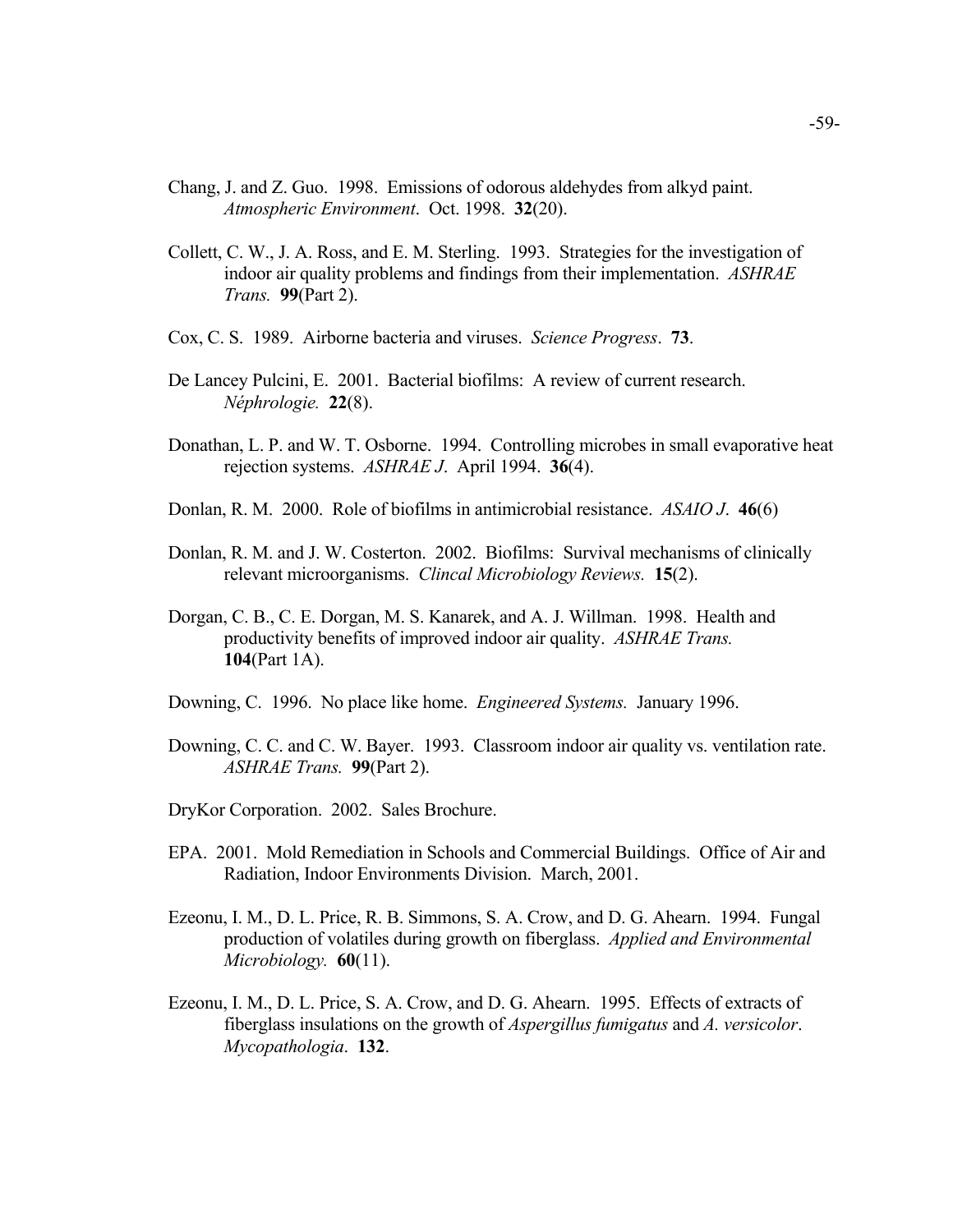- Fischer, J. C. 1996. Optimizing IAQ, humidity control, and energy efficiency in school environments through the application of desiccant-based total energy recovery systems. *IAQ '96: Paths to Better Building Environments*. ASHRAE: Atlanta, GA.
- Fischer, G., R. Schwalbe, M. Möller, R. Ostrowski, and W. Dott. 1999. Species-specific production of microbial volatile organic compounds (MVOC) by airborne fungi from a compost facility. *Chemosphere.* **39**(5).
- Flemming, H.-C. 1993. Biofilms and environmental protection. *Wat. Sci. Tech.* **27**(7-8).
- Gelperin, A. 1973. Humidification and upper respiratory infection incidence. *Heating/Piping/Air Conditioning.* March 1973.
- Green, G. H. 1974. The effect of indoor relative humidity on absenteeism and colds in school. *ASHRAE Trans*. **80**(Part 2).
- Green, G. H. 1982. The positive and negative effects of building humidification. *ASHRAE Trans.* **88**(Part 1).
- Green, G. H. 1985. Indoor relative humidities in winter and the related absenteeism. *ASHRAE Trans.* **91**(Part 1B).
- *J. Aerosol Sci.* **28**(3). Griffiths, W. D., I. W. Stewart, S. J. Futter, S. L. Upton, and D. Mark. 1997. The development of sampling methods for the assessment of indoor bioaerosols.
- volatile organic compounds and radon. *ASHRAE Trans.* **105**(Part 2). Grimsrud, D. T. and D. E. Hadlich. 1999. Residential pollutants and ventilation strategies:
- standards. *ASHRAE Trans.* **99**(Part 2). Gschwandtner, G. 1993. Recommendations for further improving indoor ventilation
- Hadlich, D. E. and D. T. Grimsrud. 1999. Residential pollutants and ventilation strategies: moisture and combustion products. *ASHRAE Trans.* **105**(Part 2).
- impact of indoor air temperature and relative humidity. *Building and Environment.* Haghighat, F. and L. De Bellis. 1998. Material emission rates: Literature review, and the **33**(5).
- Harriman III, L. G., J. Lstiburek, and R. Kittler. 2000. Improving humidity control for commercial buildings. *ASHRAE J.* November 2000.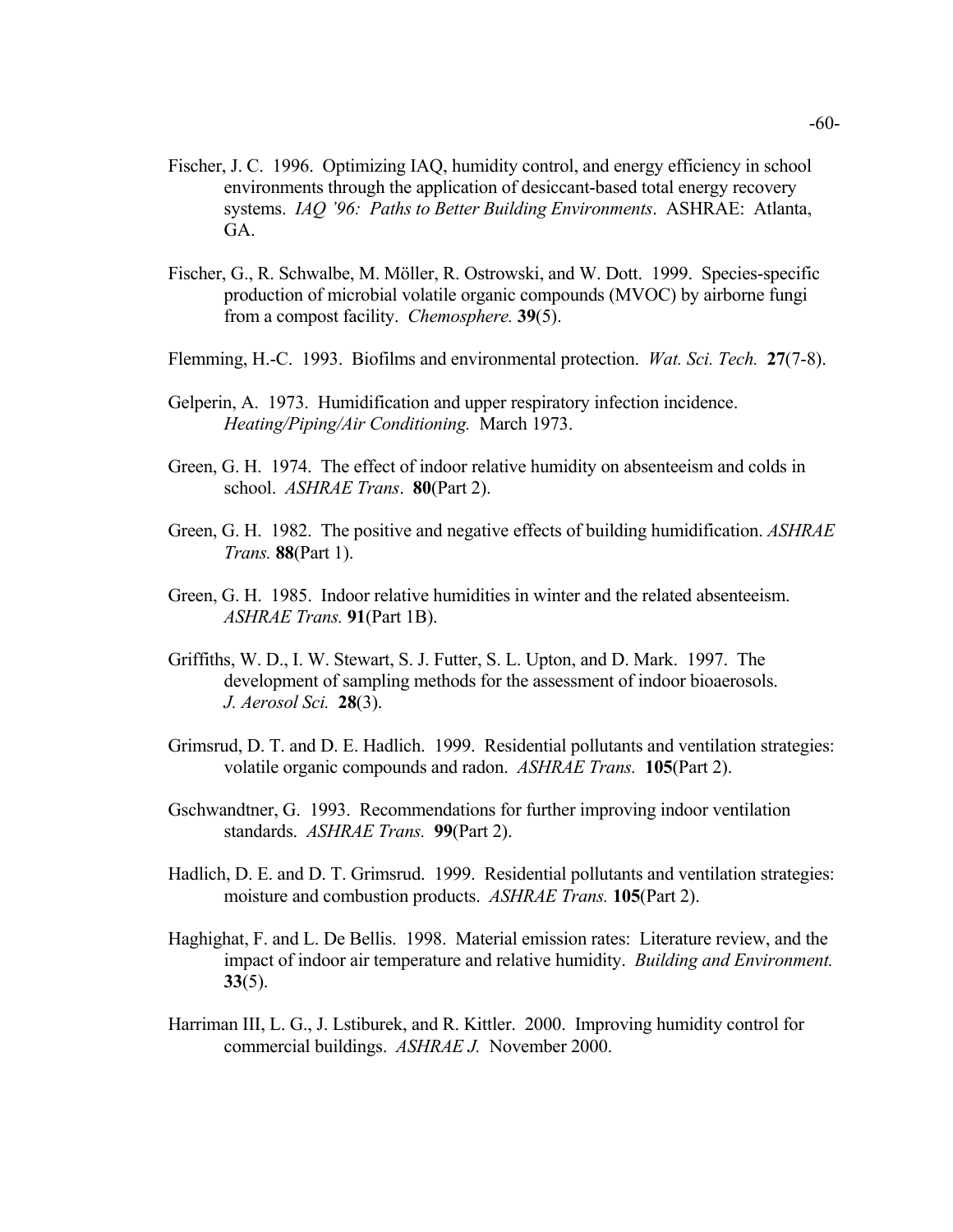- specially designed, mechanically ventilated "health" homes. *Allergy.* **46**. Harving, H., J. Korsgaard, and R. Dahl. 1994. House-dust mite exposure reduction in
- Hugenholtz, P., M. A. Cunningham, J. K. Hendrikz, and J. A. Fuerst. 1995. Desiccation resistance of bacteria isolated from an air-handling system biofilm determined using a simple quantitative membrane filter method. *Letter in Applied Microbiology*. **21**.
- Hyndman, S. J., L. M. Vickers, T. Htut, J. W. Maunder, A. Peock, and T. W. Higenbottam. 2000. A randomized trial of dehumidification in the control of house dust mite. *Clinical and Experimental Allergy*. **20**.
- Karlsson, E., T. Berglund, M. Stromqvist, M. Nordstrand, and I. Fangmark. 1999. The effect of resuspension caused by human activities on the indoor concentration of biological aerosols. *J. Aerosol Science*. **30**(suppl. 1).
- conditions. *ASHRAE Trans.* **101**(Part 1). Kemp, S. J., T. H. Kuehn, D. Y. H. Pui, D. Vesley, and A. J. Streifel. 1995. Growth of microorganisms on HVAC filters under controlled temperature and humidity
- systems for control of microbes. *Heating/Piping/Air Conditioning.* **70**(7). Kowalski, W. J. and W. Bahnfleth. 1998. Airborne respiratory disease and mechanical
- Lewis, K. 2001. Riddle of biofilm resistance. *Antimicrobial Agents and Chemotheropy*. **45**(4).
- of volatile organic compounds from carpet-adhesive assemblies. *ASHRAE Trans.* Low, P. E., J. S. Zhang, E. G. Plett, and C.Y. Shaw. 1998. Effects of airflow on emissions **104**(Part 2).
- I: Air quality monitoring. *Proc. CIBSEA: Building Serv. Eng. Res. Technol.* Lugg, A. B. and W. J. Batty. 1999. Air quality and ventilation rates in school classrooms **20**(1).
- Martin, J. 1999 Addressing IAQ concerns in medical facilities. *Engineered Systems*. June 1999.
- Maus, R., A. Goppelsröder, and H. Umhauer. 2001. Survival of bacterial and mold spores in air filter media. *Atmospheric Environment*. **35**.
- Mazurkiewicz, G. 2002. Coated ducts keep microbes at bay. *Air Condition Heating and Refrigeration News.* October 2002.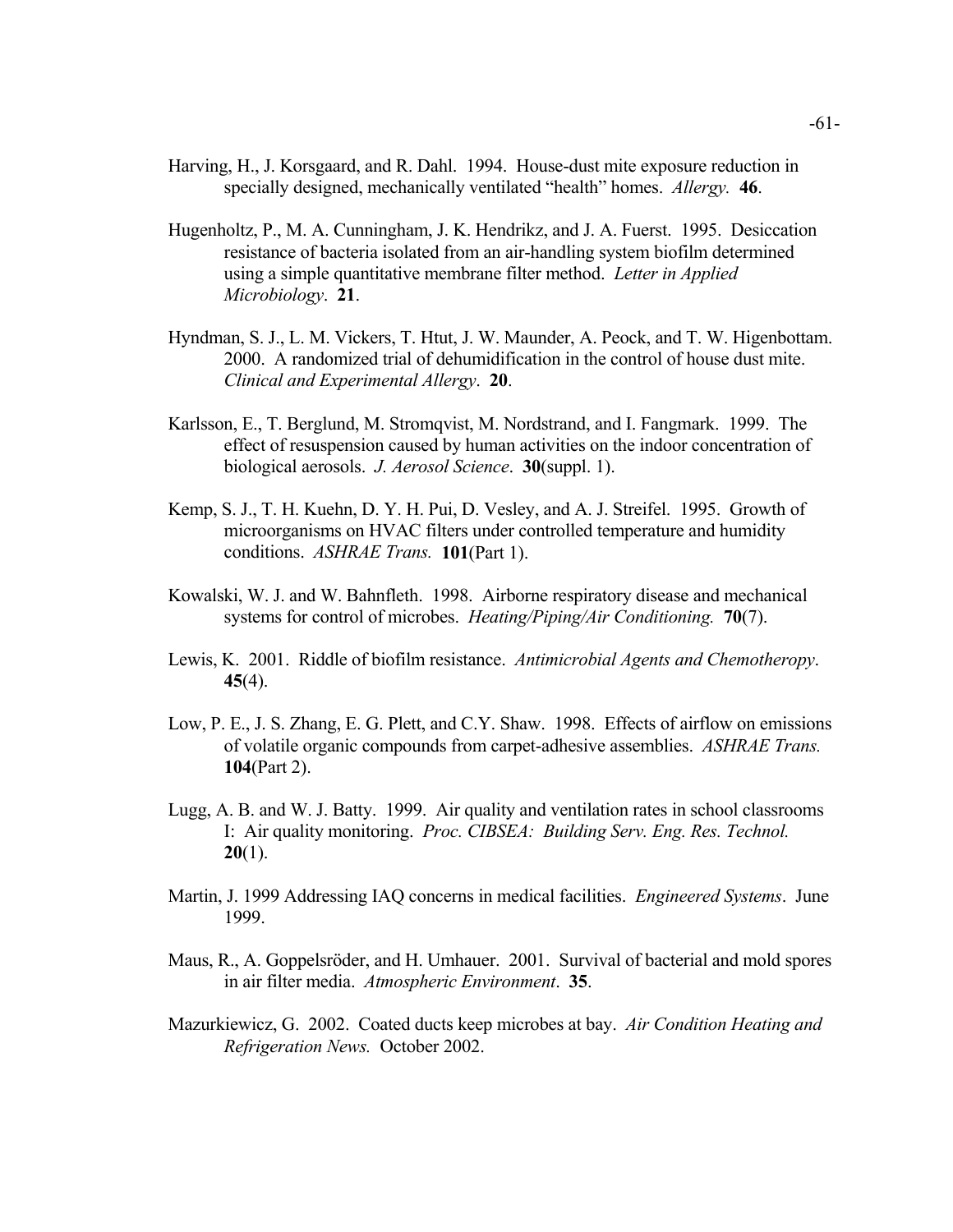- Mbithi, J. N., V. S. Springthorpe, and S. A. Sattar. 1991. Effect of relative humidity and air temperature on survival of Hepatitis A virus on environmental surfaces. *Applied and Environmental Microbiology*. **57**(5).
- McGahey, K. 1998. New commercial applications for desiccant-based cooling. *ASHRAE J*. **40**(7).
- Meitz, A. K. 1988. Microbial life in cooling water systems. *ASHRAE J*. August 1988.
- Morey, P. R. 1986. Studies on sources of airborne microorganisms and on indoor air quality in a large office building. *Proceedings of the ASHRAE Conference IAQ '86: Managing Indoor Air for Health and Energy Conservation*. ASHRAE: Atlanta 1986.
- Morey, P. R., M. J. Hodgson, W. G. Sorenson, G. J. Kullman, W. W. Rhodes, and G. S. Visvesvara. 1986. Environmental studies in moldy office buildings. *ASHRAE Trans.* **92**(Part 1B).
- Morey, P. R. and C.M. Williams. 1991. Is porous insulation inside an HVAC system compatible with a health building? *IAQ`91: Healthy Buildings*. September, 1991.
- Morey, P. R. 1994. Suggested guidance on prevention of microbial contamination for the next revision of ASHRAE 62. *IAQ –94: Engineering Indoor Environments*.
- Ninomura, P. T. and M. H. Cohen. 1999. IAQ in nursing homes. *ASHRAE J.* **41**(2).
- Okano, H., H. Tanaka, T. Hirose, H. Funato, and S. Ishihara. 2001. A novel total heat exchanger with little odor transfer using ion exchange resin as a desiccant. *ASHRAE Trans.* **107**(Part 2).
- Pasanen, P., M. Tuomainen, P. Kalliokoski, and A. Nevalainen. 1993. Water condensation promotes fungal growth in ventilation ducts. *Indoor Air*. **3**(1).
- *Allergy and Clinical Immunology.* **83**(2). Platts-Mills, T. A. E.. 1989. Dust mite allergens and asthma – A worldwide problem. *J. of*
- Raiford, R. 2000. Up on the roof. *Building.* **94**(2).
- systems. *Current Microbiology.* **41**. Rose, L. J., R. B. Simmons, S. A. Crow, and D. G. Ahearn. 2000. Volatile organic compounds associated with microbial growth in automobile air conditioning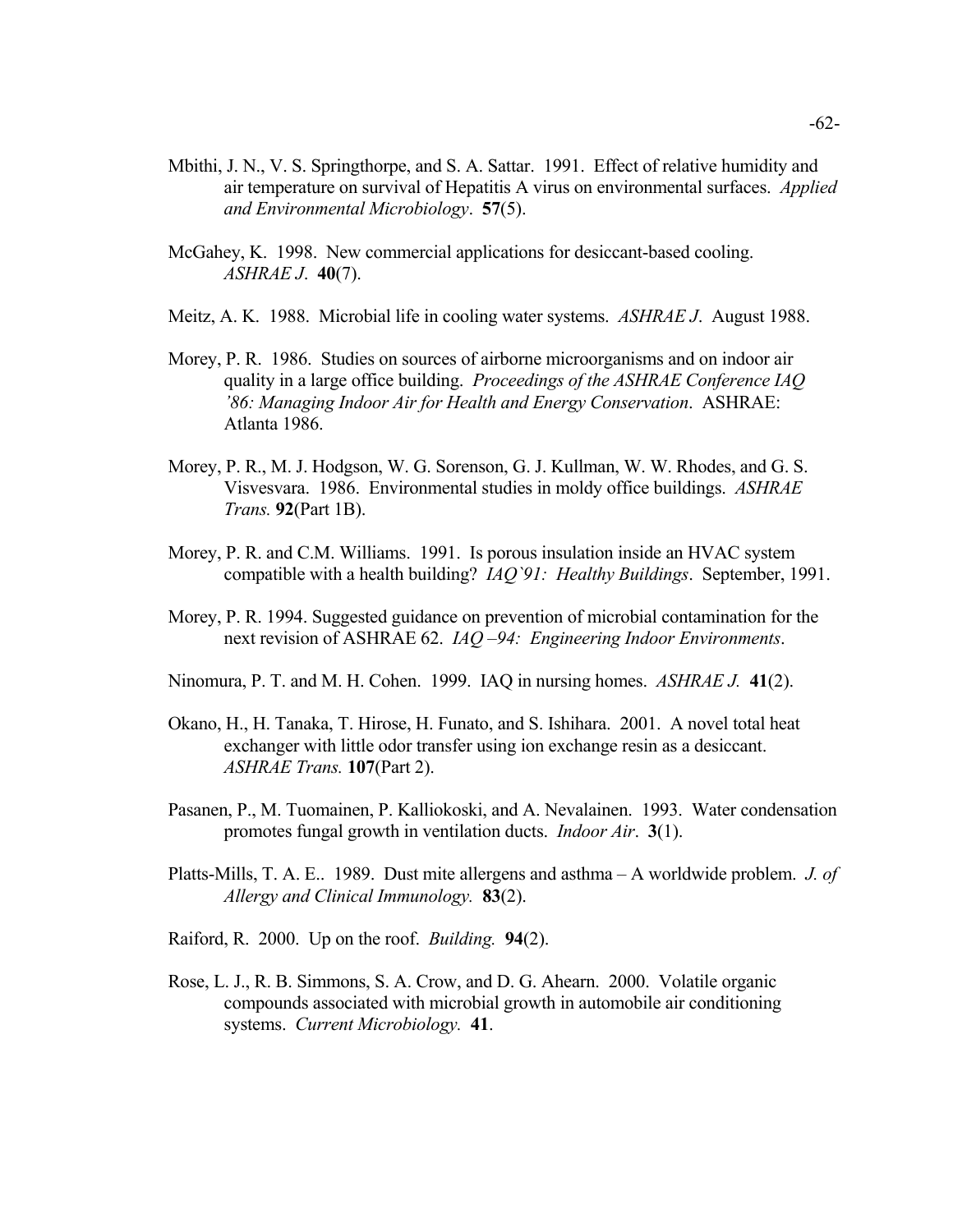- *Southern Medical J.* **65**(7). Sale, C. S. 1972. Humidification to reduce respiratory illnesses in nursery school children.
- Schell, M. B., S. C. Turner, and R. O. Shim. 1998. Application of CO2-based demandcontrolled ventilation using ASHRAE Standard 62: optimizing energy use and ventilation. *ASHRAE Trans.* **104**(Part 2).
- Schillinger, J. E., T. Vu, and P. Bellin. 1999. Airborne fungi and bacteria: background levels in office buildings. *J. of Environmental Health*. **62**(2).
- Seltzer, J. M. 1995. Biologic contaminants. *Occupational Medicine*. **10**(1).
- Shaw, C. Y., V. Salares, R. J. Magee, M. Kanabus-Kaminska. 1999. Improvement of indoor air quality in four problem homes. *Building and Environment*. **34**(1).
- Sherman, M. 1999. Indoor air quality for residential buildings. *ASHRAE J.* **41**(5).
- *Microbiology.* **39**. Simmons, R. B., L. J. Rose, S. A. Crow, and D. G. Ahearn. 1999. The occurance and persistence of mixed biofilms in automobile air conditioning systems. *Current*
- Smith, J. C. 1996. Schools resolve IAQ/humidity problems with desiccant preconditioning. *Heating/Piping/Air Conditioning.* April 1996.
- *Microbiol.* **292**. Stewart, P. S. 2002. Mechanisms of antibiotic resistance in bacterial biofilms. *Int. J. Med.*
- Stone, G., P. Wood, L. Dixon, M. Keyhan, and A. Martin. 2002. Tetracycline rapidly reaches all the constituent cells of uropathogenic *Escherichia coli* biofilms. *Antimicrobial Agents and Chemotherapy*. **46**(8).
- materials. *ASHRAE Trans.* **107**(Part 1). Straube, J. F. and J. P. deGraauw. 2001. Indoor air quality and hygroscopically active
- Thornburg, D. 1999. Move forward: filter testing and IAQ control. *Heating/Piping/Air Conditioning.* October 1999.
- West, M. K. and E. C. Hansen. 1992. Effect of hygroscopic materials on indoor humidity and air quality. *Desiccant Dehumidification and Cooling.*
- Yu, C. and D. Crump. 1998. A review of the emission of VOC'S from polymeric materials used in buildings. *Building and Environment*. **33**(6).